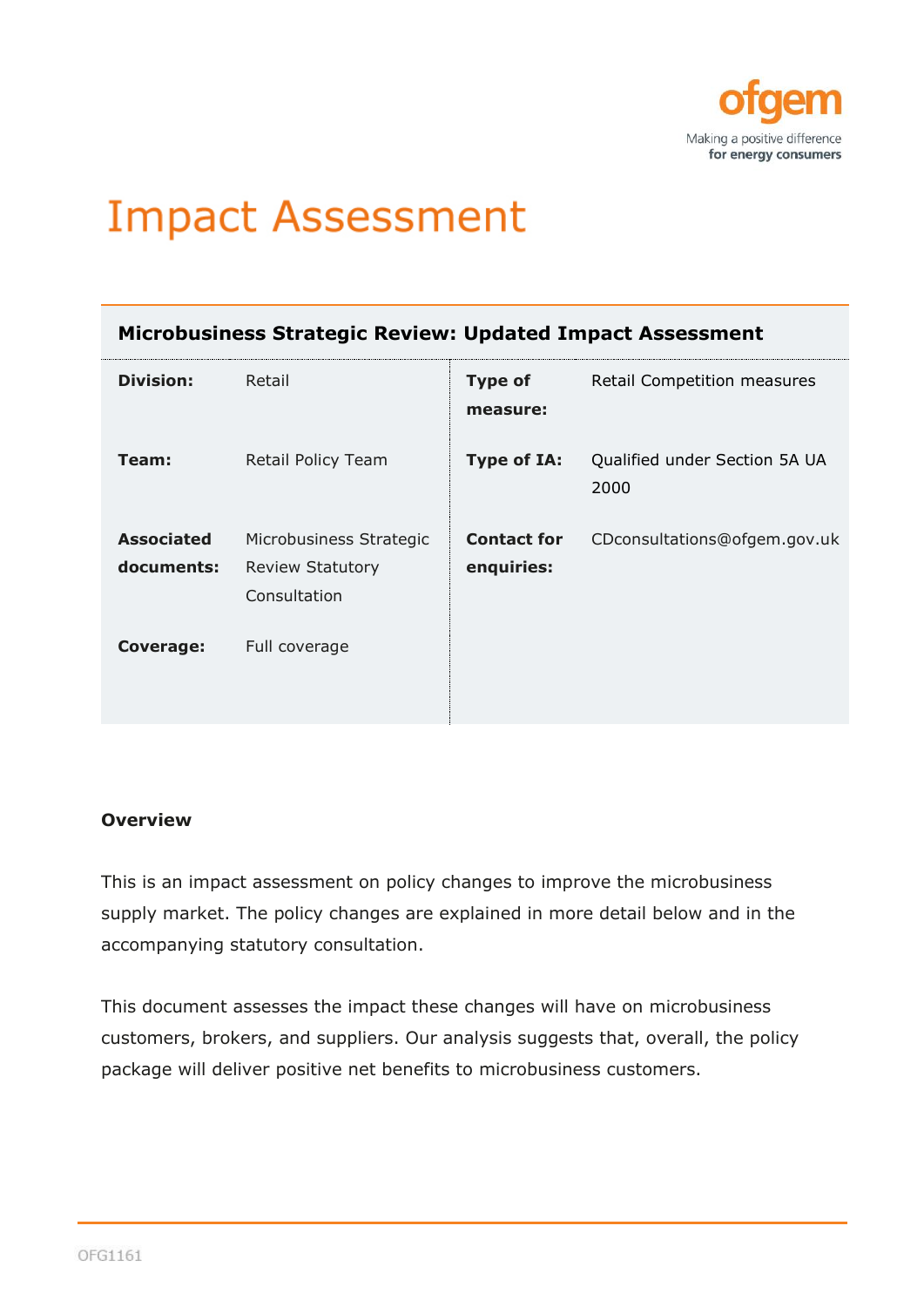# **Contents**

| Benefit three: More efficient contracting and switching processes  22 |  |
|-----------------------------------------------------------------------|--|
|                                                                       |  |
|                                                                       |  |
|                                                                       |  |
|                                                                       |  |
|                                                                       |  |
|                                                                       |  |
|                                                                       |  |
|                                                                       |  |
|                                                                       |  |
|                                                                       |  |
|                                                                       |  |
|                                                                       |  |
|                                                                       |  |
|                                                                       |  |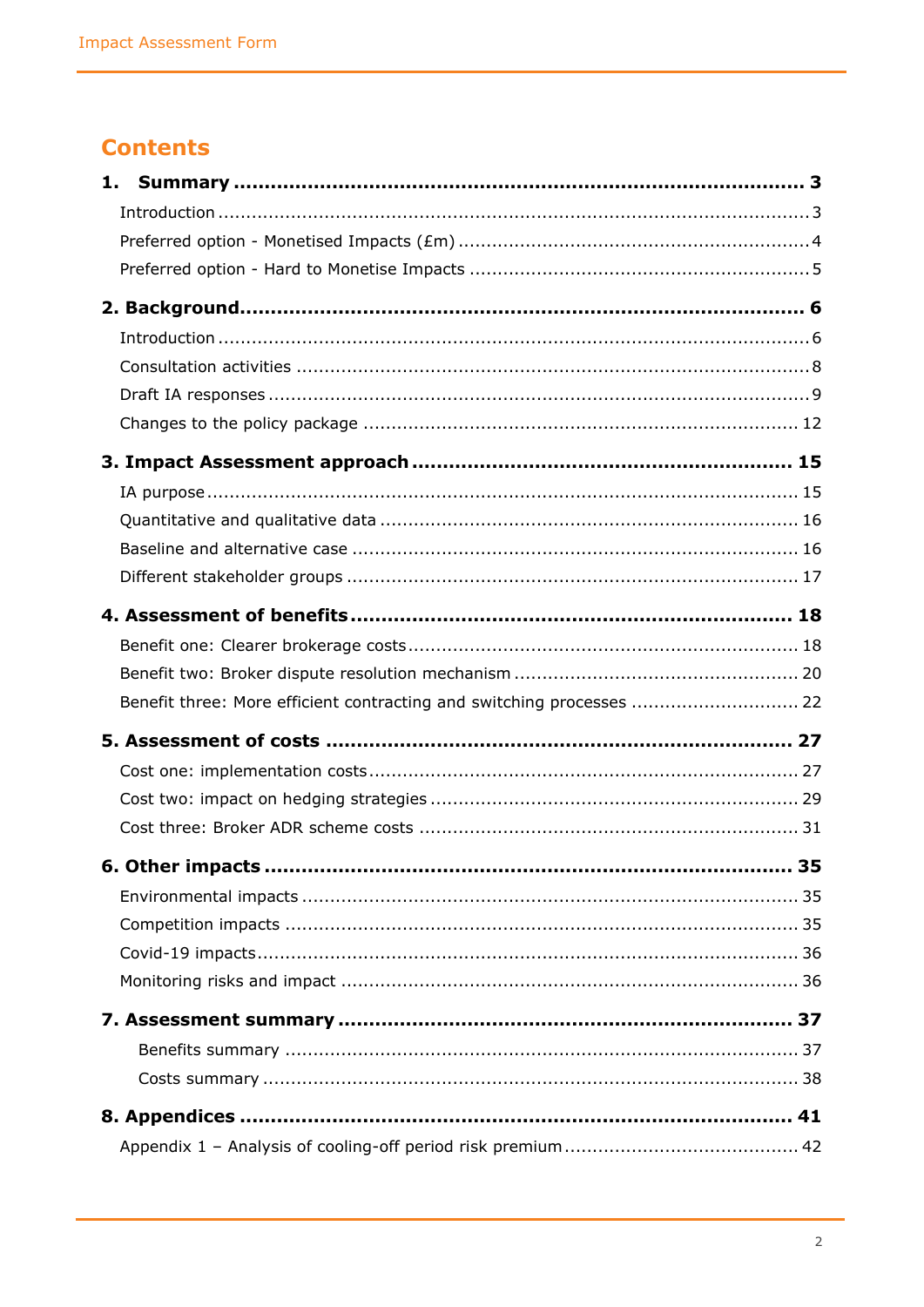### <span id="page-2-0"></span>**1. Summary**

#### <span id="page-2-1"></span>**Introduction**

#### **What is the problem under consideration? Why is Ofgem intervention necessary?**

Our evidence base indicates the microbusiness retail market is not working well for some customers. Too many microbusinesses are encountering opacity, poor sales practices and barriers that can leave them overpaying for energy. This includes a lack of transparency of costs in the contracting process that is hindering microbusiness customers' ability to find and agree suitable energy contracts and resolve disputes when they arise.

Our proposed policy package aims to reduce these impacts and improve how the market functions, thereby improving outcomes for microbusiness customers.

### **What are the policy objectives and intended effects including the effect on Ofgem's Strategic Outcomes?**

Our primary policy objective is to improve the functioning of the microbusiness retail market by improving customer service and lowering costs. To help achieve this objective we have developed a customer journey model and theories of harm. Alongside evidence collected in our consultation processes, these were used to help us identify and prioritise issues impacting microbusiness customers.This then allowed us to develop targeted policy interventions designed to meet our objectives.

Our policy aim is for microbusiness customers' experiences to better match the principles in the customer journey model. These reflect Ofgem's strategic priorities of protecting consumers by stamping out poor practices, ensuring fair treatment and enabling more effective competition.

### **What are the policy options that have been considered, including any alternatives to regulation? Please justify the preferred option (further details in Evidence Base)**

Our preferred option is to implement the policy package set out in the accompanying statutory consultation document and summarised below.

We considered this against the existing arrangements. We consider the existing arrangements are not suitable for the reasons explained below.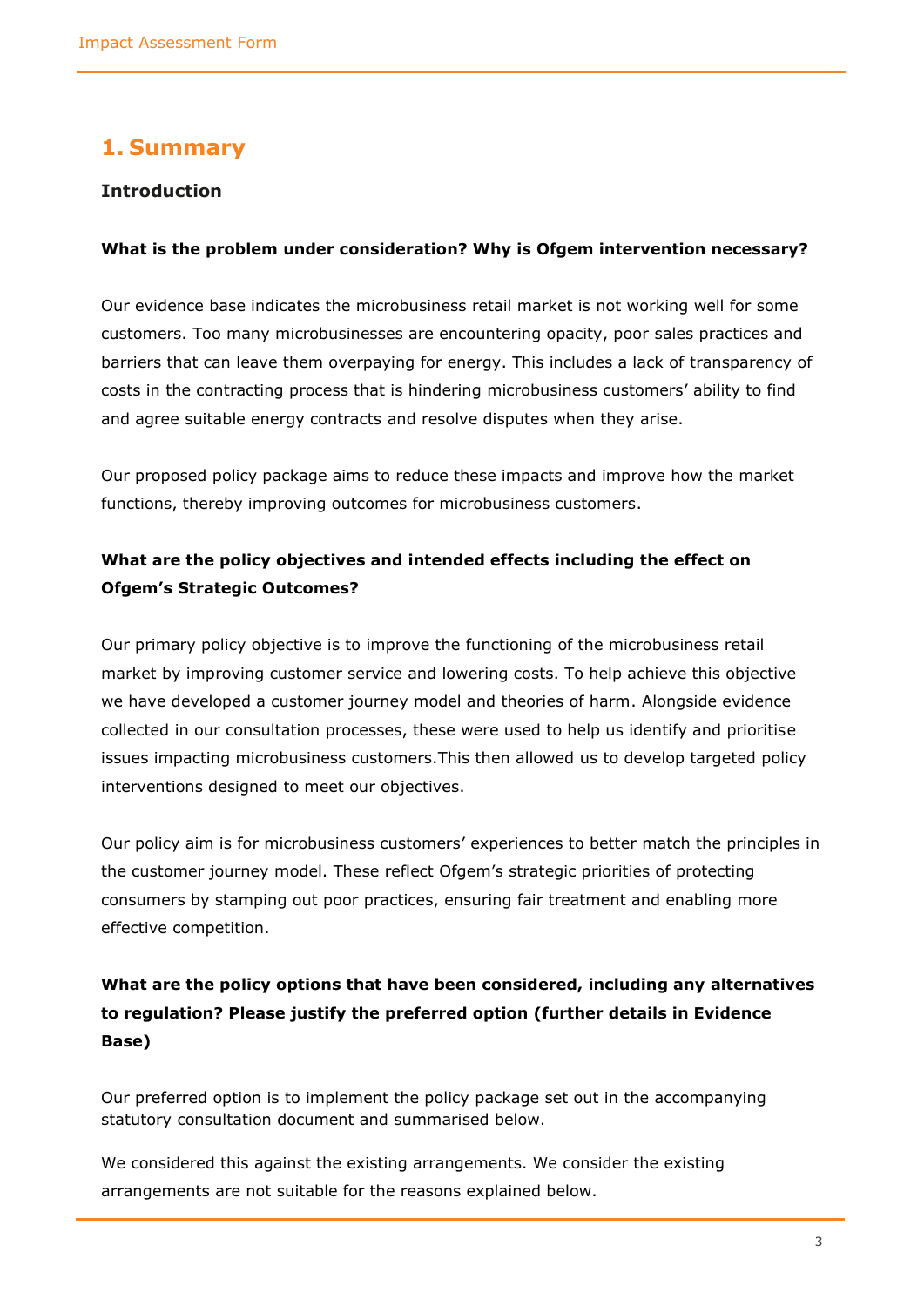#### <span id="page-3-0"></span>**Preferred option - Monetised Impacts (£m)**

| <b>Business Impact Target Qualifying Provision</b> | NA.       |
|----------------------------------------------------|-----------|
| <b>Business Impact Target (EANDCB)</b>             | ΝA        |
| <b>Net Benefit to GB Consumer</b>                  | <b>NA</b> |
| <b>Wider Benefits/Costs for Society</b>            | <b>NA</b> |

**Explain how the Net Benefit was monetised, NPV or other** (*eg NPV calculated using 2016 as base year. Economic costs and benefits are in 2015 financial year prices covering the period from 2016 to 2020*).

Where possible we have calculated the financial costs and impacts of our policy proposals. For example, we estimate that the cooling-off period would create at least £2.05M of benefit per year to microbusinesses through avoiding overly costly deals.

However, the impact of our policy package cannot be fully monetised. This is because some of the changes we propose involve market impacts that are difficult to monetise, for example, providing microbusinesses with clearer information to make more informed contract choices. It is difficult to monetise these benefits in a market in which most customers are on a negotiated fixed term contract and may use a broker to negotiate a deal. Where we have not been able to monetise a benefit or cost, we have provided a non-quantified judgement about the impact based on evidence collected through the Review.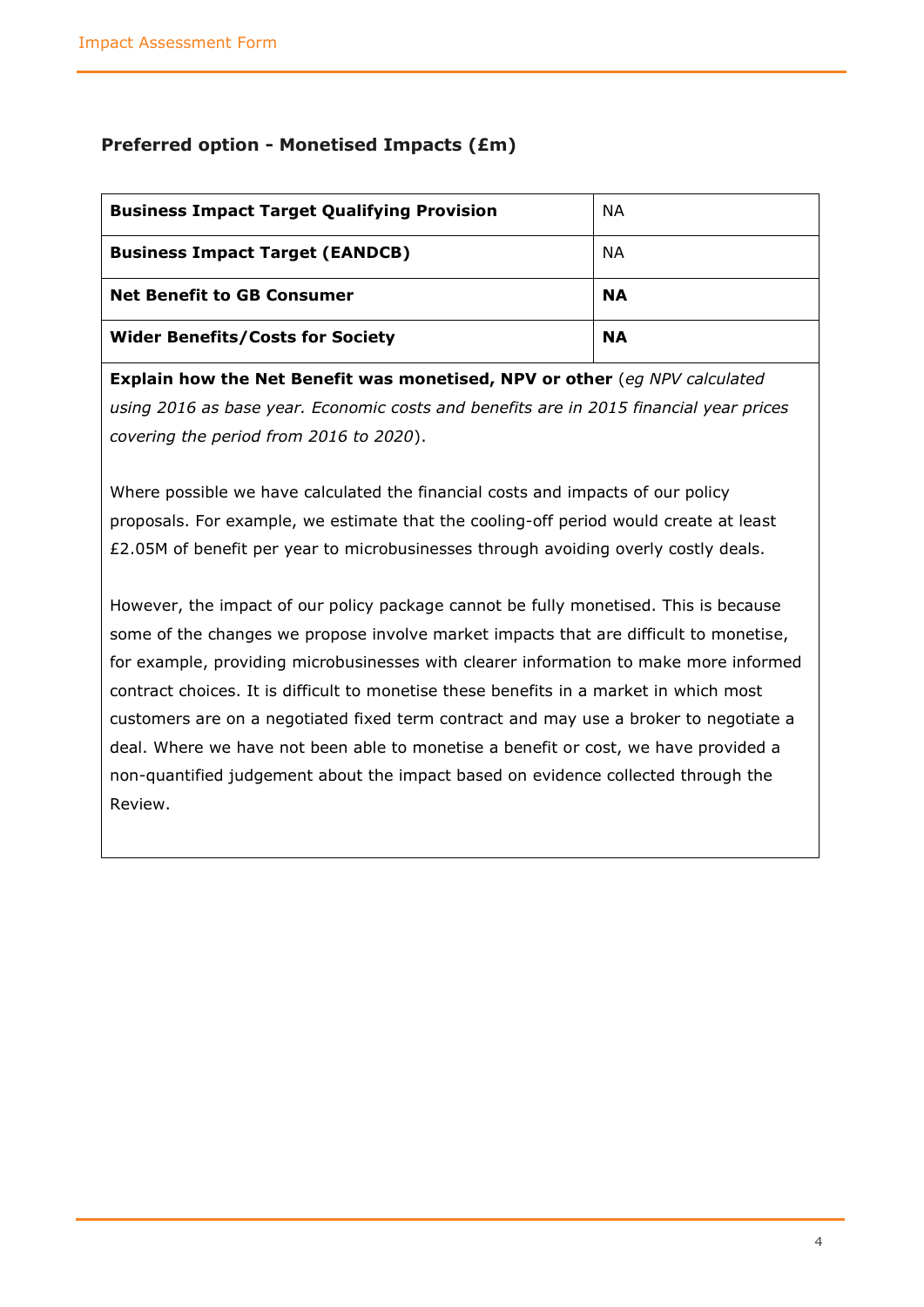#### <span id="page-4-0"></span>**Preferred option - Hard to Monetise Impacts**

### **Describe any hard to monetise impacts, including mid-term strategic and longterm sustainability factors following Ofgem IA guidance**

Our evidence suggests some microbusiness are paying unjustifisbly high broker fees. The policy package will make brokerage costs more transparent to microbusiness customers. This will allow microbusiness customers to make more informed contract choices. There is a range of estimates about the number of microbusiness customers who use a Third Party Intermediary (TPI) to secure energy contracts. The prices paid for TPIs services are also not routinely reported to us. This makes it difficult to monetise a benefit across all microbusiness customers.

We have based our analysis on the benefits of price transparency for microbusiness customers. These benefits will help address the existing practices that can lead to customers signing up to overly costly deals.

#### **Key Assumptions/sensitivities/risks**

We primarily used data for calendar year 2019 to inform our cooling-off period analysis. Data for 2020 was not used due to impacts the covid-19 pandemic had on the market.<sup>1</sup> Data for calendar years 2017 to 2020 was used to inform our risk premium analysis. There is some uncertainty about the amount of microbusiness customers who will use a cooling-off period. We have used the amount of domestic customers who utilise a cooling-off period as a proxy for microbusiness customers.

| Will the policy be reviewed? | <b>No</b> |
|------------------------------|-----------|
|------------------------------|-----------|

 $1$  This included consumption and contract price data.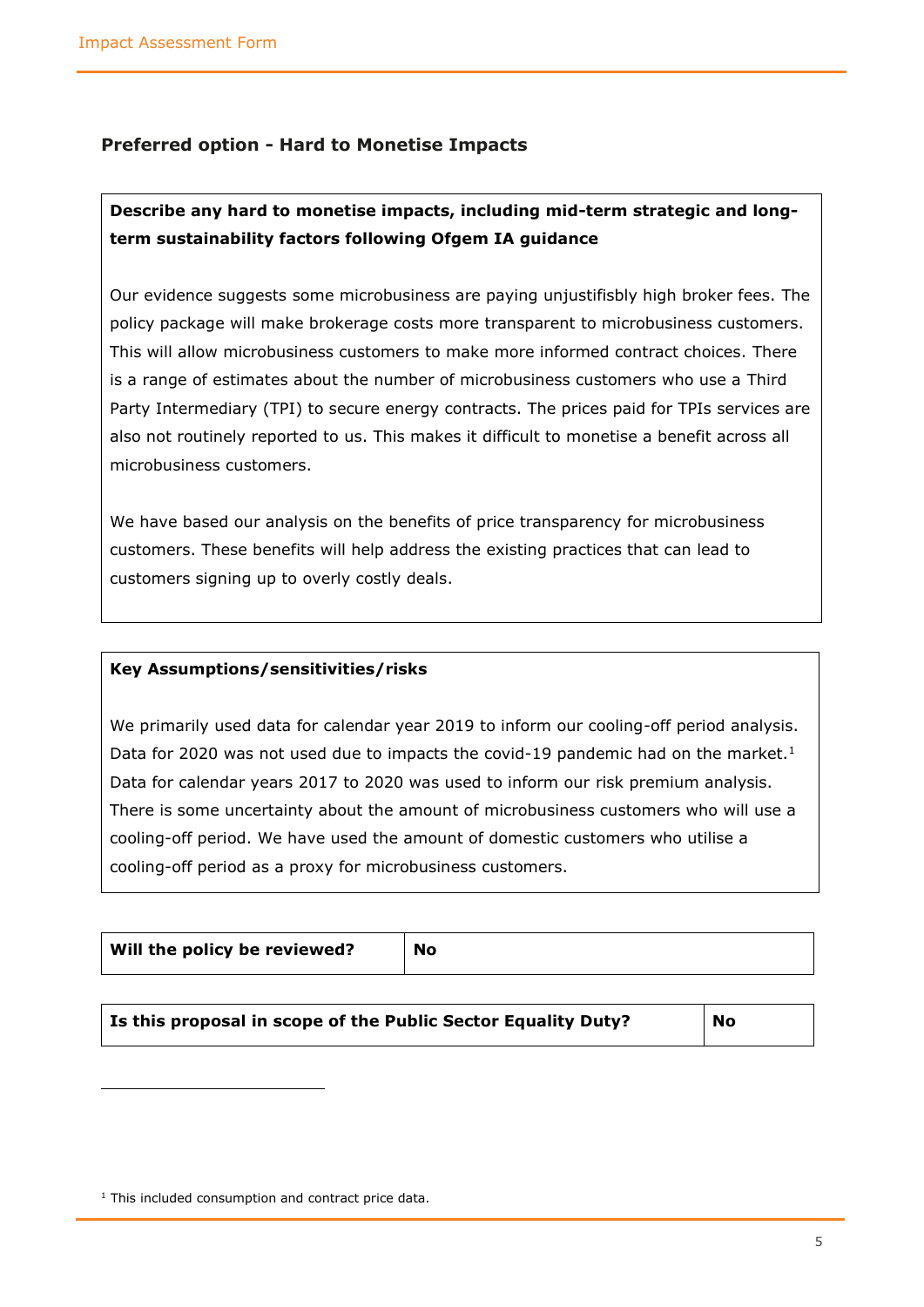### <span id="page-5-0"></span>**2. Background**

This section explains the background to the Microbusiness Strategic Review and summarises responses to the Draft Impact Assessment published in July 2020. It also sets out our proposed package of policy interventions.

#### <span id="page-5-1"></span>**Introduction**

Microbusinesses continue to play a central role in the UK economy, providing a wide range of products and services. Latest government data suggests that there were over 5.7 million microbusinesses in the UK by 2020, accounting for 96% of all businesses, 33% of employment and 21% of turnover. 2

Microbusinesses<sup>3</sup> are equally important in the retail energy market. As of December 2020, the largest suppliers (who supply approximately 90% of the microbusiness market) provided supply to circa 1.4m electricity and 0.5m microbusiness gas meter points. <sup>4</sup> Microbusinesses make up a significant proportion of energy expenditure too, with expenditure from all these meter points accounting for £3.4bn in 2020.<sup>5</sup>

Several interventions have been made in the past to the regulatory framework to improve microbusinesses experience in the energy market. These include introducing 'Standards of Conduct' to set overarching rules for suppliers to follow when engaging with microbusinesses in 2013 and the Competition and Markets Authority's (CMA) price transparency remedy which took effect in 2017.

 $<sup>2</sup>$  This data is from the House of Commons Library (2020). The document is linked below and contains relevant</sup> definitions:<https://researchbriefings.files.parliament.uk/documents/SN06152/SN06152.pdf>

<sup>&</sup>lt;sup>3</sup> From this point onwards, where we refer to 'microbusinesses' we are referring to microbusinesses as defined in the Gas and Electricity supply licences.

<sup>&</sup>lt;sup>4</sup> These values refer to microbusinesses that have a non-domestic energy contract and are compiled using an ongoing request for information to suppliers that represent approximately 90% of the small business market segment. These suppliers are British Gas, Corona, EDF, Eon, Gazprom, Npower, Opus, Scottish Power, SSE, and Total Power for electricity, and British Gas, CNG, Corona, EDF, Eon, Gazprom, Npower, Opus, Scottish Power, SSE, TEGS, and Total Power for gas.

<sup>&</sup>lt;sup>5</sup> This figure is calculated from our ongoing request for information.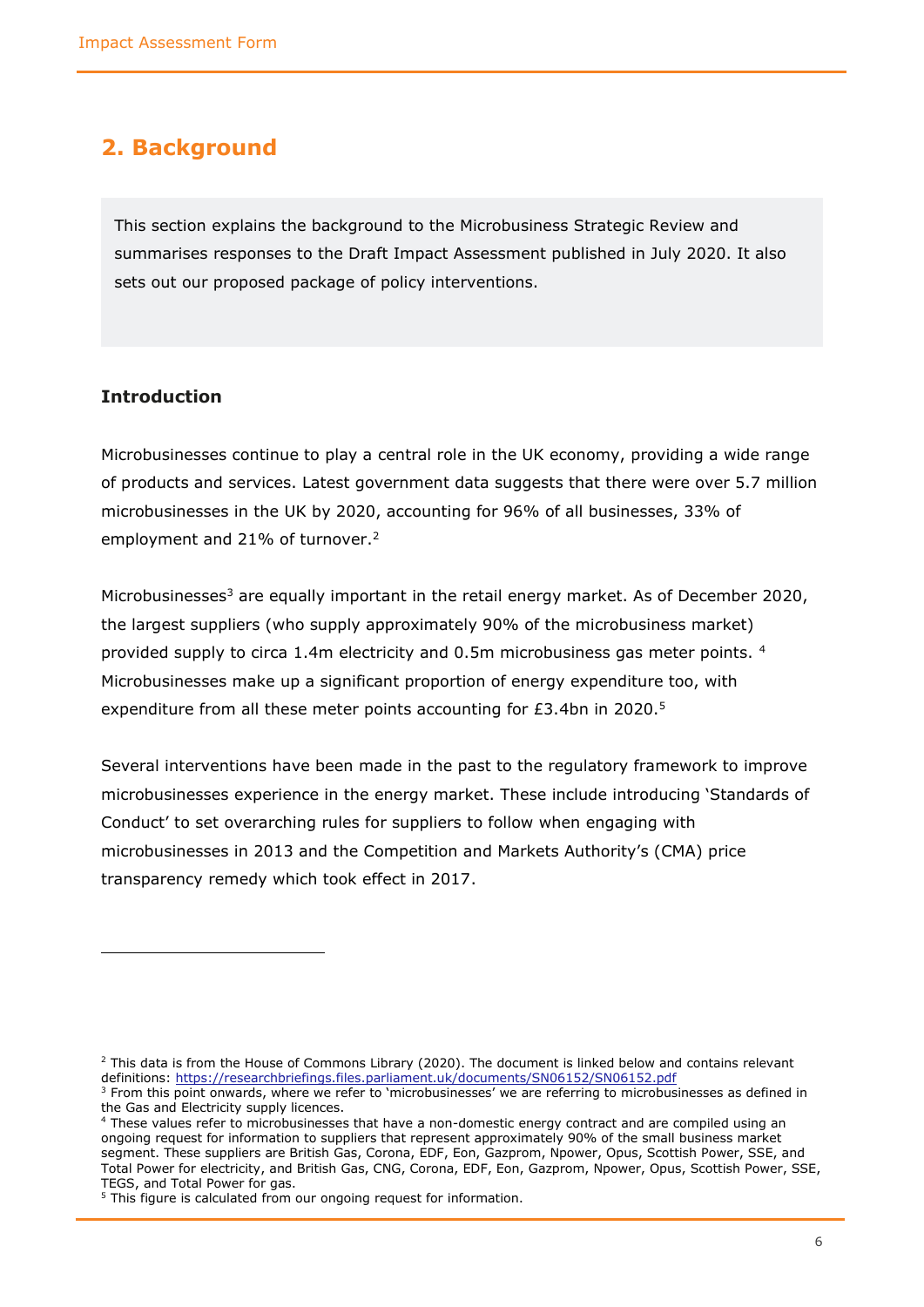Despite these interventions, our evidence base, coupled with concerns expressed by a range of stakeholders suggested that the functioning of the microbusiness energy market was not resulting in good outcomes for some microbusinesses. Our micro and small business survey also identified that a significant proportion of microbusinesses are not engaging with the market and accessing the best deals. The 2018 survey found that of those businesses undertaking no switching activity, 43% believe that all suppliers charge the same and 51% believe the differences between deals are marginal.<sup>6</sup>

In our Forward Work Programme 2019-2021, we noted that microbusinesses face many of the same issues as domestic customers when engaging in the retail energy supply market. In 2019, we launched our Microbusiness Strategic Review (MBSR) to understand better what these issues are and what actions can be taken so that all microbusinesses can access a competitive retail market with appropriate levels of consumer protection.

We want to see a retail market where providers meet microbusiness' needs and preferences; where microbusinesses receive appropriate protection and great customer service; and can easily navigate and access competitive offerings to make informed decisions.

To help us assess what issues were impacting microbusinesses, we developed a customer journey model. The customer journey model is shown in the graph below. It details a set of practical principles which we consider should be applied at each stage of the journey.

<sup>6</sup> Ofgem, Micro and small business engagement survey (2018), [https://www.ofgem.gov.uk/system/files/docs/2018/10/micro\\_and\\_small\\_business\\_engagement\\_survey\\_2018\\_rep](https://www.ofgem.gov.uk/system/files/docs/2018/10/micro_and_small_business_engagement_survey_2018_report.pdf) [ort.pdf](https://www.ofgem.gov.uk/system/files/docs/2018/10/micro_and_small_business_engagement_survey_2018_report.pdf)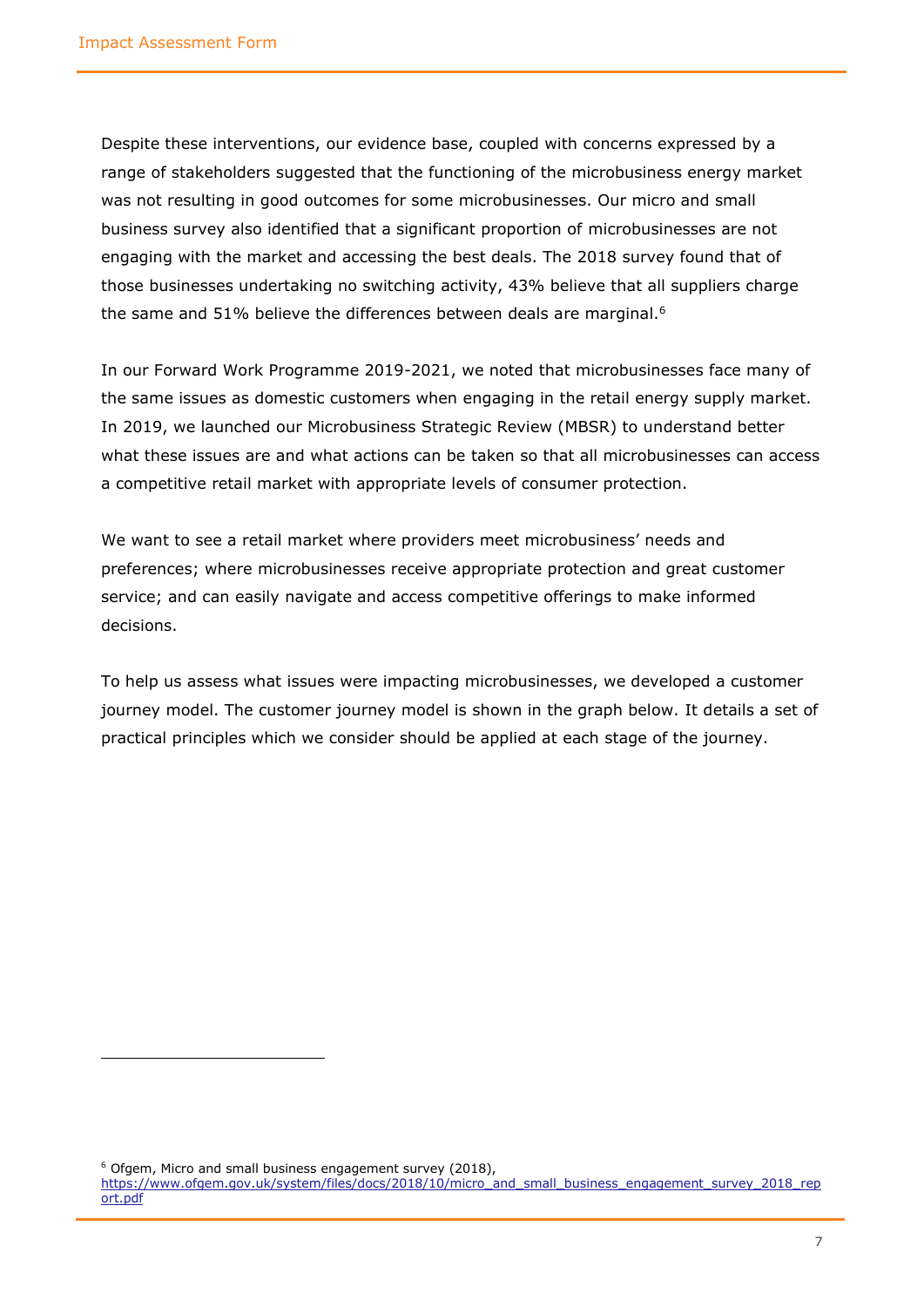

#### <span id="page-7-0"></span>**Consultation activities**

In May 2019 we published a Call for Inputs (CFI) which sought views on the harms and issues microbusinesses face when engaging in the market. The CFI explained the customer journey model and sought views and evidence of harms microbusinesses face at each stage of the journey. A wide range of stakeholders responded to the CFI setting out views on the issues faced by microbusinesses. We added this feedback to other evidence sources collected and analysed by us to identify and prioritise the harms impacting microbusinesses according to their scale and severity.

In July 2020 we published a policy consultation that set out a proposed package of reforms to address the harms we prioritised. The proposed changes included:

- **Broker conduct principle and Informed contract choices:** Introducing a principlesbased requirement for suppliers to ensure brokers they work with conduct themselves appropriately; and applying targeted sales and marketing rules to suppliers and brokers they work with via supply licence changes
- **Broker dispute resolution:** Introducing a requirement for suppliers to only work with brokers signed up to an alternative dispute resolution scheme
- **Broker commission transparency:** Clarifying and strengthening existing supply licence obligations to provide information about broker commission payments on contracts, bills, and account statements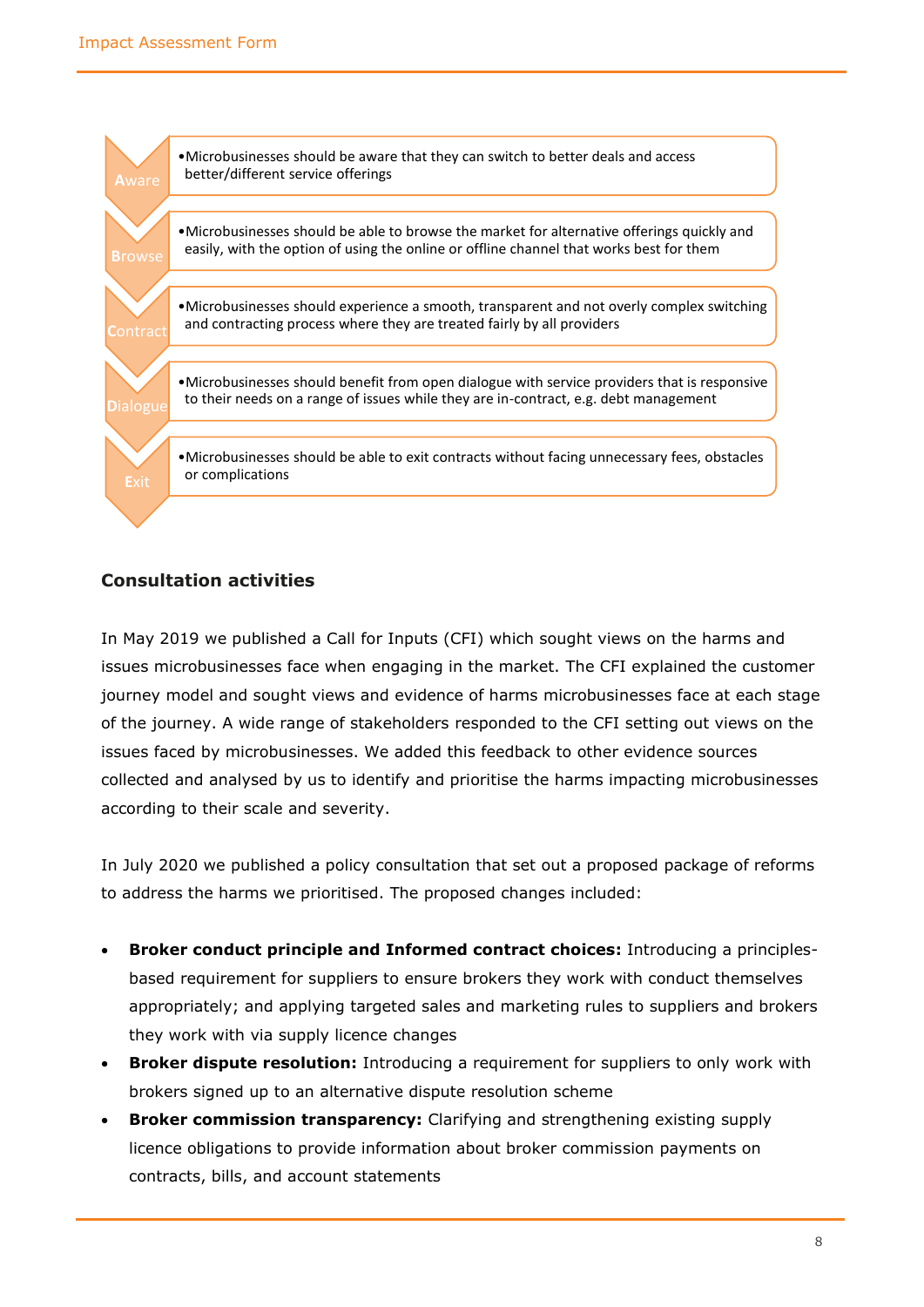- **Cooling-off period:** Introducing a 14-day cooling-off period for microbusiness contracts
- **Contract extensions:** Requiring suppliers to maintain existing contract rates for up to 30 days while issues with a blocked switch are being resolved
- **Banning notification requirements:** Banning suppliers from requiring microbusinesses to provide notice of their intent to switch
- **Awareness raising** working collaboratively with leading consumer groups to improve awareness and raise information and materials provision.

A draft impact assessment accompanied the policy consultation. The draft IA set out our initial high-level views on the impact of the proposed policy package. It also requested additional information and views from stakeholders about the impact of each policy measure. Key points from the responses to the draft IA are set out below.

#### <span id="page-8-0"></span>**Draft IA responses**

Eleven responses were submitted to the draft IA. We also used relevant evidence submitted to the policy consultation as additional information for the purposes of the draft IA. The responses were mostly submitted by suppliers and eight were submitted on a confidential basis. The non-confidential responses can be found on our website. We have summarised the feedback below.

#### *Broker conduct principle and informed contract choices*

We received information related to the costs of implementing a Broker Conduct Principle (BCP) and Informed contract choices. These were divided into existing monitoring costs, new monitoring costs and implementation costs.

Several suppliers set out their existing TPI monitoring costs. These are the costs suppliers incur at present to monitor contract sales made through a broker. These costs ranged from around £30,000 pa to £100,000 pa. Several suppliers also estimated additional ongoing monitoring costs that would be required by the BCP. These ranged between  $£60,000$  pa and £200,000 on top of existing monitoring costs. These costs included additional staffing and auditing resources required to monitor broker engagement.

One supplier estimated BCP implementation costs of around £85,000. These implementation costs related to IT system changes. Another supplier noted that complex IT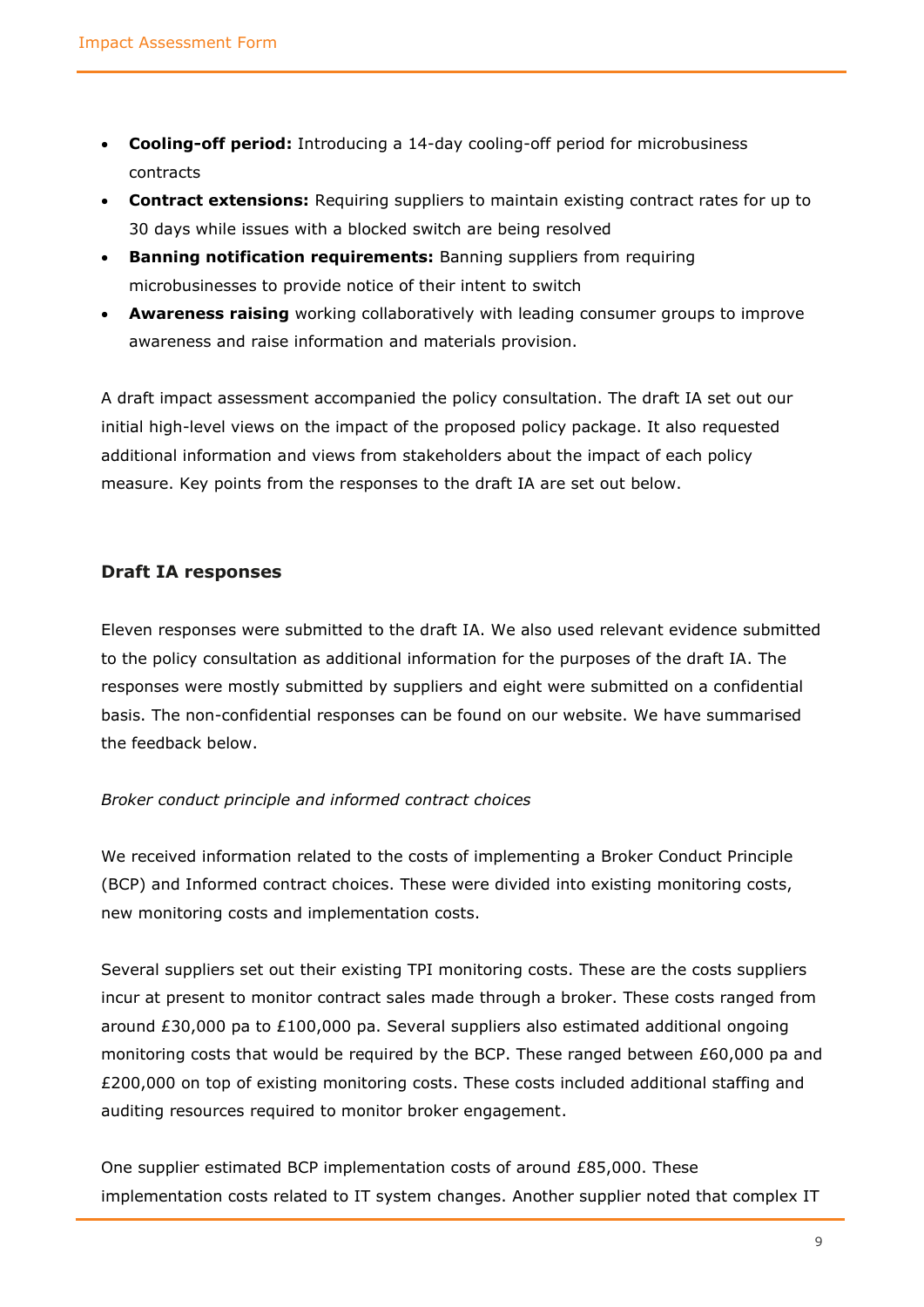system and process change costs would be required to implement the proposal. They noted that changes to their current IT systems were already being made which would be further complicated by additional changes. Two other suppliers estimated 'high' implementation costs but did not provide any figures.

Several respondents noted costs to implement informed contract choices would be the same as those required to monitor brokers' application of the BCP. Two stated that costs depend upon the compliance framework Ofgem expect suppliers to use when implementing the change.

#### *ADR Scheme*

We received limited feedback on estimated costs to introduce an ADR scheme. Respondents noted these costs would be borne by TPIs.

#### *Cooling-off period*

Several respondents estimated a low utilisation of a cooling-off period by microbusiness customers. In two cases, these claims were supported by analysis of internal complaints data. While this feedback is useful, we have analysed complaints data submitted by suppliers to Ofgem to help estimate the utilisation of the cooling-off period.

Two respondents provided cooling-off implementation period costs. These costs included the one-off direct costs of amending IT systems to accommodate a cooling-off period. The estimated costs submitted to us ranged from around £95,000 to around £500,000.

One supplier stated a cooling-off period could increase costs associated with contract price hedging. They did not provide an estimate of what these impacts could be. We have conducted analysis of price hedging impacts in chapter four.

Several suppliers noted that an assessment needed to be made on how the cooling-off period would impact on the Switching Programme rollout. We have made amendments to the design of the cooling-off period to minimise interactions with the Switching Programme.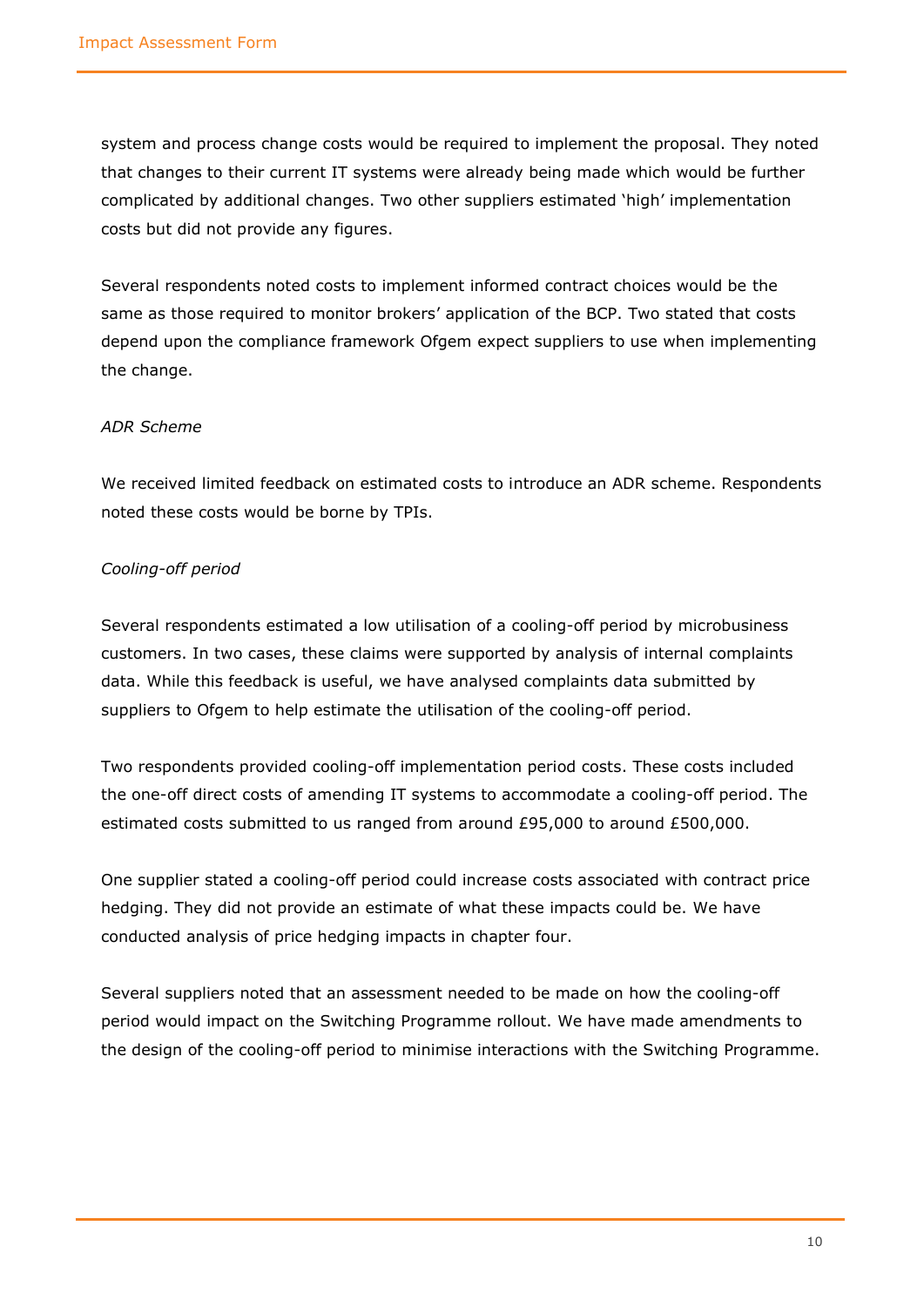#### *Broker commission transparency*

Respondents provided implementation costs of providing broker commission on customer communications including the Principal Terms, $<sup>7</sup>$  bills and statements of account. These</sup> included one-off costs for changes to IT systems so that commission values would be displayed on each document. The estimated costs ranged from £370,000 to £500,000. One respondent did not provide an estimate of exact costs to make these changes but noted complex projects to change billing information can cost around  $£1.5M$ . We acknowledge this feedback and note the difference in estimated costs.

There may be reasons for the difference in costs submitted to us, for example the type of infrastructure different suppliers operate. However, we have made changes to our proposals so that brokerage costs need only be displayed on the Principal Terms document. This should minimise any system changes that stakeholders are required to make.

One respondent estimated IT and systems implementation costs of around £180,000 if commission is only displayed on the Principal Terms document. One respondent also included the estimated costs of printing and posting written communications to their customer base. These costs varied from around £16,000 to print and send a two-page letter to around £60,000 to print and send a four-page letter. We note this feedback. Our changes should not substantially increase the size or frequency of written documents sent to customers.

#### *30-day contract extensions*

One supplier estimated one-off IT system change costs to implement contract extensions of between £30,000 to £40,000. Several others suggested only a small number of contracts would be impacted by these changes – one supplier estimated 5% of their blocked microbusiness switches would benefit. Another supplier suggested these proposals would increase contract hedging costs; they did not provide detailed estimates of these costs.

 $<sup>7</sup>$  The Principal Terms document includes key information about the customers' energy contract.</sup>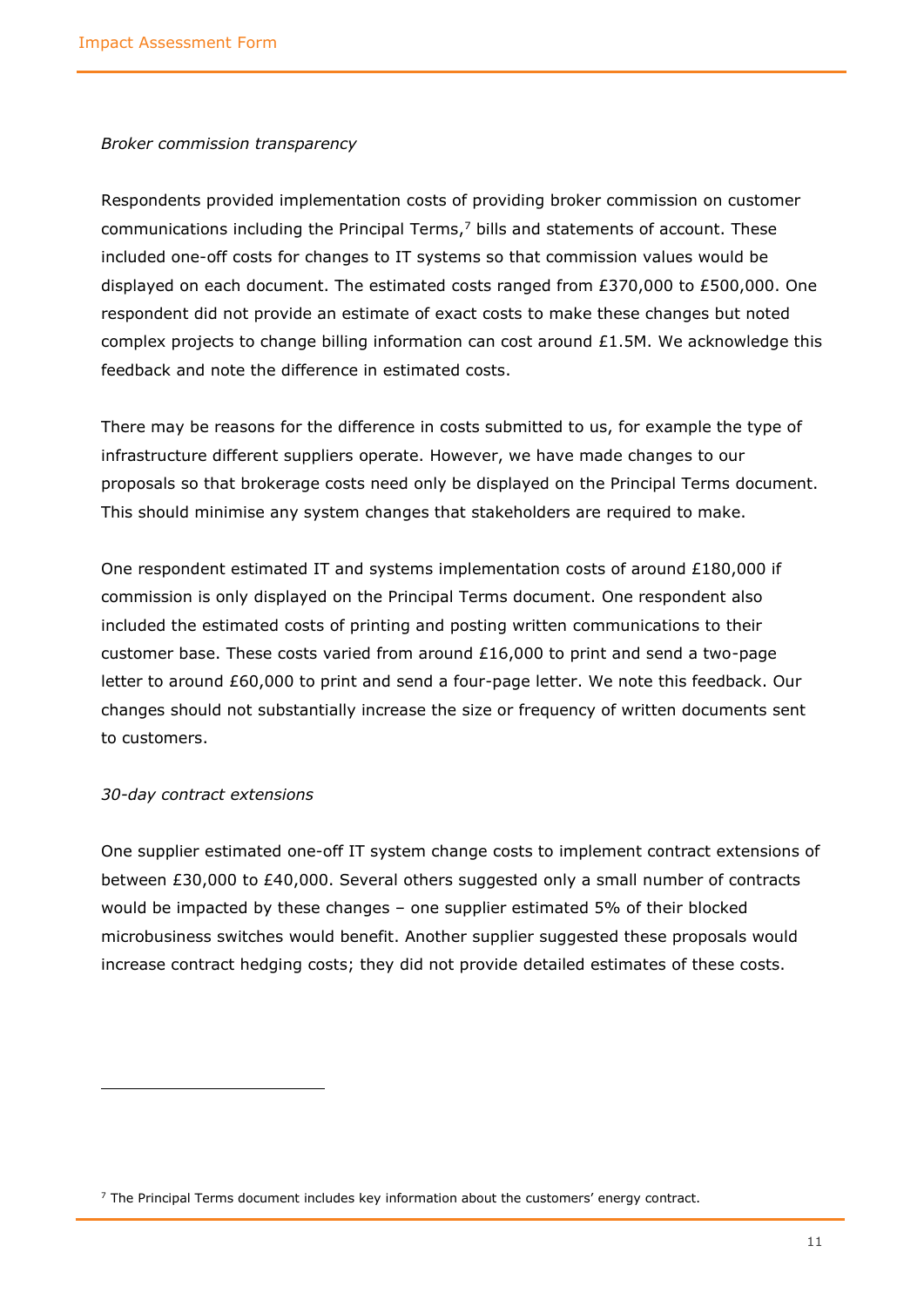#### *Notification requirements*

We received little feedback to this proposal. Suppliers stated implementation costs would be low but did not provide detail.

#### <span id="page-11-0"></span>**Changes to the policy package**

We have decided to amend our proposed policy package after reviewing feedback to the policy consultation and draft IA published in July 2020 and gathering additional evidence. The significant changes are to remove the BCP and informed contact choices provisions and contract extension proposals.

We acknowledge that there would be challenges associated with effectively implementing the BCP and Informed contract choices measures. We also recognise that since publishing our Policy Consultation, there has been an important development in the regulatory landscape concerning TPI regulation so we are accounting for this in our revised proposals.

In their December 2020 Energy White Paper, BEIS outlined their plans to ensure the retail market regulatory framework adequately covers the wider market. BEIS committed to consult on regulating third parties such as energy brokers, and we understand BEIS will shortly publish a Call for Evidence on consumer harms emanating from the activities of TPIs currently operating in the market. We welcome BEIS' commitment to take forward work in this area and view it as a positive step. We are sharing our evidence base with BEIS to help inform the development of plans for TPI regulation.

We are not pursuing the 30-day contract extension proposals after considering stakeholder views and evidence. We recognise that the benefits of this proposal would always be limited given that the time consumers spend on increased rates while issues with a blocked switch are resolved is also limited, with our proposed 30-day cut-off point reflecting this.

We have balanced this against the significant uncertainty in forecasting the cost to supply at the end of a contract and thus the potentially significantly higher risk premium that suppliers would likely pass on to consumers. We also recognise that requiring suppliers to apply the extension in certain cases such as where consumers are in debt or may have provided incorrect information appears inappropriate.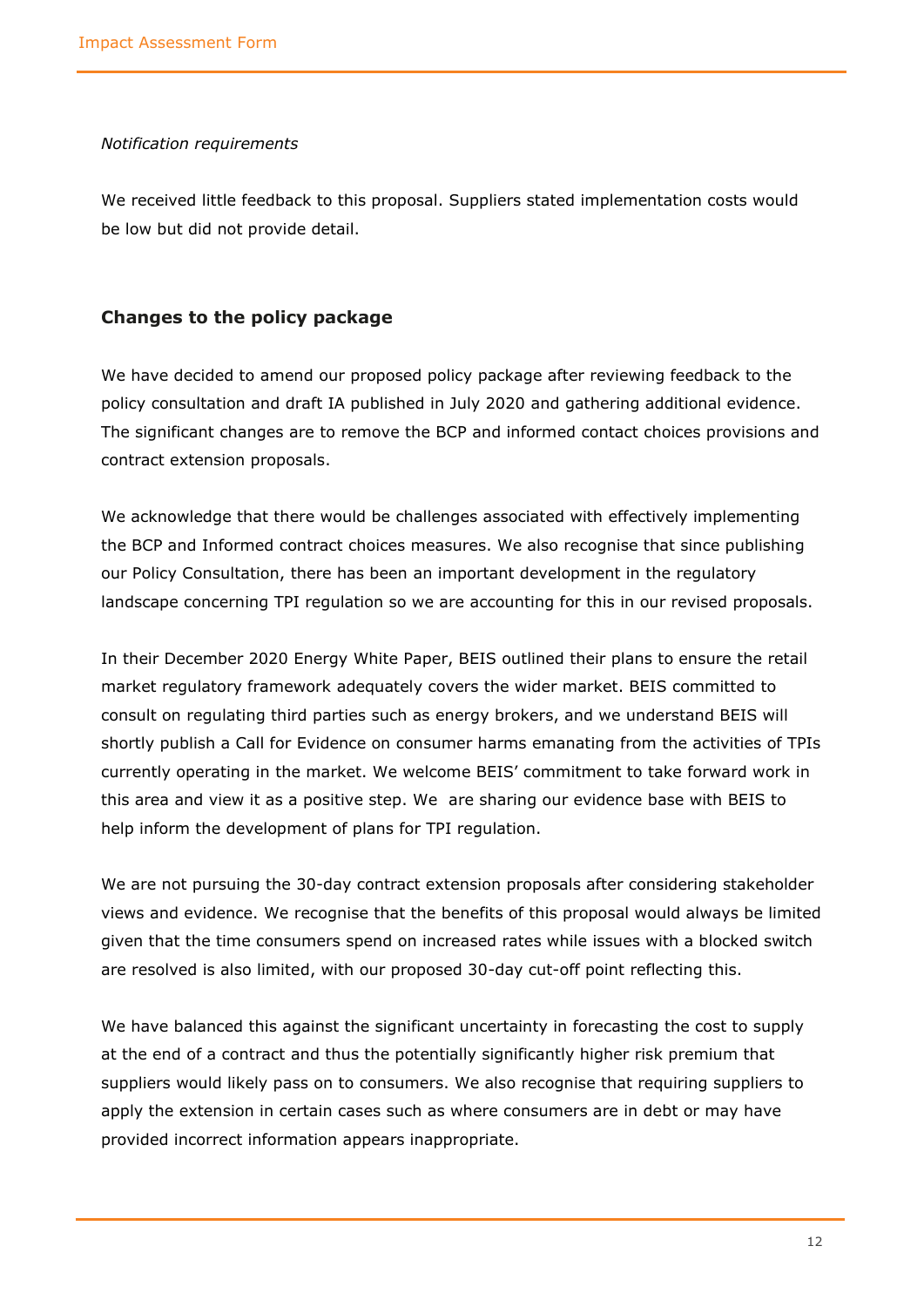We have also amended the cooling-off provision to limit its application to certain periods during the switching process.

Where relevant, we explain below why these changes were made. A full explanation of why we are proposing these changes can be found in the accompanying statutory consultation.

A knock-on effect of the policy changes will be to remove several potential costs from the policy package. This includes implementation and monitoring costs associated with introducing the BCP and contract extension proposals. While we have decided not to quantify these costs, we believe they will reduce the cost impact of the policy package set out in the statutory consultation. For clarity, this IA will only assess the revised package of policy proposals set out in the statutory consultation and summarised below:

- **Provision of principal contractual terms**: Strengthening existing rules around the provision of principal contractual terms to ensure consumers receive this key information both pre and post-contract agreement in all cases. This will make sure microbusiness customers are aware of key pricing and other contract information.
- **Brokerage cost transparency**: Clarifying and strengthening existing supply licence obligations to provide information about brokerage costs on contractual documentation. This will provide microbusiness customers with information on how much they are paying for brokerage services so they can better judge if they are receiving value for money.
- **Broker dispute resolution**: Introducing a requirement for suppliers to only work with brokers signed up to an alternative dispute resolution scheme.
- **Cooling-off period:** Introducing a cooling-off period for microbusiness contracts for up to 28 days before supply start date. Microbusiness customers will have time to reflect on whether contractual terms meet their expectations.
- **Banning notification requirements: Banning suppliers from requiring** microbusinesses to provide notice of their intent to switch in the majority of scenarios
- **Information and Awareness**: Working collaboratively with Citizens Advice to create new and updated information so that microbusinesses can access up-to-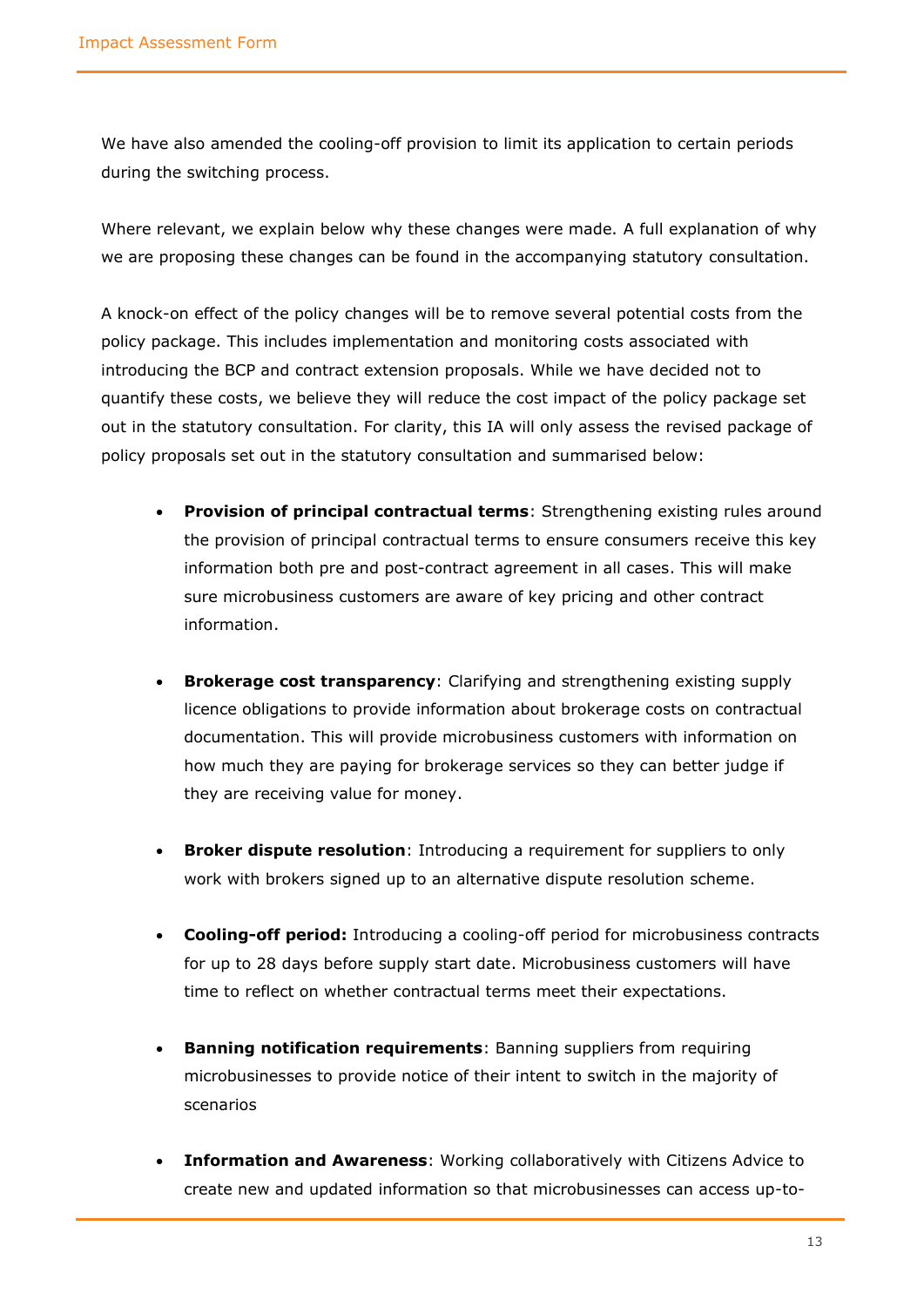date guidance and advice alongside communications to help further boost awareness of how the market operates and their rights as consumers.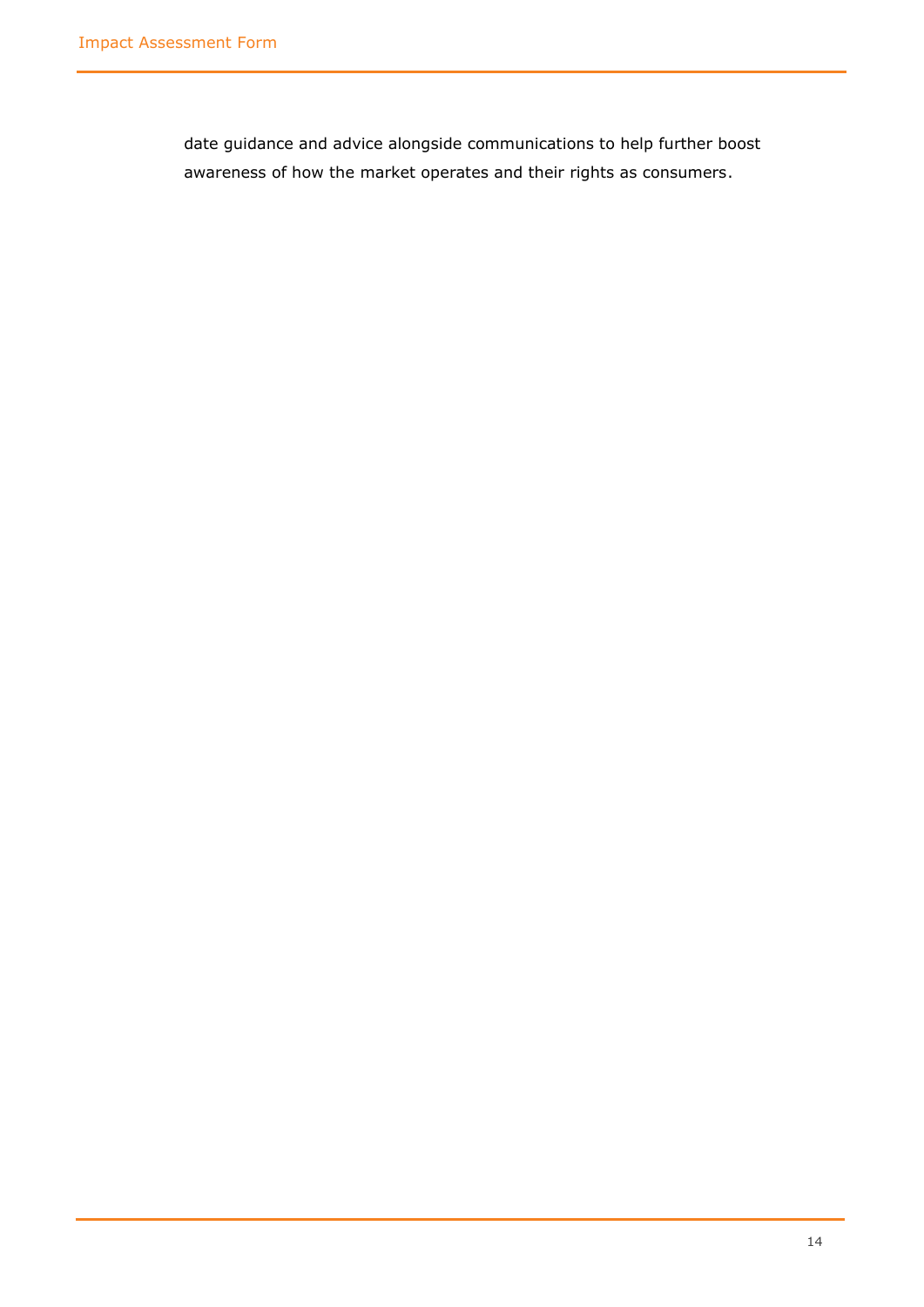### <span id="page-14-0"></span>**3. Impact Assessment approach**

This section explains the purpose of the impact assessment. We also explain our approach to the impact assessment including the use of quantitative and qualitative data, and impact on different customer types.

#### <span id="page-14-1"></span>**IA purpose**

This IA makes an evidence-based assessment of the policy package we are proposing to tackle issues microbusinesses are facing in the non-domestic market. It aims to identify the impacts, costs and benefits of our proposals and highlight why they will make improvements to the existing arrangements.

A quantitative assessment of the benefits and costs of the proposals is included where possible. Where quantitative analysis has not been possible, the IA includes qualitative analysis and sets out the potential costs and benefits of the policy options we aim to put in place.

Our interventions focus on making sure microbusinesses receive appropriate protection and customer service and can easily navigate and access competitive offerings to make informed decisions. We have used a customer journey model as a guide to make sure our objectives are being met. 8

<sup>&</sup>lt;sup>8</sup> The Customer Journey Model outlines a set of practical principles we think should apply at each stage of microbusinesses journey through the energy market. A copy of the model is available on page 3 of the Opening statement – Strategic Review of the microbusiness retail market (Ofgem), [https://www.ofgem.gov.uk/publications-and-updates/opening-statement-strategic-review-microbusiness-retail](https://www.ofgem.gov.uk/publications-and-updates/opening-statement-strategic-review-microbusiness-retail-market)[market](https://www.ofgem.gov.uk/publications-and-updates/opening-statement-strategic-review-microbusiness-retail-market)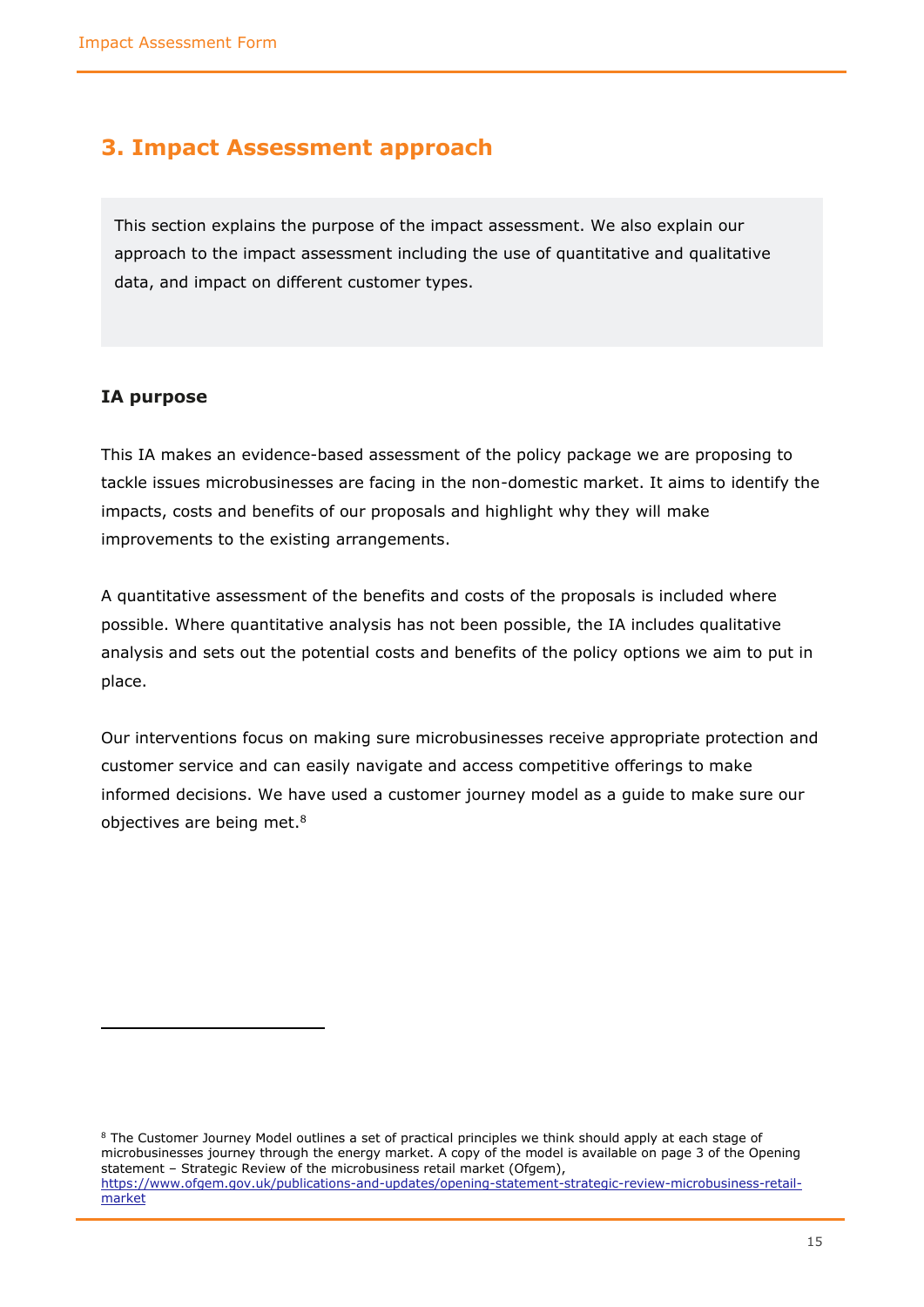#### <span id="page-15-0"></span>**Quantitative and qualitative data**

Where possible we have undertaken a quantitative assessment of the impacts. For example, we have estimated the financial cost of implementing a broker ADR scheme.

For some areas of the analysis, quantification of impacts was not possible; either because the impacts are intangible, difficult to measure, or adequate data was not available. Where this was the case, we focused on the expected impact in qualitative terms.

Such an approach is consistent with best practice guidance. We have used evidence gathered in response to the Microbusiness Strategic Review Call for Inputs, Policy Consultation and Draft Impact Assessment to inform our thinking on the qualitative impacts.

#### <span id="page-15-1"></span>**Baseline and alternative case**

Our baseline case for the IA is the *Do-Nothing* approach. Under this option, we would not intervene in the microbusiness supply market. This would leave the market to operate as it currently does. No changes would be made to electricity or gas supply licences. Microbusiness suppliers would still be subject to the existing microbusiness provisions set out in the supply licences.

We do not believe this option is appropriate given the challenges we have identified microbusinesses face in the market. The policy consultation document published in July 2020 sets out in detail what these challenges are. The strength of evidence we have found suggests that changes are required to ensure good practice across the microbusiness energy supply market and that all consumers have trust in suppliers and TPIs they engage with. As such, we believe regulatory intervention is required to create a more transparent and efficient market and improved consumer experience.

Our alternative option is the proposed package of policy measures we are consulting on.

These measures are explained in chapter one. We have used evidence submitted in response to the draft IA to help us identify the financial and monetary impacts of these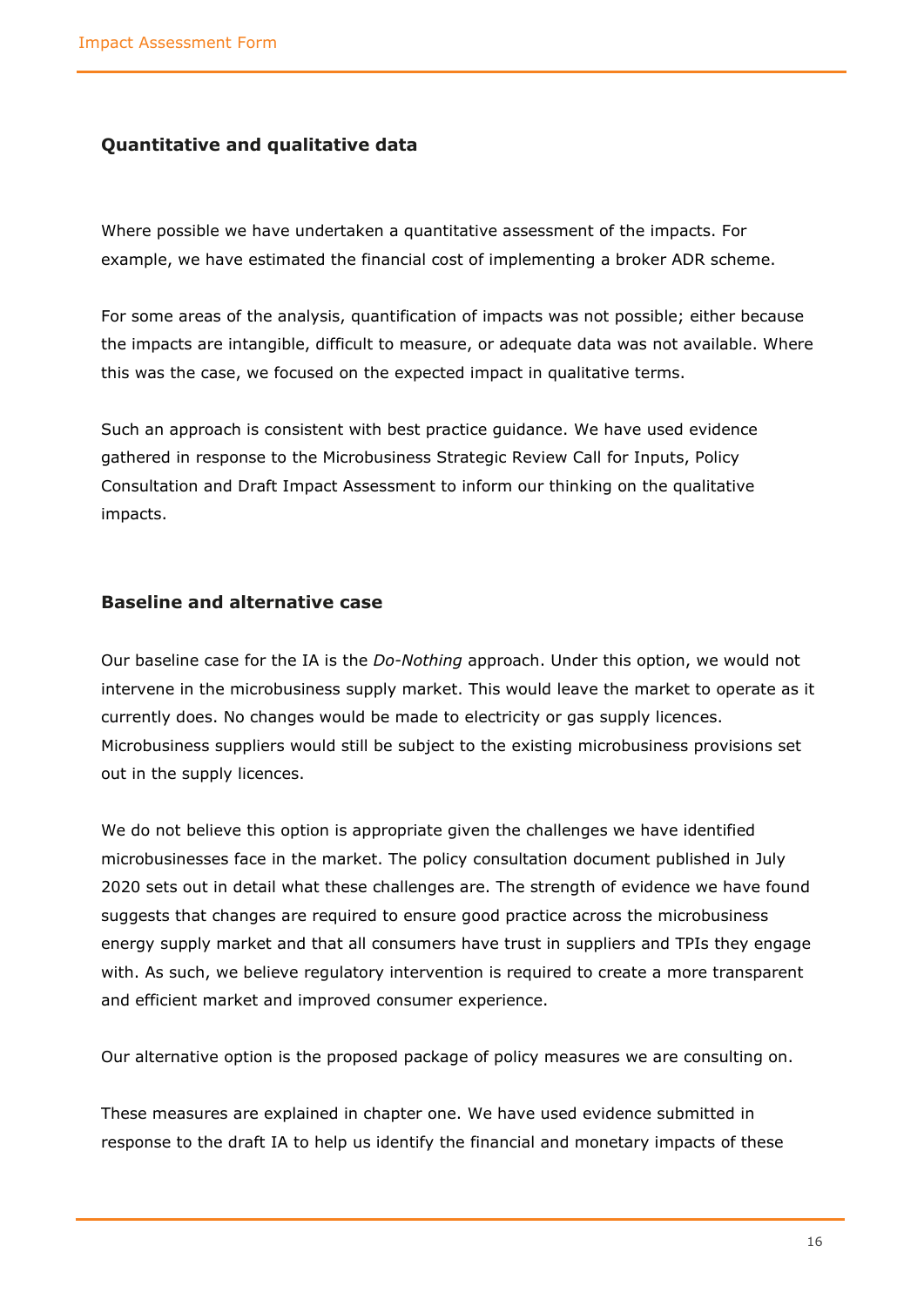proposals. We have also used evidence submitted to the policy consultation and call for inputs to help us identify how stakeholders may be impacted by the proposals.

#### <span id="page-16-0"></span>**Different stakeholder groups**

We consider the impacts of the proposals on different stakeholder groups. These are microbusiness customers, microbusiness energy suppliers, and TPIs.

We consider the impact on larger and smaller microbusinesses. We consider that smaller microbusinesses tend to be more disengaged and less well-resourced than larger microbusinesses. Contractual and pricing data we collect confirms that around 63% of smaller microbusinesses<sup>9</sup> are on a negotiated contract compared to around 83% of all other microbusinesses.

<sup>&</sup>lt;sup>9</sup> Smaller microbusiness is defined as consuming less than 5MWh and 15MWh of electricity and gas respectively each year.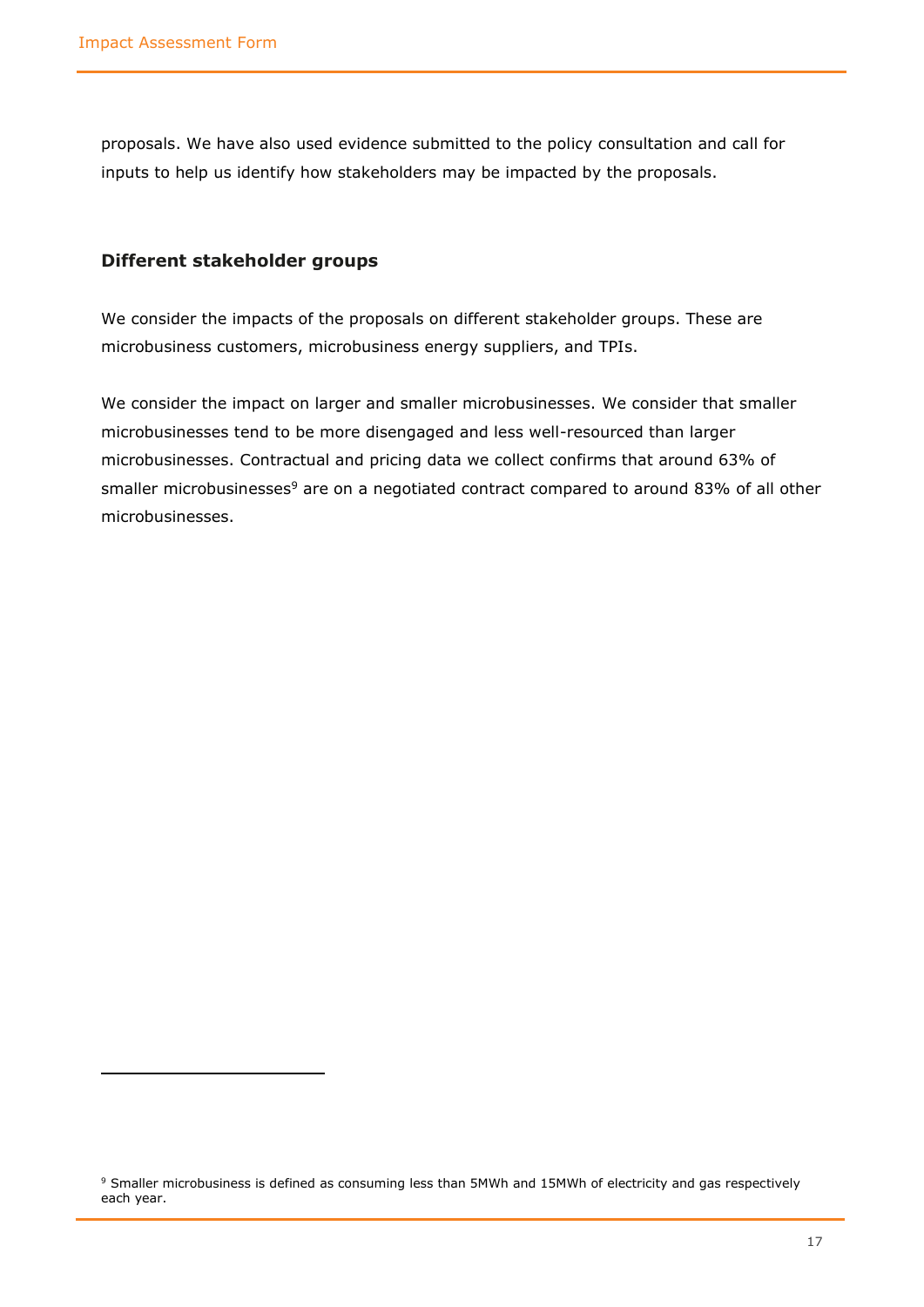### <span id="page-17-0"></span>**4. Assessment of benefits**

We set out the benefits of our proposed policy changes. These are more transparent brokerage costs, implementing a broker dispute resolution scheme, making the switching process more efficient, and being able to cool-off from an inappropriate deal.

In this section, we discuss the benefits of implementing our proposed package of policy changes to the microbusiness supply market. We briefly describe each benefit, the issues with the current regime, and quantified or qualitative benefits the changes will create.

### <span id="page-17-1"></span>**Benefit one: Clearer brokerage costs**

#### **Description**

Currently suppliers must take 'all reasonable steps' to bring the Principal Terms of a contract, in plain and intelligible language, to the attention of a microbusiness customer before entering into a contract.<sup>10</sup> We propose strengthening the requirements around Principal Terms to ensure that they are provided to customers in all cases. This will ensure that consumers always receive key information about a new contract, including any brokerage costs, which we believe is an essential part of a robust contracting process.

In addition, we are proposing to further clarify when the *written* Principal Terms must be provided. We propose amending the existing obligation to require that a written copy of the Principal Terms must be sent to the customer no later than one working day after a contract has been entered into.

 $10$  The Principal Terms contain the key terms of a contract. A full definition of what is included in the Principal Terms is available within the Electricity Supply Licences, [https://www.ofgem.gov.uk/licences-industry-codes-and](https://www.ofgem.gov.uk/licences-industry-codes-and-standards/licences/licence-conditions)[standards/licences/licence-conditions](https://www.ofgem.gov.uk/licences-industry-codes-and-standards/licences/licence-conditions)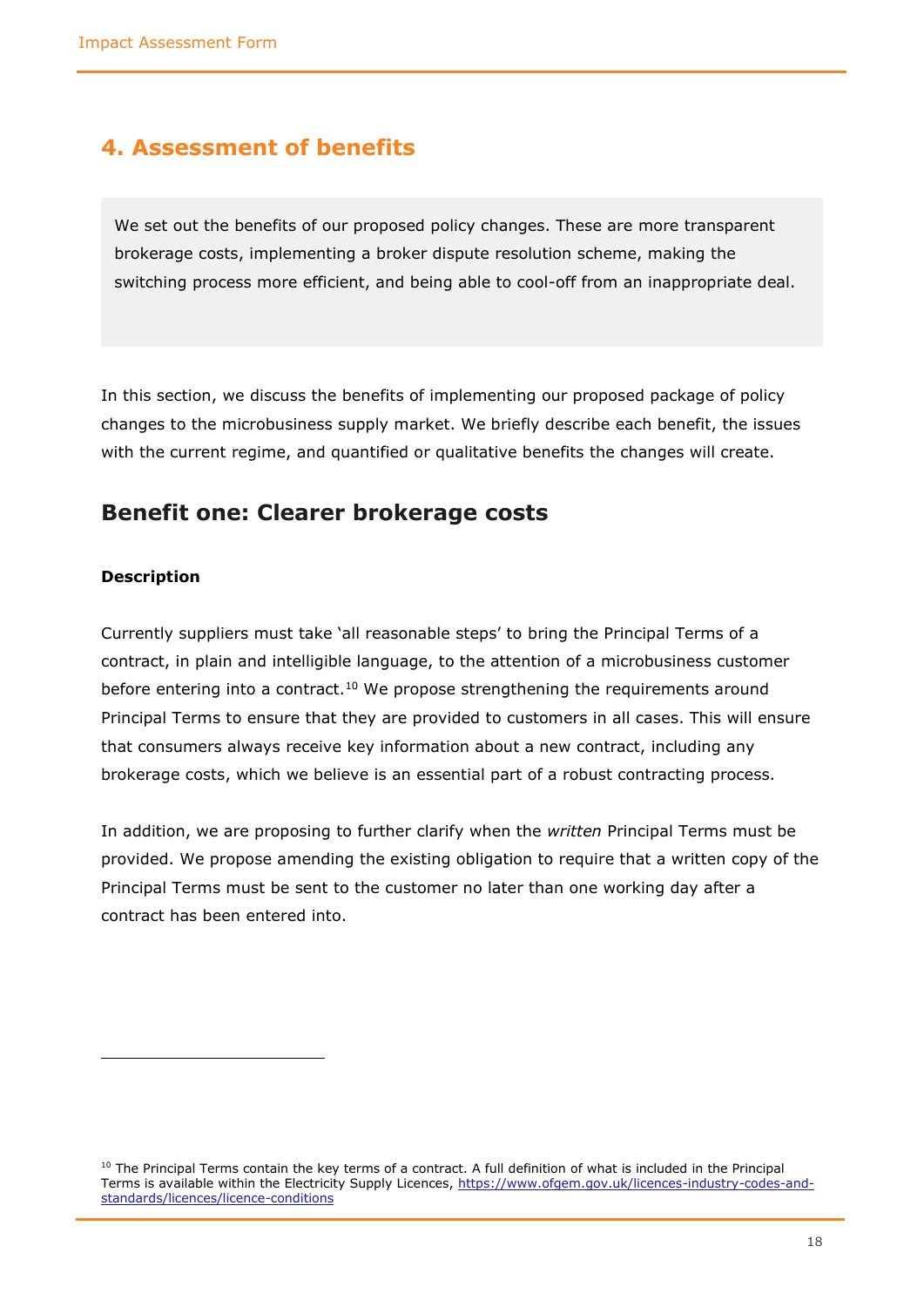We have decided not to proceed with the additional requirements for suppliers to disclose the charges paid to brokers as part of the supply contract on bills and account statements. Microbusiness customers are likely to gain most benefit from obtaining information about brokerage costs at the point when they are considering entering into a new contract. By the time a consumer receives bills and statements of account they will typically have made their purchasing decision and any cooling-off period will have expired. Receiving this information on these communications will be of limited value.

#### **Non-quantified benefit**

Our proposal will provide transparency around brokerage costs for microbusiness customers allowing them to make better informed contract choices. These are non-quantified benefits for the reasons below.

The proposals will allow microbusiness consumers to make better choices about which brokers they engage with and energy contracts they sign up to. It is difficult to quantify or monetise these precise impacts. Our proposals will make sure that microbusinesses know how much they are paying in brokerage costs. This will allow them to make a more informed decision about whether that broker is delivering value for money in terms of the service it provides. This does not necessarily mean that paying what appears to be relatively high brokerage costs will be avoided by customers – brokers may deliver services to customers that justify the amount levied.

We consider including brokerage cost amounts within Prinicipal Terms will help microbusinesses avoid paying unjustifiably high brokerage costs. It will be much easier for microbusinesses to understand how much they are paying for brokerage services. This will allow them to better evaluate the value of the service provided. That will allow them to make a more informed choice on whether the best value deal has been secured for them and if the broker should be reengaged for future deals.

The proposal should have a minimal impact on suppliers. As stated above, we are strengthening the requirements around Principal Terms to ensure that they are provided to customers in all cases and clarifying when written terms must be sent. This will remove any ambiguity about providing this information to customers and ensure consistency.

We have removed requirements in earlier policy proposals to publish brokerage costs on customer bills and statements of accounts. These proposals would have required suppliers to incur costs to make sure brokerage costs were accurately explained in these documents.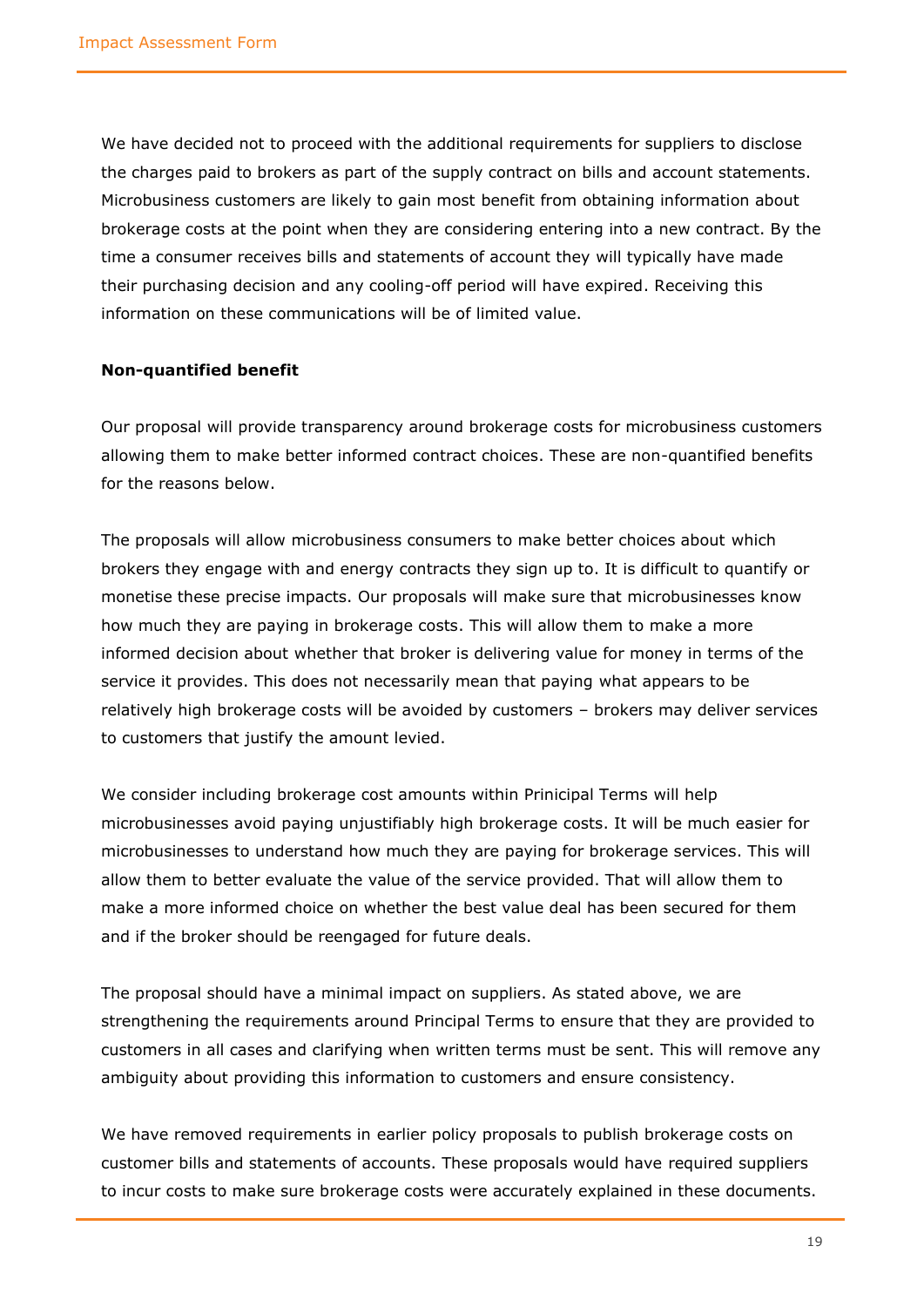Based on estimates submitted to the Draft IA these costs could have run into millions of pounds across the supplier sector. Our decision to limit the display of brokerage cost to only the Principal Terms avoids these costs.The proposal should also have a minimal impact on brokers. Most brokers provide a good service to microbusinesses and should be able to justify the amount they charge for their services. Knowing and recording costs should be standard practice across brokers and suppliers so the additional cost of ensuring information about those costs are provided to customers should be minimal.

In the current market, brokerage costs are typically bundled within wider energy costs. This is creating an information asymmetry which is causing some microbusinesses to overpay for broker services.<sup>11</sup> Maximising the opportunities for customers to make more informed contract choices will reduce the risks they overpay and allow competition to be more effective.

### <span id="page-19-0"></span>**Benefit two: Broker dispute resolution mechanism**

#### **Description**

A microbusiness who has a dispute with their supplier that they cannot resolve through the supplier's complaints handling process can seek independent redress with the Alternative Dispute Resolution (ADR) scheme operated by Ombudsman Services. However, there is no mandated route available to microbusinesses allowing them to pursue independent redress with their broker.

To amend this protection gap, we propose creating a supply licence condition requiring suppliers to only work with brokers signed up to an ADR scheme. This would allow microbusinesses to raise a complaint to the ADR provider if they cannot resolve a dispute directly with their broker.

<sup>11</sup> The MBSR Policy Consultation published in July 2020 sets out examples. <https://www.ofgem.gov.uk/publications-and-updates/microbusiness-strategic-review-policy-consultation>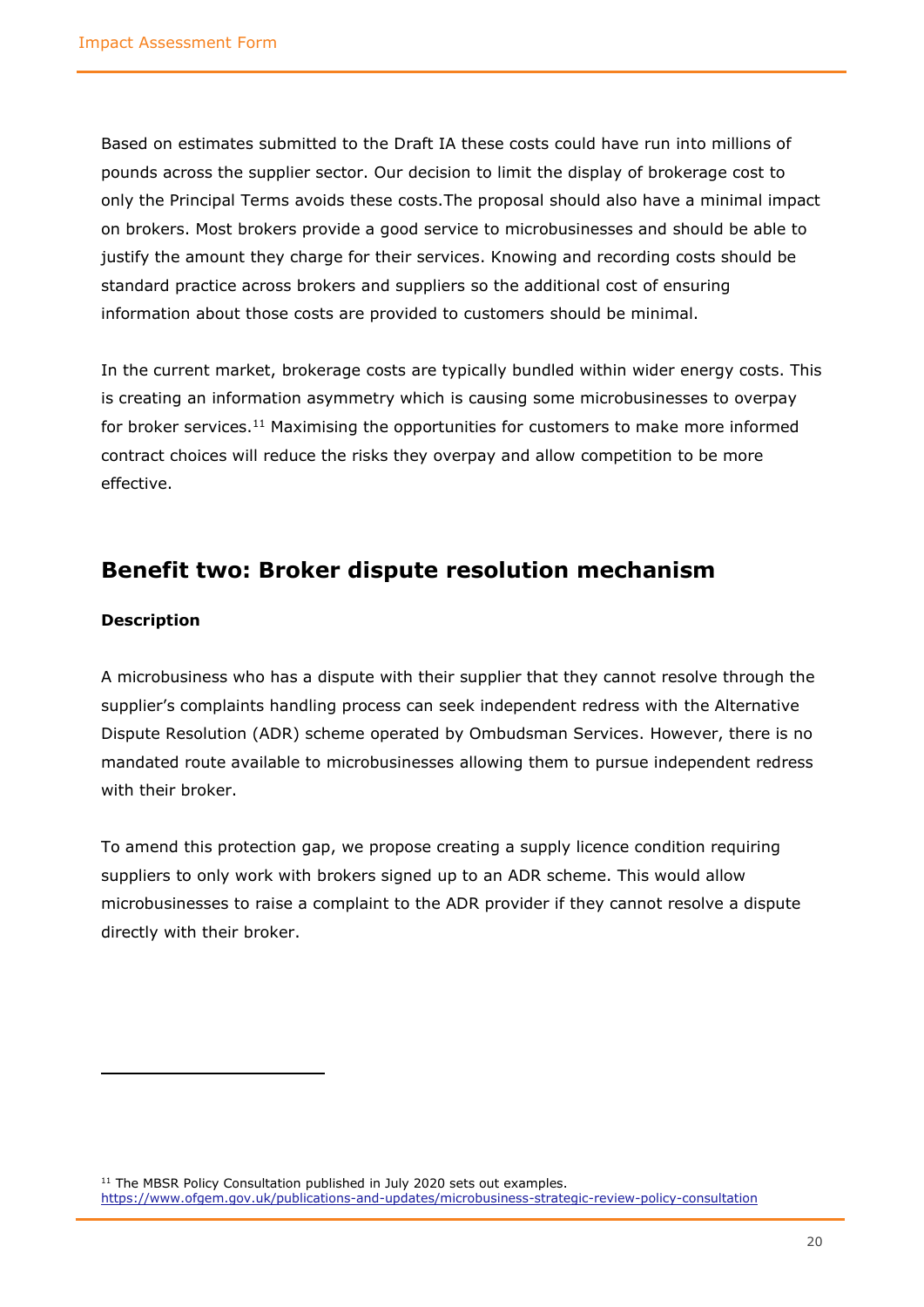The proposed licence conditions will set out high level requirements for an ADR scheme. The scheme provider(s) will set out detailed scheme arrangements and requirements in their terms of reference.

#### **Non-quantified benefit**

We consider there are two benefits created by our proposal. Firstly, microbusinesses will be provided with a third party to resolve broker complaints who can make sure they get redress where appropriate. This will increase trust and confidence in the market. The ADR scheme will also be a source of industry information on broker issues for the regulator and suppliers.

Several respondents to the draft IA suggested there may be low level of customer complaints about broker activities. We reviewed complaints data submitted to us by suppliers to confirm the known number of complaints about third party sales activities made known to the supplies.<sup>12</sup> This data suggests that in 2019 suppliers were receiving an average of around 1000 complaints about third party sales per month. This was around 6% of the total complaints made to suppliers.

Based on our analysis of the complaints data, we consider that an ADR scheme will receive a volume of complaints about brokers that justifies its existence. We also consider the creation of a scheme will likely lead to additional microbusinesses raising disputes about broker performance. Our proposals to improve microbusiness customers' awareness of their regulatory protections should also increase these numbers. Awareness and utlisation of the ADR scheme could help improve broker standards by imposing a direct cost on poor conduct.

Suppliers should also benefit from the implementation of an ADR scheme. At present, microbusinesses who have concerns about third party sales may approach the supplier for help or a resolution. Our proposals should reduce this administrative burden on suppliers complaints about brokers can be directed to the ADR provider.

<sup>&</sup>lt;sup>12</sup> Ofgem, Supplier compliants data, [https://www.ofgem.gov.uk/consumers/energy-supplier-comparison](https://www.ofgem.gov.uk/consumers/energy-supplier-comparison-data/compare-supplier-performance-complaints)[data/compare-supplier-performance-complaints](https://www.ofgem.gov.uk/consumers/energy-supplier-comparison-data/compare-supplier-performance-complaints)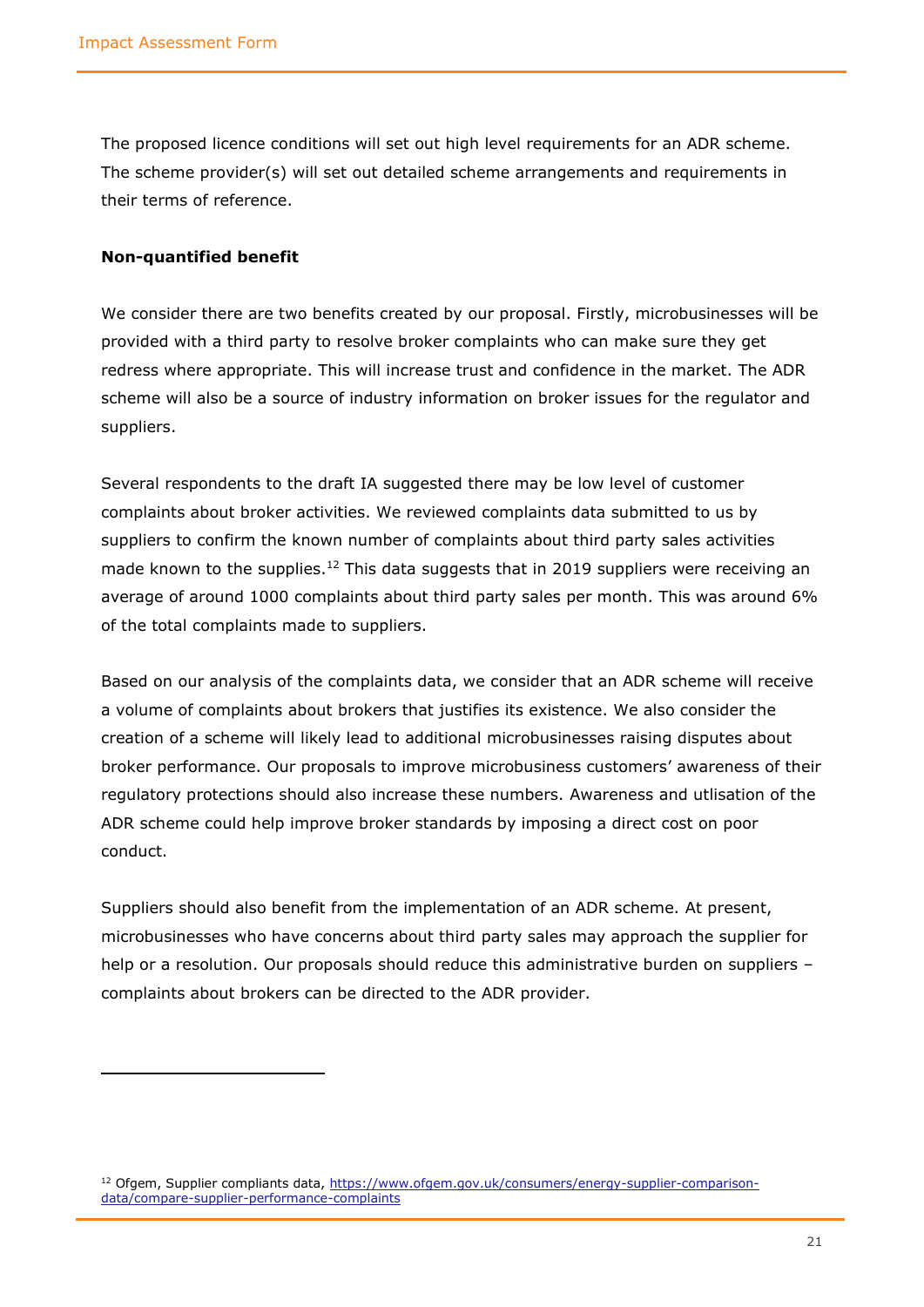The ADR scheme(s) will also generate information on the complaints they deal with. This includes the volume of complaints, parties involved, and outcomes. We expect the ADR provider(s) will also maintain a list of brokers subject to their scheme.

This data may provide additional information to the regulator and microbusiness customer representatives on the types of issues microbusiness customers face when dealing with brokers. This will allow us to better monitor the market and identify where there are areas of concern or poor practice.

### <span id="page-21-0"></span>**Benefit three: More efficient contracting and switching processes**

#### **Description**

#### *Cooling-off period*

We propose changes to make contracting and switching processes more efficient: these are introducing a 14-day cooling-off period for microbusiness energy contracts and prohibiting suppliers from requiring microbusinesses to provide notice of termination when leaving an energy contract.

We propose to introduce a mandatory 14-day cooling-off period for microbusiness energy customers. Our original cooling-off period proposals would have given microbusinesses the right to cancel a contract by giving notice to the supplier 14 days after the date they have entered into the contract and had been provided with the Principal Terms in writing. As explained in the statutory consultation, we have amended this so that the 14-day coolingoff period is only required up to 28 days before the supply start date (the first point when a new switch can be registered). For example, in the case of a customer who enters into a contract 38 days ahead of the date on which supply under the terms of that contract is due to begin, the cooling-off period will end 28 days before the date on which supply under the terms of that contract is due to begin. It would therefore last 10 (rather than 14) calendar days from when the contract is entered into. This will avoid the cooling-off period interacting with changes being made through our Switching Programme.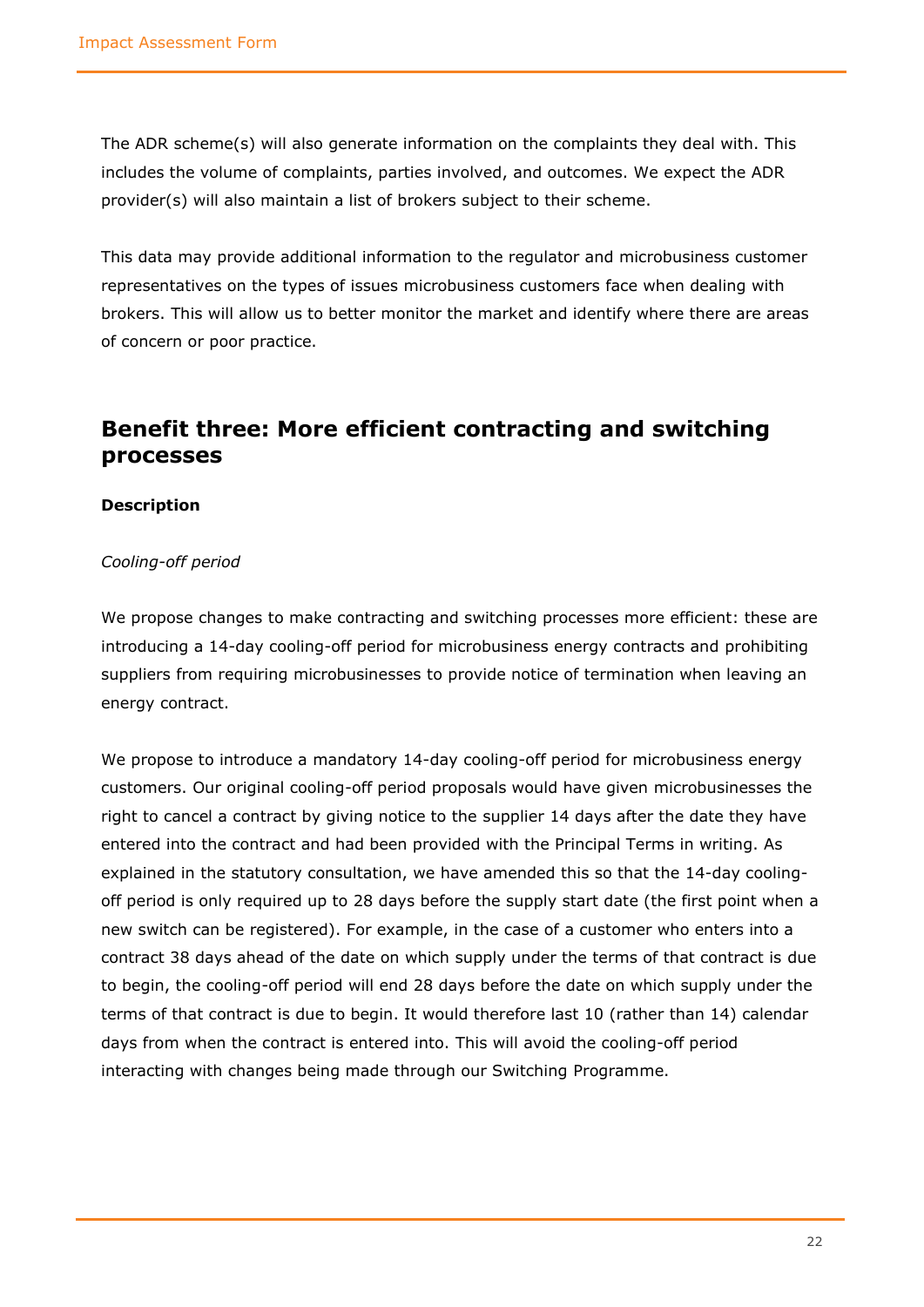#### *Termination Notice*

Currently suppliers are permitted to require notice of termination from microbusinesses with a notice period of up to 30 days. We propose to remove this so that suppliers will not be permitted to require microbusinesses to provide notice of their intent to switch.

#### **Quantified and non-quantified benefits**

Our proposals will create several benefits for microbusiness customers. These are the ability to opt out of inappropriate contracts during the cooling-off period and simplifying the switching process. The cooling-off period will help microbusinesses avoid costs of being on inappropriate contracts. Microbusinesses can utilise the cooling-off period to find alternative and better value fixed term contracts.

We have estimated the financial benefit this could create for microbusinesses based on data submitted to us by the largest suppliers. $13$  Our analysis is based on the number of electricity and gas acquisition and retention contracts agreed by these suppliers in 2019 which were entered into more than 28 days ahead of the date on which supply is due to start and so would have been eligible for a cooling-off period under our revised proposal.

We have used the proportion of domestic consumers who cool-off as a proxy for the proportion of microbusinesses who will likely cool-off. To estimate the proportion of domestic consumers who exercise their cooling-off rights we have used industry data on switch cancellations and compared the proportion of switches which are cancelled at a customer's request between domestic and non-domestic consumers.<sup>14</sup> We consider that the higher rates for domestic cancellations at a customer's request is due to the existence of cooling-off rights for domestic customers and a similar proportion of microbusiness consumers would cool-off if they had similar rights. This gives us an estimated proportion of microbusiness customers who may benefit from these arrangements as 5.5% and 5.2%

<sup>&</sup>lt;sup>13</sup> A Request for Information (RFI) was issued to the suppliers from whom we regularly collect contractual and pricing data. These suppliers represent approximately 90% of the small business market segment. These are British Gas, CNG Ltd, Corona Energy, E.ON, EDF, Gazprom Energy, npower, Drax (Opus Energy and Haven power), SSE, Scottish Power and Total Gas & Power.

<sup>&</sup>lt;sup>14</sup> We receive monthly data on the number of switch cancellations from DNOs for electricity and Xoserve for gas. In our analysis of the proportion of non-domestic switches cancelled at a customer's request we use the number of electricity switch cancellations for Profile Classes 3 and 4 consumers (as these more closely reflect microbusiness consumers) and the number of gas switch cancellations for all non-domestic consumers.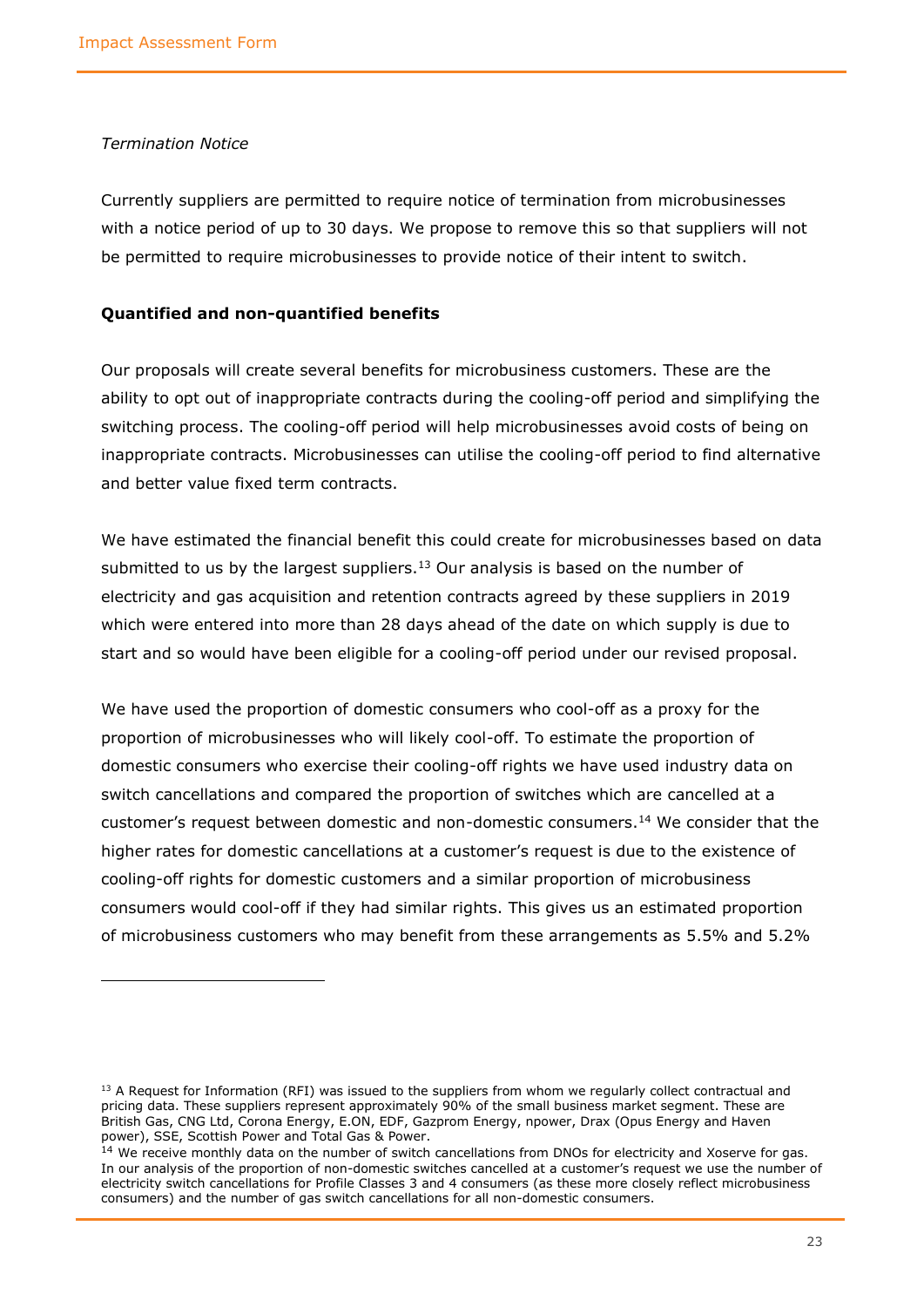for electricity and gas respectively. We therefore estimate that roughly 21,700 microbusiness consumers will cool-off from electricity contracts and 6,700 from gas contracts each year.

We acknowledge views and evidence submitted to us from suppliers suggesting there may be a low uptake of cooling-off periods. However, we consider that implementing cooling-off rights (which also includes for contracts agreed via brokers) alongside our other proposals to increase the transparency of brokerage costs and provide written Principal Terms, as well as greater awareness of microbusiness protections, will increase the number of customers using a cooling-off period.

We consider that consumers may cool-off for a variety of reasons such as inadvertently agreeing to a deal over the phone. This makes it difficult to estimate the average benefit to a consumer in each incidence of cooling-off. Evidence submitted to us suggests that in some cases microbusinesses have signed up to deals including tens of thousands of pounds of brokerage costs. The cooling-off period will give microbusiness customers the opportunity to fully consider deals they have ageed and make better informed contract choices.

In the absence of alternative data, we have assumed that consumers who cool-off would achieve a price saving as they move to a lower cost contract. If these consumers move from retention deals to acquisition deals, then there would be an annual benefit of £2.05m. If these consumers moved from the upper quartile to the median of negotiated contract prices then there would be an annual benefit of £5.2M.<sup>15, 16</sup> However, we believe that this figure could be much higher given the severity of some cases.<sup>17</sup> We therefore estimate that the cooling-off period would create at least £2.05M of benefit per year to microbusinesses through avoiding overly costly deals.

<sup>&</sup>lt;sup>15</sup> An acquisition contract is a customer's first fixed term contract with a supplier. A retention contract is a new fixed term contract agreed with an existing customer at the end of, or following the expiry of, a fixed term period. Negotiated contracts include both acquisition and retention contracts.

<sup>&</sup>lt;sup>16</sup> Our analysis of contractual and pricing data suggests that the differential between mean acquisition and retention contract prices is 1.9% and 0.2% for electricity and gas respectively and that the differential between the upper quartile and median of different suppliers' mean negotiated contract prices is 4.1% and 4.3% for electricity and gas respectively. For a microbusiness consumer with average consumption this equates to monetary savings over the length of a two year contract ranging from £85-£180 for electricity and £6-£116 for gas.

 $^{17}$  Our Policy Consultation summarises examples of microbusiness customer overpayments. Ofgem, Microbusiness Strategic Review: Policy Consultation, [https://www.ofgem.gov.uk/publications-and-updates/microbusiness](https://www.ofgem.gov.uk/publications-and-updates/microbusiness-strategic-review-policy-consultation)[strategic-review-policy-consultation](https://www.ofgem.gov.uk/publications-and-updates/microbusiness-strategic-review-policy-consultation)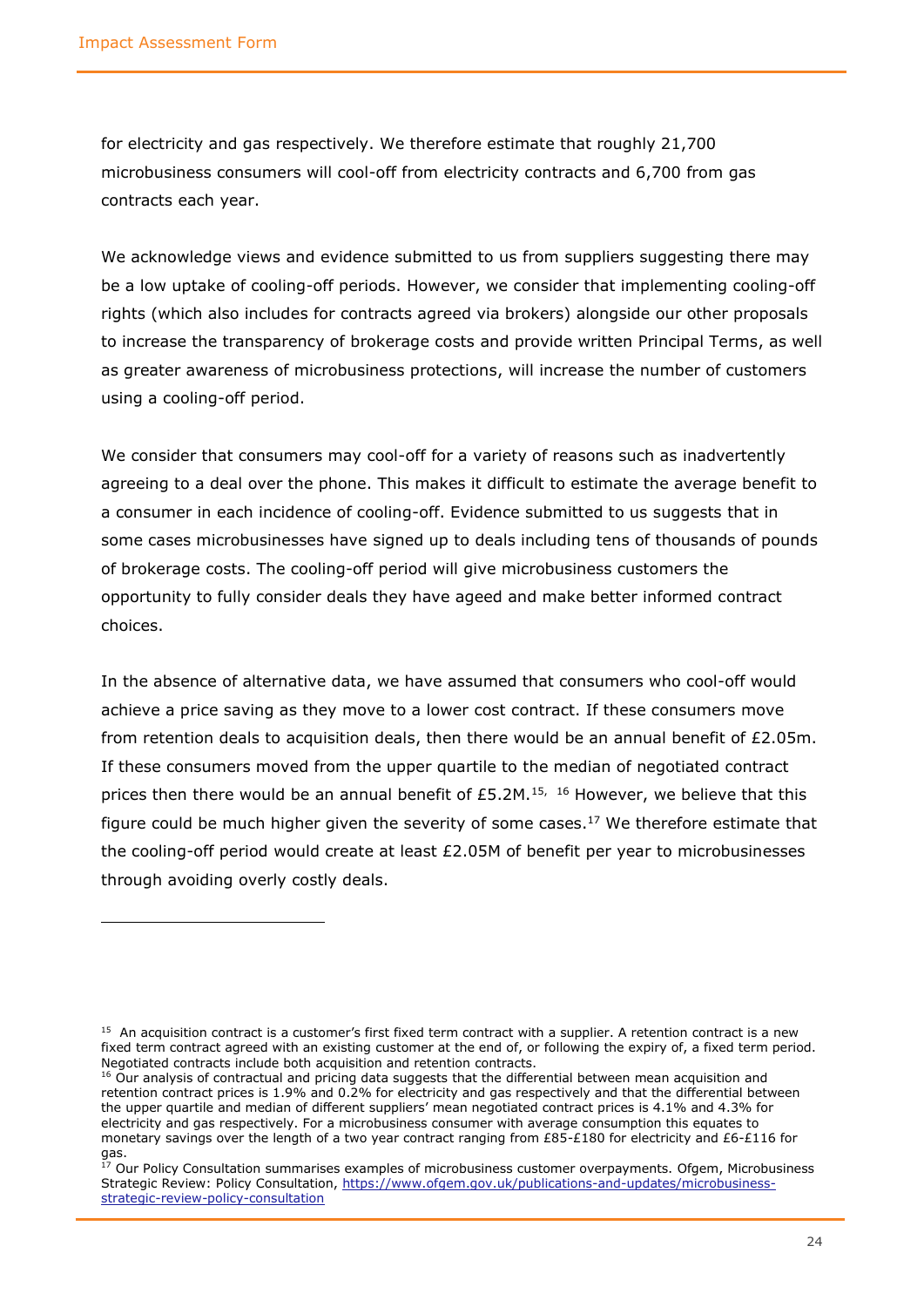Termination Notices: Removing the option ot require customers to submit a termination notice will help microbusinesses avoid the costs of being put on costly out-of-contract rates where a switch is blocked because a termination notice has not been provided. Data submitted to our contractual and pricing microbusiness RFI suggests there is a large difference in costs between negotiated and out-of-contract rates. On average, the unit revenue for out-of-contract rates is around 51% higher than a negotiated contract for electricity contracts and 74% for gas contracts. While microbusinesses may only be placed on these rates temporarily, it means they pay significantly more for energy than they were anticipating.

For a microbusiness with average annual consumption this equates to an increased cost per month of approximately  $E82$  and  $E74$  for their electricity and gas supply respectively. While we consider that consumers who have attempted to switch are more likely to be engaged and subsequently attempt to switch again (or agree a contract with their existing supplier) there is a risk that some do not and spend significant periods of time on these higher rates. Data from our contractual and pricing microbusiness RFI indicates that, on average, meter points remain on default tariffs for over 3 years.

It is difficult to accurately determine the number of microbusinesses who have a switch blocked solely because of failure to comply with termination notice procedures as switches may be objected to multiple times and there may be multiple reasons for an objection. For example, a switch could be blocked on the grounds of insufficient notice, but the consumer also has an outstanding debt. The supplier may then raise an objection to any further switches due to the outstanding debt. A sample of supplier objections obtained during our 2016 review of non-domestic objections found that 15% of microbusiness objections were due to issues with termination notice procedures.<sup>18</sup> Given that in February 2021 alone there were over 14,000 objections for electricity profile class 3 and 4 consumers we consider it likely that thousands of microbusiness consumers would benefit from the removal of termination notices each year.<sup>19</sup>

<sup>&</sup>lt;sup>18</sup> More detail on our 2016 review of non-domestic objections can be found at: Ofgem, Decision on review of domestic and non-domestic objections, [https://www.ofgem.gov.uk/publications-and-updates/decision-review](https://www.ofgem.gov.uk/publications-and-updates/decision-review-domestic-and-non-domestic-objections)[domestic-and-non-domestic-objections](https://www.ofgem.gov.uk/publications-and-updates/decision-review-domestic-and-non-domestic-objections)

 $19$  We receive monthly data on the number of electricity switch cancellations from DNOs.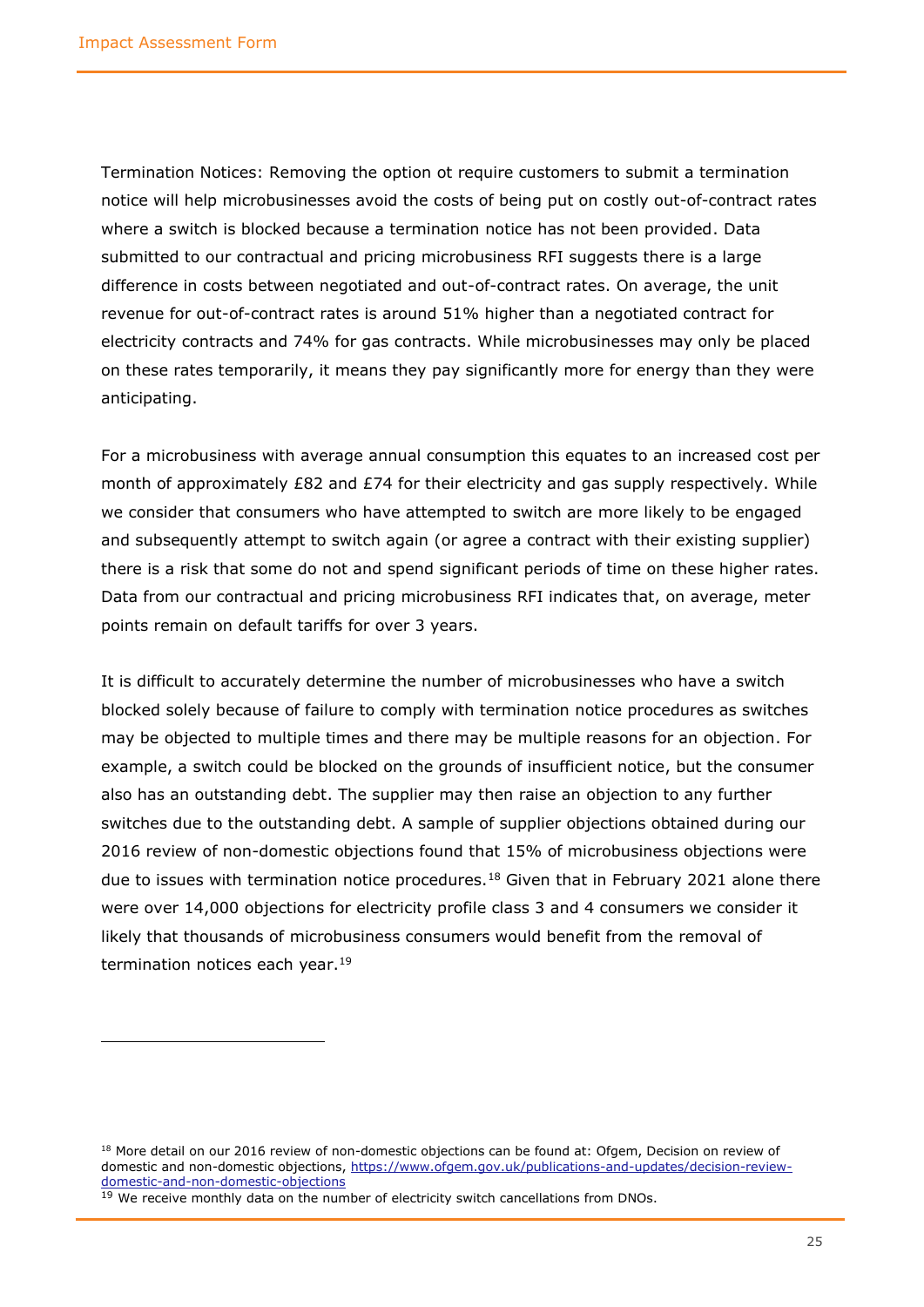#### *30-day contract extensions*

We have decided not to proceed with the proposal for 30-day contract extensions. The aim of this proposal was to prevent engaged customers from being disadvantaged by facing increased charges while an issue with their switch is resolved. The proposal would limit the financial impact of customers being temporarily placed on out-of-contract rates.

We consider that the benefits of this proposal would be limited. Respondents to the draft IA considered only a small number of microbusiness customers would be impacted by the change – one respondent considered only 5% of blocked switches would be affected by this proposal. We also recognise that the time consumers spend on increased rates while issues with a blocked switch are resolved is limited, with our proposed 30-day cut-off point reflecting this.

Implementing the proposal would also create uncertainty in forecasting the cost to supply at the end of a contract. This could lead to significantly higher risk premiums that suppliers would likely pass on to consumers. We also recognise that requiring suppliers to apply the extension in certain cases such as where consumers are in debt or may have provided incorrect information appears inappropriate.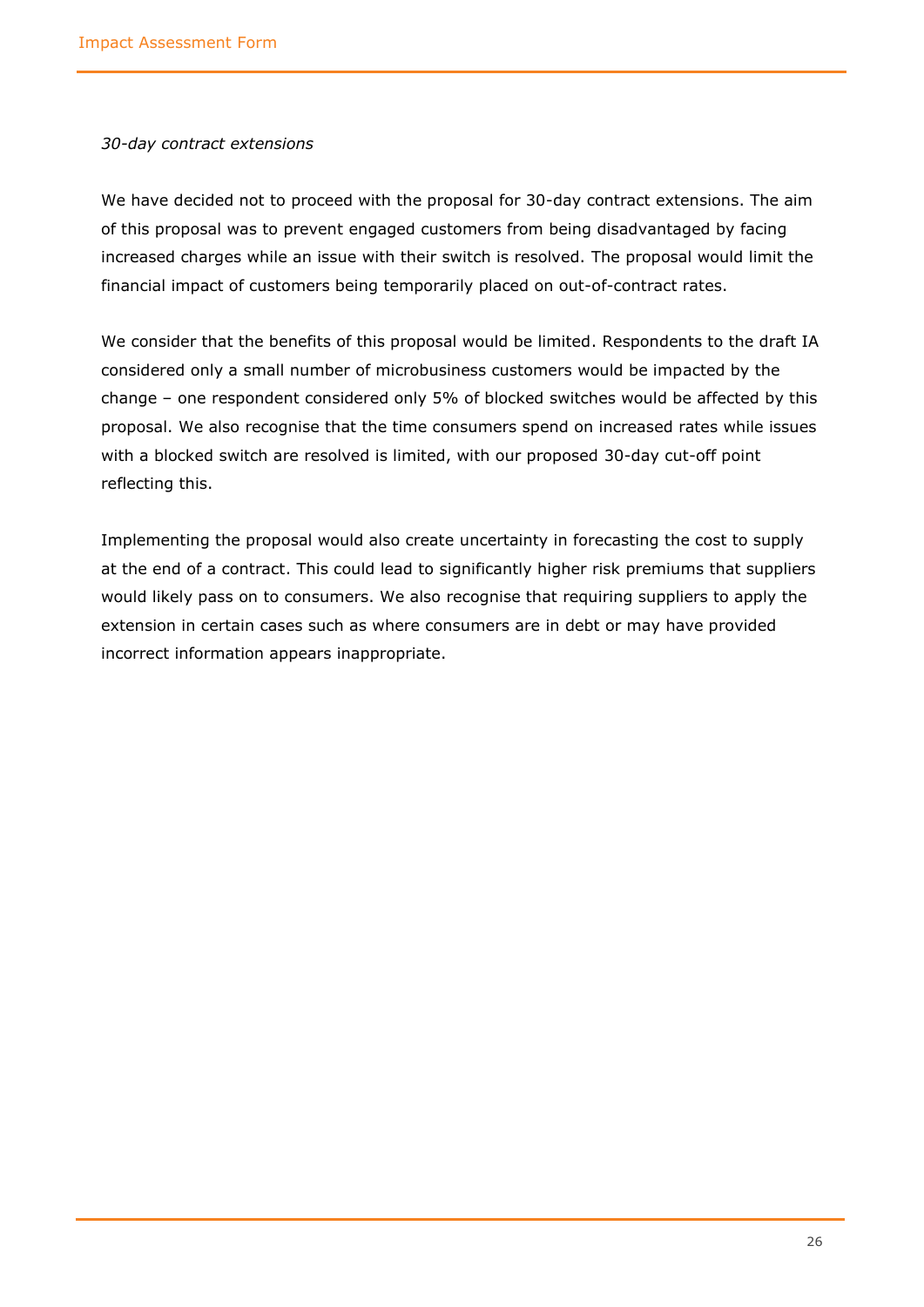### <span id="page-26-0"></span>**5. Assessment of costs**

We set out the costs of our proposed policy changes. These are costs related to implementing the proposals, impact on supplier hedging strategies and ADR scheme costs.

In this section, we discuss the identified costs of our policy proposals package in the microbusiness supply market.

### <span id="page-26-1"></span>**Cost one: implementation costs**

#### **Description**

Suppliers will incur some costs implementing our proposed policy package. These relate to costs to implement the brokerage cost transparency proposal, cooling-off period, and removal of the termination notification requirements. We consider ADR costs in a separate section below.

The revised policy package will have much lower implementation costs than the proposals contained in the policy consultation published in July 2020. Our decision to remove the broker conduct principle and informed contract choices proposals have removed significant potential system change, implementation, and broker monitoring costs from the policy package.

We have also made changes to the application of the cooling-off period to avoid interactions with the Switching Programme. This has also removed substantial potential costs.

#### **Quantified and non-quantified costs**

Our proposals may incur costs related to implementing a cooling-off period, requirements concerning the communication of Principal Terms and removing the termination notice. As discussed above, suppliers submitted estimated implementation and monitoring costs for the broker conduct principle and informed contract choices in response to our draft IA. Industry-wide these costs were estimated to run into millions of pounds. Our decision to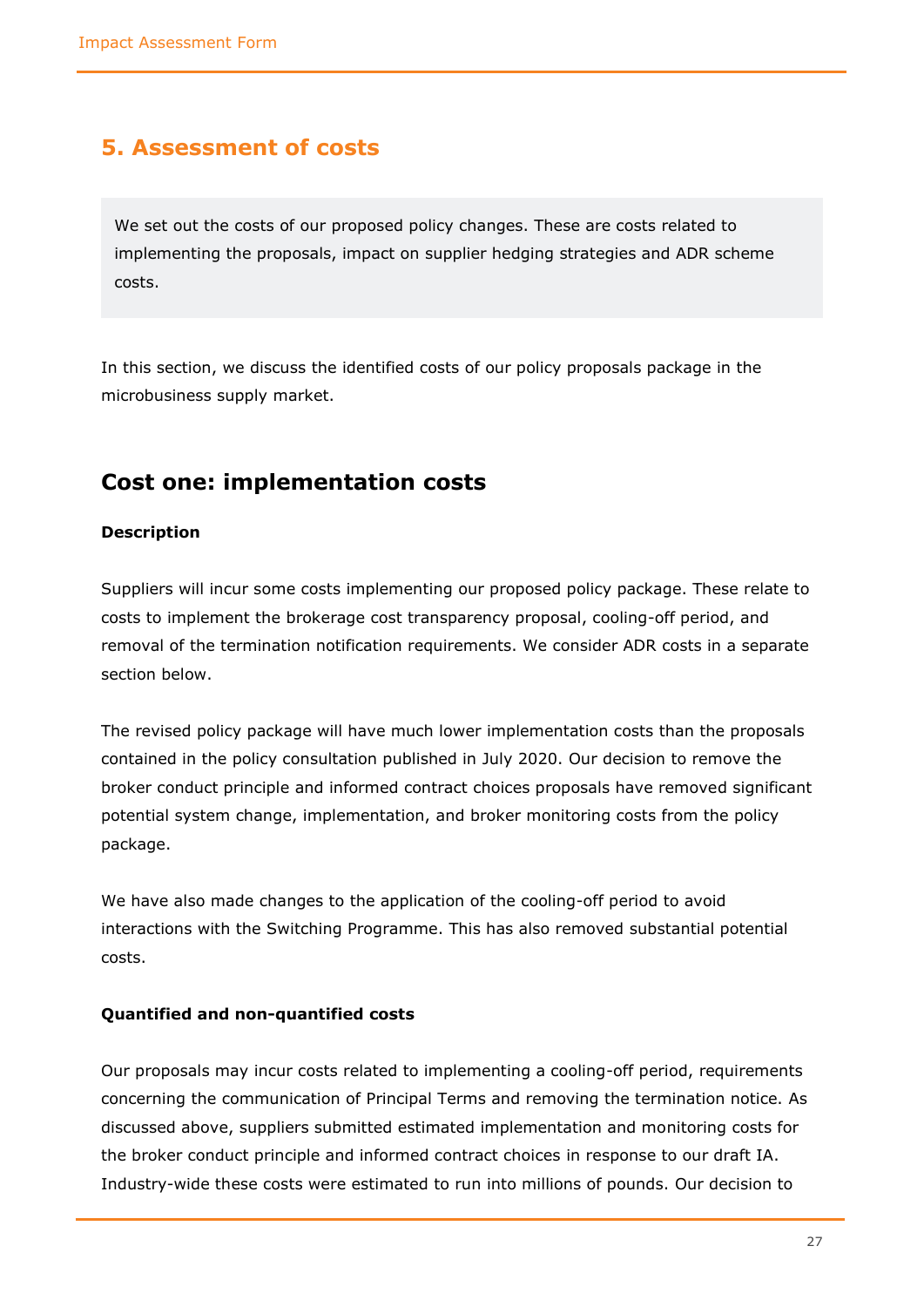remove the broker conduct principle and informed contract choices also means additional costs associated with both proposals will be avoided.

Suppliers submitted estimated costs for implementing the brokerage cost transparency proposals. These estimated costs were mostly based on including brokerage costs in a range of documents including bills and statement of account. The estimated system change costs ranged from a low of £370,000 to a high of £500,000.

We have revised this proposal so that brokerage costs need only be displayed on the Principal Terms statement. We consider the existing obligations in the supply licence already require brokerage costs to be included in the Principal Terms. One supplier estimated one-off IT system change costs to include brokerage costs in the Principal Terms of around  $£180,000$ . While this is very limited feedback, we consider this estimate suggests any costs suppliers must incur would be significantly lower than for our original proposals.

Concerns were raised about proposals to implement a 14-day cooling-off period described in the policy consultation. Respondents to both the policy consultation and draft IA were concerned about how implementing a cooling-off period would interact with planned system changes to implement the Switching Programme. Respondents suggested delays may occur to the Switching Programme or more costly system changes would be required to implement a cooling-off period.

We are proposing amending the timing of the cooling-off period to avoid any interaction with Switching Programme changes. The cooling-off period will only be required up to 28 days before the supply start date. This change should avoid any costly impacts associated with an overlap with the Switching Programme.

We requested data from the largest suppliers on estimated initial implementation costs for a mandatory cooling-off period.<sup>20</sup> Our data request asked the suppliers to estimate these costs assuming 56 day and 180-day implementation timelines. $^{21}$ 

 $20$  A Request for Information (RFI) was issued to the suppliers from whom we reqularly collect contractual and pricing data. These suppliers represent approximately 90% of the small business market segment. These are British Gas, CNG Ltd, Corona Energy, E.ON, EDF, Gazprom Energy, npower, Drax (Opus Energy and Haven power), SSE, Scottish Power and Total Gas & Power.

 $21$  The 56 day implementation period is based on the requisite stand-still period before licence condition changes come into effect after any decision we may make. The 180 day implementation period also includes a period of time for stakeholders to further prepare for the proposed changes.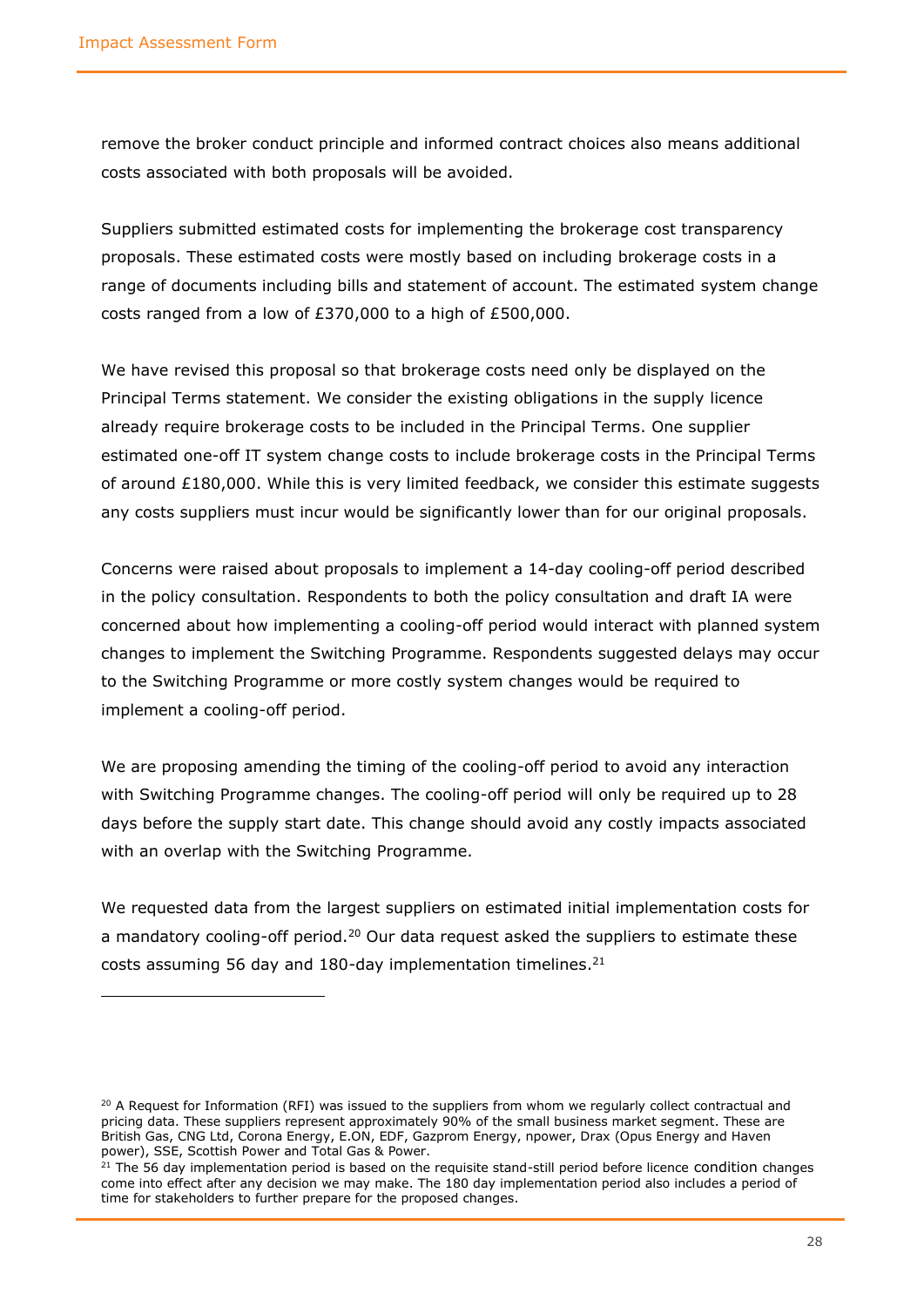Cost estimates for implementing the cooling-off period with a 56-day timeline ranged from £100,000 to around £1.4M. They totaled £4.1 million across the group of suppliers, however three suppliers stated that they would not be able to implement the proposal in the 56-day timeline and so did not provide a figure. Suppliers estimated a wider cost range for implementing the cooling-off period with a 180-day timeline; this ranged from £60,000 to around  $£1.4M$ . They totaled  $£4.3$  million across the group of suppliers.

Suppliers did not provide a detailed breakdown of how these implementation costs were calculated, however we understand they will include changes to existing IT systems and processes. Differences between the estimates submitted by suppliers may be accounted for by the size of supplier, their existing customer base, the IT system they operate and other factors unique to individual suppliers.

We acknowledge that suppliers will need to incur costs to implement the cooling-off period. However, these implementation costs should be viewed against the continuing benefit a cooling-off period will bring to microbusiness customers we calculated in chapter four.

We consider our proposal to remove termination notice requirements will have minimal cost impact on suppliers. The feedback we did receive from suppliers considered this was a low impact and cost change.

### <span id="page-28-0"></span>**Cost two: impact on hedging strategies**

#### **Description**

We understand that in the non-domestic market many of the available contract prices closely reflect wholesale market prices at that time. Due to this, some suppliers have told us that they immediately hedge the volume of energy estimated to be required for nondomestic contracts at the point the contract is agreed to limit exposure to a change in wholesale prices.

Concerns were raised about the impact a 14-day cooling-off period could have on these supplier price hedging strategies. Some suppliers considered they would need to factor in the possibility that microbusiness customers may utilise the cooling-off period to exit a contract after the supplier has purchased the energy required to fulfil that contract on the wholesale markets.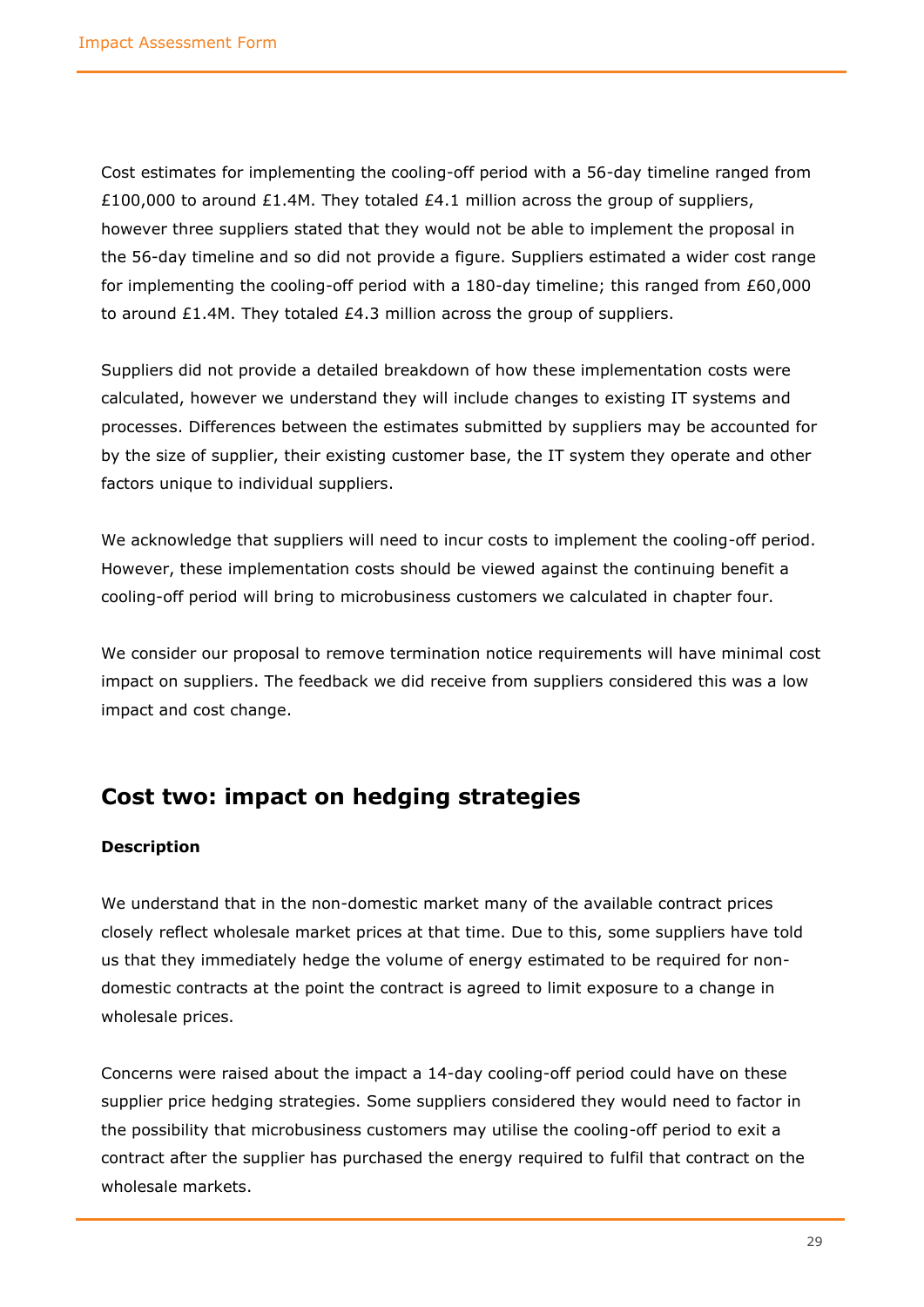We consider that the cost impact of consumers cooling-off for any other reason than a change in wholesale prices (such as where a customer has unwittingly signed up to a deal over the phone) should be negligible as these events are just as likely to occur following a decrease as they are an increase in wholesale market prices.<sup>22</sup> Therefore we would expect the effects of losses and gains on a supplier's hedged position because of these events to balance out.

We have undertaken further analysis estimating what financial impact could arise from microbusiness consumers using the cooling-off period in response to a change in wholesale prices. If consumers were more likely to cool-off after wholesale prices decrease, then suppliers would be at an increased risk of making a loss when selling the purchased energy back to the market.

This analysis calculated the overall cost to consumers, caused by the impact of a cooling-off period on hedging strategies, by applying a risk premium to the price of all microbusiness contracts. The risk premium is the premium on contract prices that suppliers will include to account for additional costs being incurred when a customer cools-off. Further detail on this analysis can be found within Appendix 1.

#### **Quantified costs**

We consider the cooling-off period will have a low-price impact on supplier hedging strategies and microbusiness customer bills.

We have estimated the cost impact the cooling-off period could have on individual microbusiness contracts and across the sector based on two scenarios of consumer behaviour in response to a cooling-off period (a higher and lower case informed by the micro and small business segmentation identified in our 2018 Micro and Small Business Engagement Survey).<sup>23</sup> In our lower-case scenario, a smaller proportion of consumers cool-

 $^{22}$  Analysis of season +2 and season +2 wholesale prices over 2017-2020 found that electricity prices decreased compared to 14 days prior in 51% of occasions and increased in 49% of occasions. Gas prices decreased in 54% of occasions and increased in 46% of occasions.

<sup>&</sup>lt;sup>23</sup> Ofgem, Micro and Small Business Engagement Survey 2018, [https://www.ofgem.gov.uk/publications-and](https://www.ofgem.gov.uk/publications-and-updates/micro-and-small-business-engagement-survey-2018)[updates/micro-and-small-business-engagement-survey-2018](https://www.ofgem.gov.uk/publications-and-updates/micro-and-small-business-engagement-survey-2018)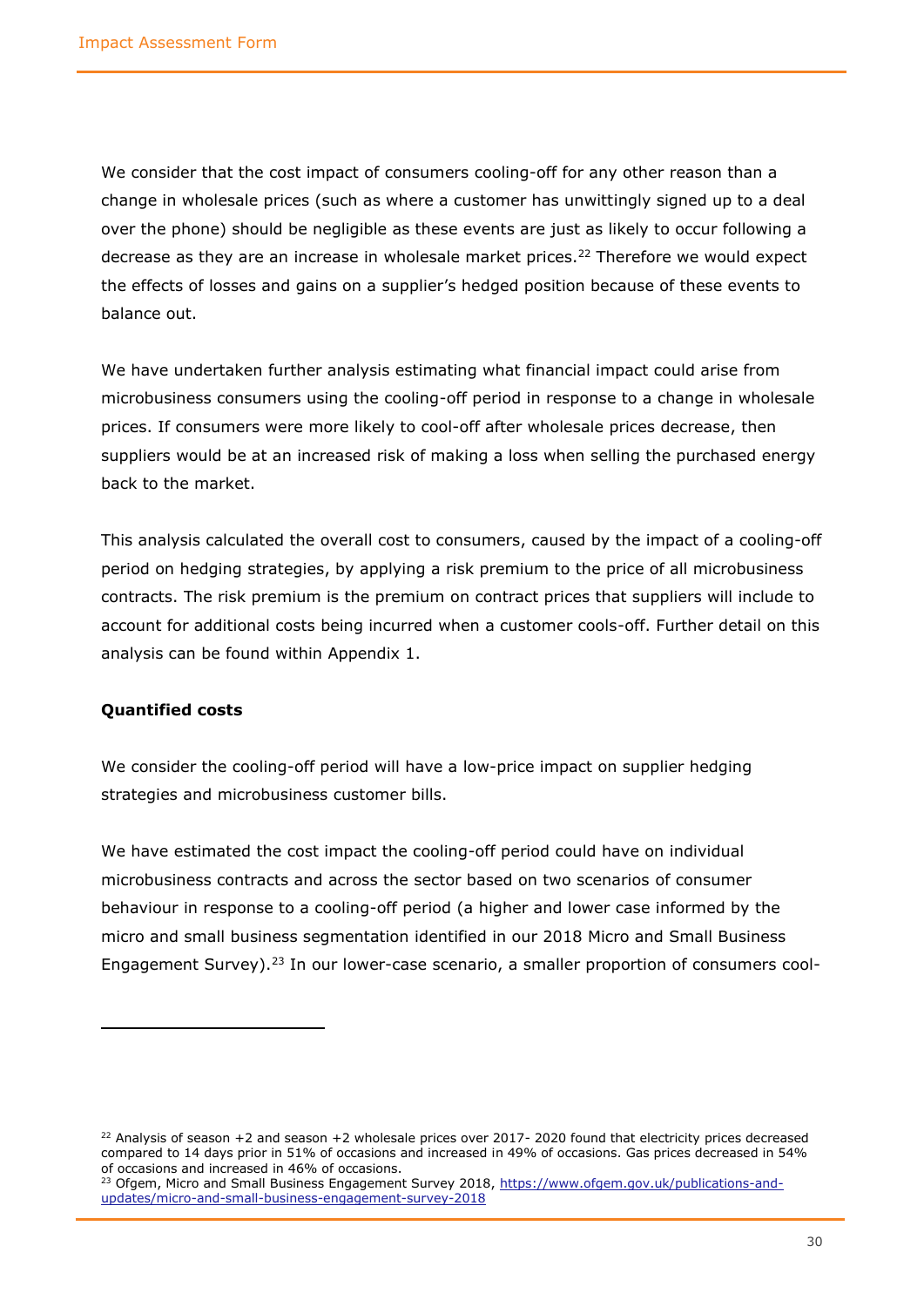off in response to a decrease in available contract prices (due to a drop in wholesale prices) and a higher proportion do so in our higher scenario.

In our lower case, we estimate that the cooling-off period may have an annual cost impact of £132,000 across all fixed-term microbusiness contracts. This equates to roughly £0.04 on an average microbusiness electricity bill and £0.22 on an average gas bill.

In our higher case, we estimate that the cooling-off period may have an annual cost impact of £1M across all fixed-term microbusiness contracts. This equates to roughly £0.54 on an average microbusiness electricity bill and £1.20 on an average gas bill.

In practice we expect that suppliers will be able to reduce their exposure by altering their purchasing and pricing strategies. For example, by waiting to purchase a proportion of the energy required until after the cooling-off period has expired. We are conscious that some suppliers may already do this for a number of their contracts as many suppliers issue price books for brokers and TPIs to use with these prices being updated every few weeks.

### <span id="page-30-0"></span>**Cost three: Broker ADR scheme costs**

#### **Description**

Our proposals will require suppliers to work only with brokers signed up to an ADR scheme. This means brokers will need to join a qualifying dispute resolution scheme operated by an ADR provider to access energy contracts provided by suppliers.

There are no existing ADR schemes for brokers in the microbusiness retail market. Below we estimate the potential costs that could be associated with such a scheme.

We are unable to be specific about some of these costs. The exact amount will depend upon the nature and scope of the scheme(s) set up by ADR providers. Where we have not been able to provide figures, we have flagged where we expect costs to be incurred by brokers.

#### **Quantified costs**

A broker ADR scheme will need to recover costs associated with setting up the scheme, ongoing fixed running costs, and ongoing variable running costs.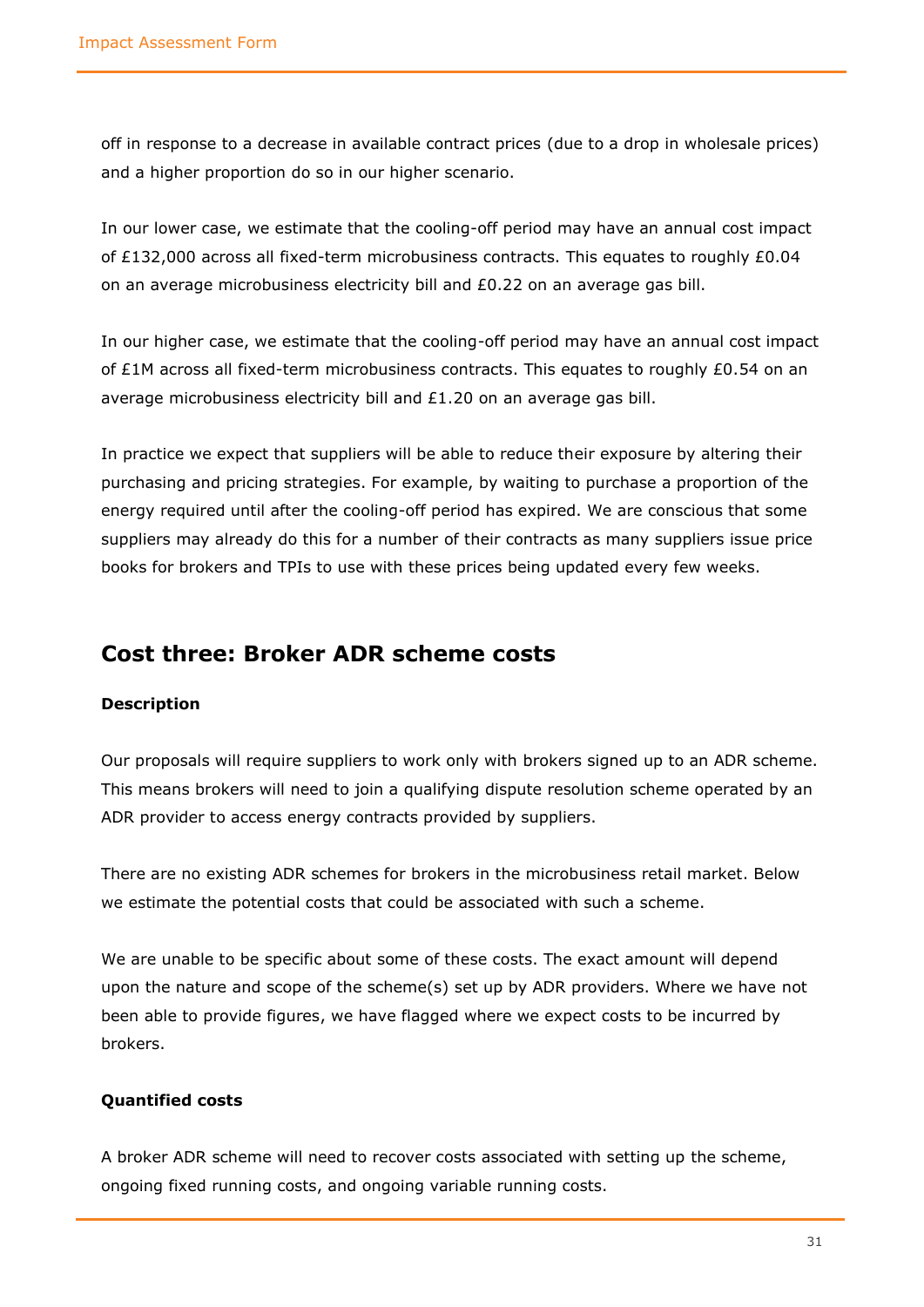A broker ADR provider will need to recover scheme set up costs. These costs will include creating the scheme's rules and documentation, IT system costs, broker onboarding costs, recruitment, training, and awareness raising. We anticipate recovering set up costs should form part of annual subscription costs and should take no longer than a three-year period to fully recover.

Fixed running costs will include costs associated with broker relationship and support services, oversight, and compliance with scheme rules, and maintaining the scheme and broker register. We anticipate these will be annual costs recovered on an ongoing basis from brokers.

A scheme provider will also need to recover the variable costs of case investigations. These costs will be recovered through case fees paid by brokers and may form the largest cost component they pay to the scheme.

Fees paid by brokers to an ADR scheme will depend upon a number of factors including the costs required to administer the scheme, the number of brokers who are required to pay subscriptions, and the number of cases submitted to the scheme. Rules associated with a scheme, and broker performance will determine the exact level of these costs and fees.

Below are illustrative examples of the range of costs and fees that may be recovered through a broker ADR scheme. This information has been provided by Ombudsman Services, reflecting their thoughts on the potential costings for the scheme drawing on their experience of providing existing ADR services and making a number of assumptions around the broker market. For clarity, they are not indicative of actual costs or fees brokers may pay in any future ADR scheme.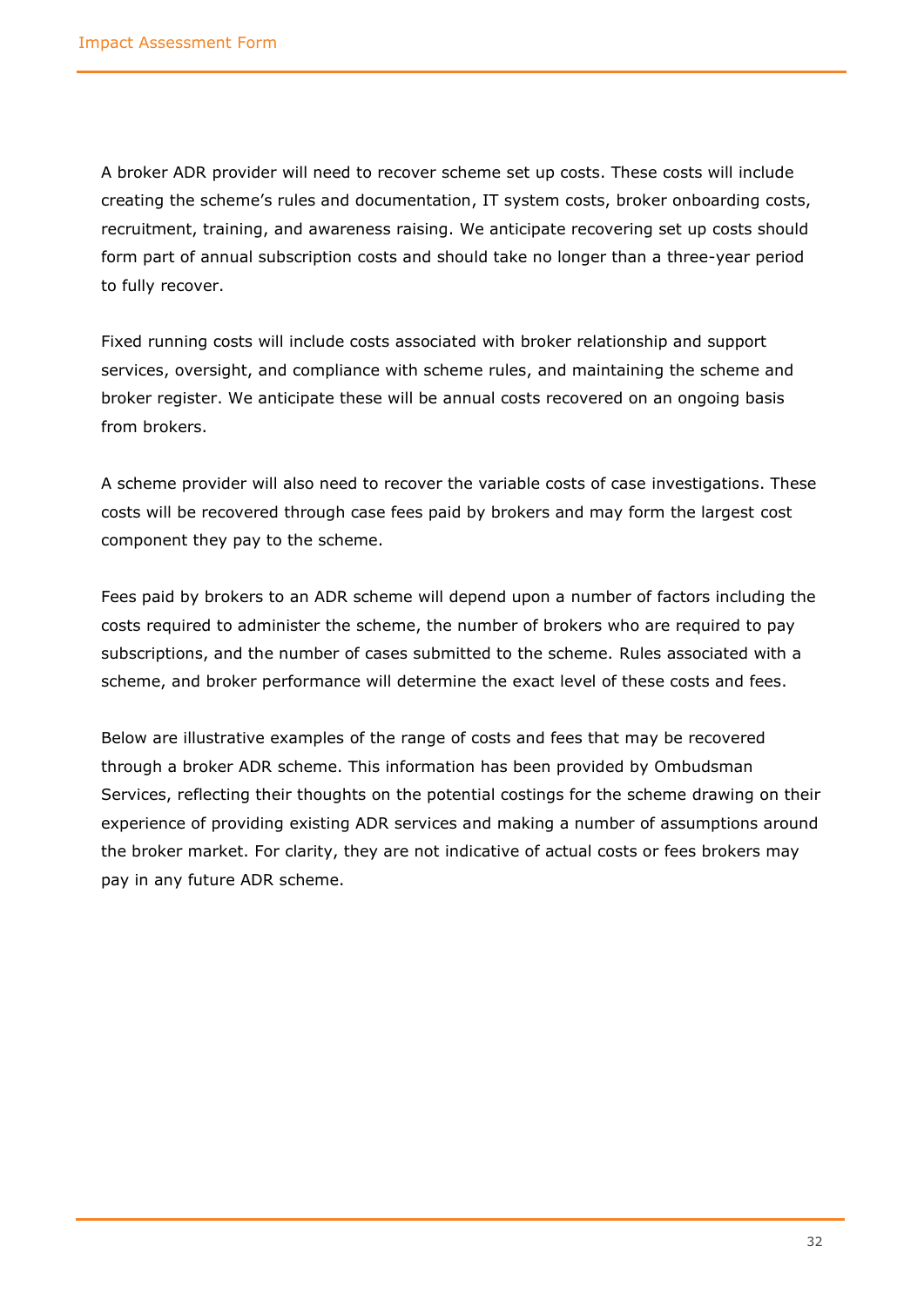|                                | Set up<br>costs<br>(pa<br>years 1-<br>3) | <b>Fixed</b><br>running<br>costs pa | <b>Total</b><br>scheme<br>fixed<br>costs pa | <b>Annual subs</b><br>per member<br>- based on<br>1,500<br>members | <b>Annual subs</b><br>per member<br>- based on<br>2,000<br>members |
|--------------------------------|------------------------------------------|-------------------------------------|---------------------------------------------|--------------------------------------------------------------------|--------------------------------------------------------------------|
| Low<br><b>Estimate</b>         | £145,000                                 | £400,000                            | £545,000                                    | £365                                                               | £275                                                               |
| <b>High</b><br><b>Estimate</b> | £185,000                                 | £485,000                            | £670,000                                    | £445                                                               | £335                                                               |

**Table 1: example of ADR scheme set up and running costs in years 1 to 3**

The illustrative example contains low and high estimates of total scheme fixed costs of £545,000 and £670,000 pa respectively in the first three years. These costs would be recovered through an annual subscription paid by brokers. The number of brokers required to pay the subscription will determine the fee amount: in our example annual subscriptions for 1500 brokers would be £365 and £445 for the low and high estimates respectively. The table below shows illustrative case fees brokers may need to pay if complaints are submitted to the ADR scheme by microbusiness customers. We have provided low and high examples of broker case fee. Total fees paid by brokers will depend on their performance; the lower the number of complaints the scheme receives, the lower the cost to the broker.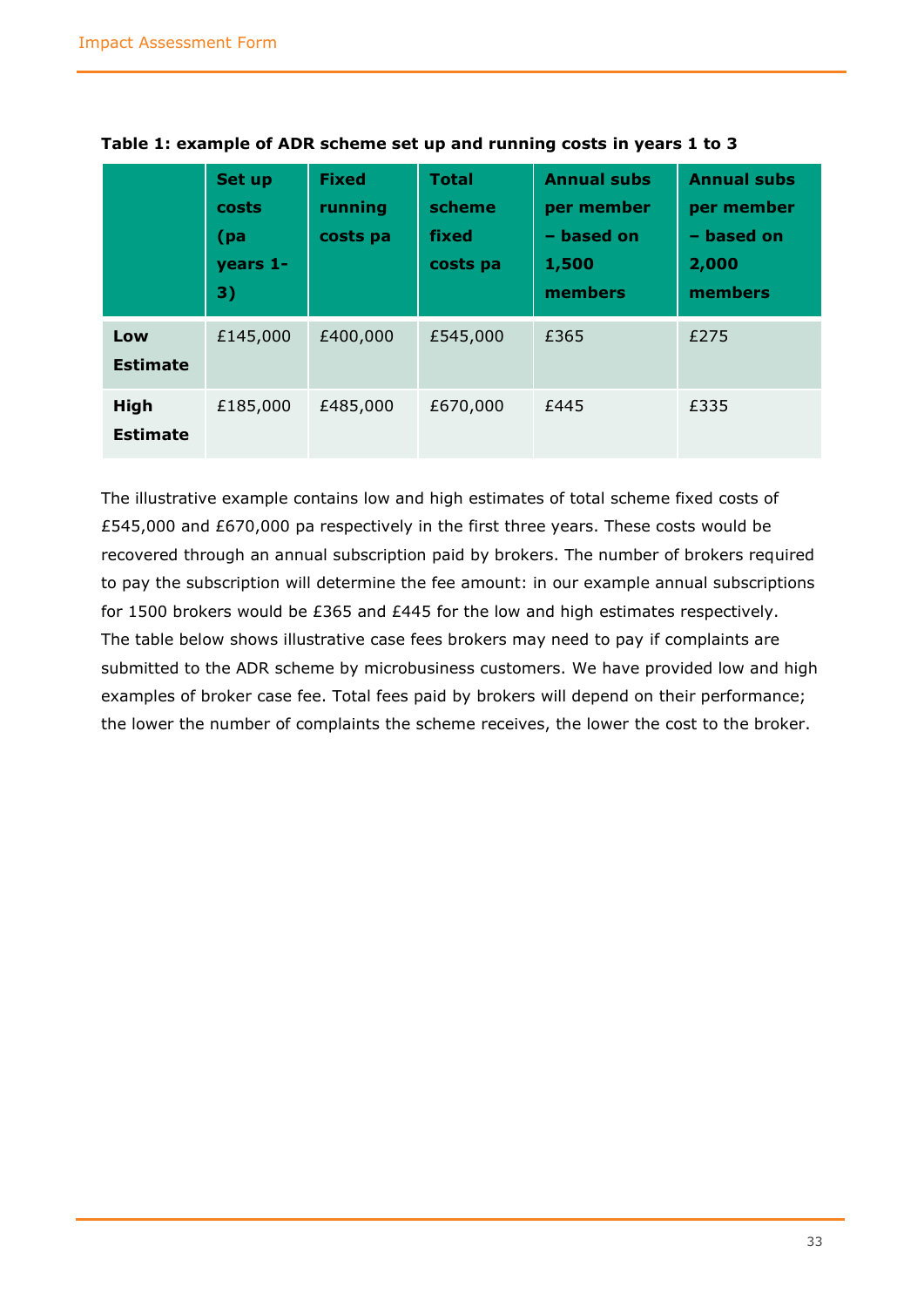|                                | Case<br>fee | 10 cases per<br>annum | 50 cases per<br>annum | 100 cases per<br>annum |
|--------------------------------|-------------|-----------------------|-----------------------|------------------------|
| Low<br><b>Estimate</b>         | £340        | £3,400                | £17,000               | £34,000                |
| <b>High</b><br><b>Estimate</b> | £400        | £4,000                | £20,000               | £40,000                |

**Table 2: illustrative case fees**

We have assumed case fees of £340 and  $£400.<sup>24</sup>$  The impact of case fees on brokers will depend on how many complaints about their service or performance are submitted to the ADR scheme. There should be a strong driver to minimise how many complaints are made to the scheme by delivering good customer service.

<sup>&</sup>lt;sup>24</sup> Based on cost estimates from Ombudsman.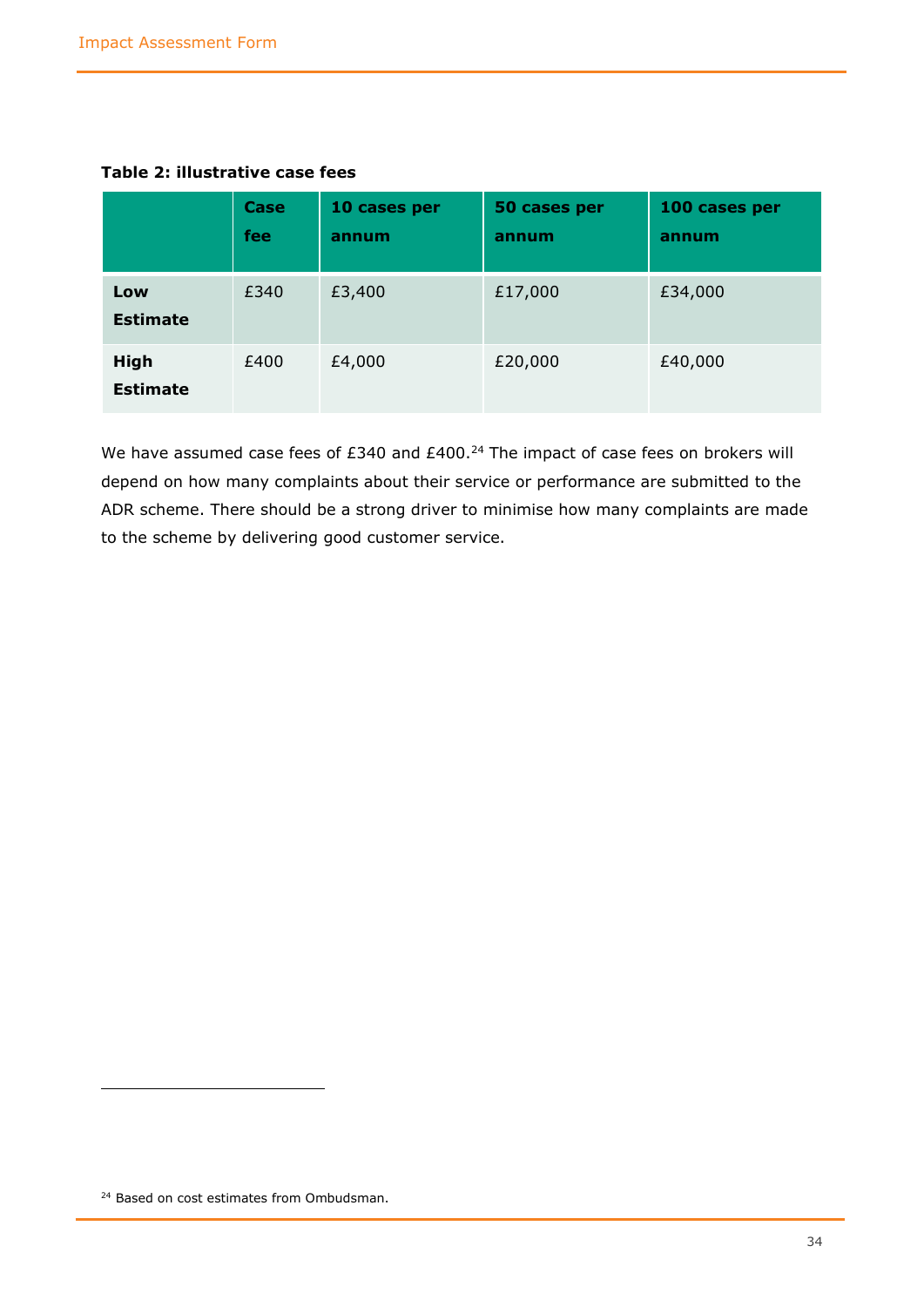### <span id="page-34-0"></span>**6. Other impacts**

This chapter discusses environmental and competition impacts the proposals could have. We also consider what impact the Covid-19 pandemic could have on implementing our policy package.

### <span id="page-34-1"></span>**Environmental impacts**

Our policy package will have limited environmental impacts. It will not substantially change the amount of electricity or gas contracts agreed between microbusinesses and suppliers, or the amount of energy consumed. The impact on energy demand should be limited. There may be a small increase in energy demand as microbusinesses face an overall lower cost of energy due to the brokerage cost transparency and cooling-off period proposals allowing them to identify and cancel overly costly deals and subsequently direct the money saved into additional energy usage . However, we consider this impact will be minimal.

On that basis, we consider the environmental impacts from the changes will be negligible.

### <span id="page-34-2"></span>**Competition impacts**

The proposals should improve competition in the microbusiness retail market. Brokerage cost pricing will be more transparent. This will allow customers to make more informed choices about the energy contracts offered to them. Microbusiness customers should be able to better identify good value deals that meet their needs. This will encourage both TPIs and suppliers to make sure they are providing a better-quality service and recommending appropriate contracts to customers.

The cooling-off period will also allow customers to cancel contracts where they have unwittingly signed up to deals over the phone (ie without realising that they are signing up to a legally binding contract), or where, on reflection, microbusinesses are feeling as though they have been misinformed or not provided with complete information.

These customers will be able to reengage with the market to find a more appropriate contract. This will also encourage suppliers and TPIs to make sure they are providing good service to customers and contracts that are appropriately priced.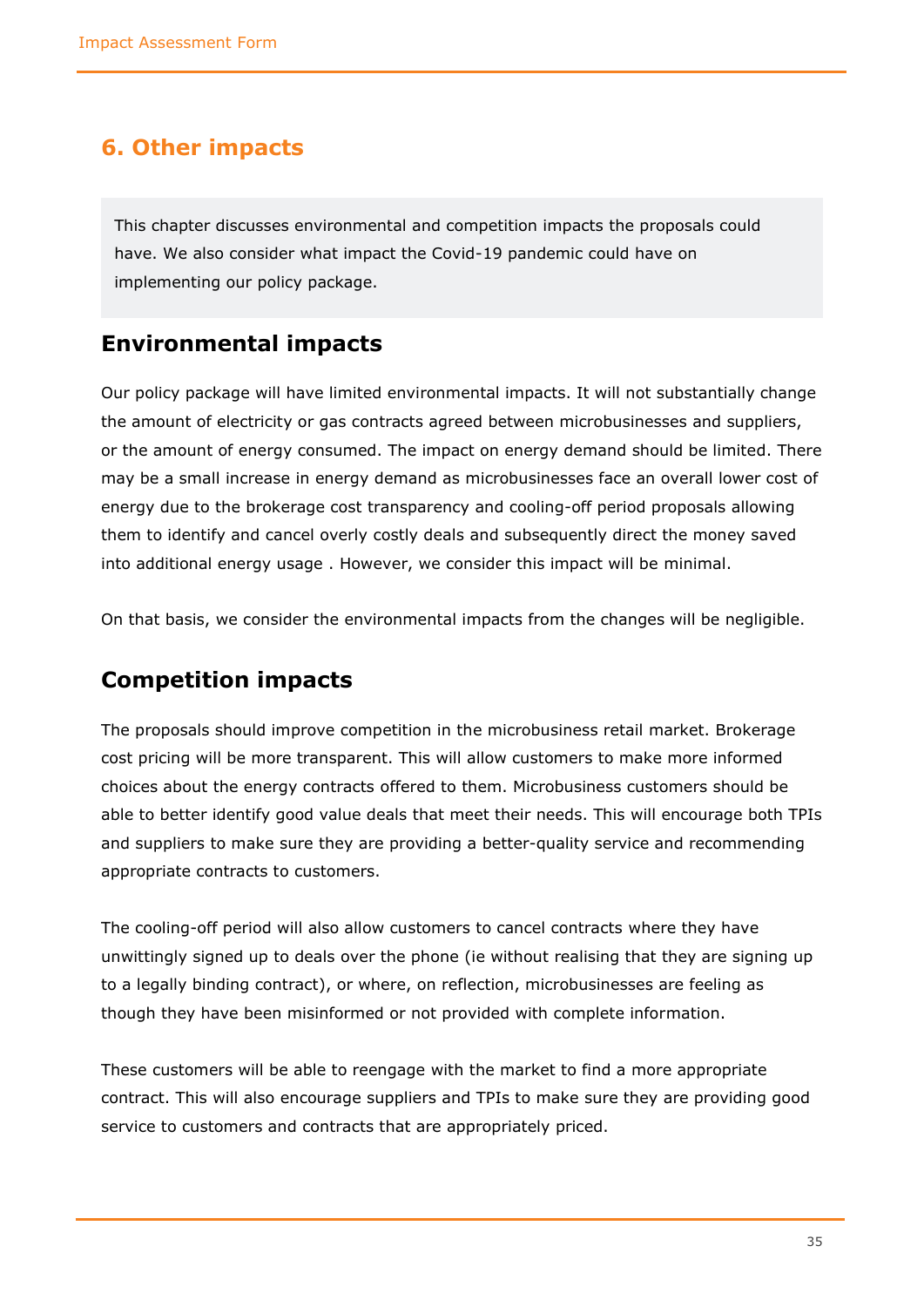We do not consider the proposals will unfairly impact on competition between suppliers' direct sales and brokered sales for microbusiness energy customers. TPIs are becoming an increasingly important route to secure energy deals for microbusiness customers. The proposals should not hinder or impact on TPIs' ability to procure energy contracts for customers so far as they are providing a value for money service.

Confidence in using TPIs may improve because of our proposals by improving transparency and providing microbusiness customers with a mechanism to resolve complaints about poor service that cannot be resolved directly. These changes will impact poorly performing TPIs; limiting their ability to operate may reduce any negative views about TPIs in general. This will allow TPIs to better compete for microbusiness energy customers.

# <span id="page-35-0"></span>**Covid-19 impacts**

We recognise that a well-functioning market will be more important than ever as many microbusinesses emerge from the challenges posed by the Covid-19 pandemic.

Our policy measures will contribute to the longer-term recovery by improving microbusiness experience at each stage of their customer journey. We consider each measure to be proportionate and one that can realistically be implemented by suppliers and other industry participants who are also working hard to recover and rebound from the pandemic.

# <span id="page-35-1"></span>**Monitoring risks and impact**

In our view, the policy package will deliver net positive benefits for microbusiness customers. However, we intend to monitor the impact the measures are having on the microbusiness retail market; this will help us determine their effectiveness or if any unitended effects have been created.

We are developing our thinking on the most effective way to measure the policy package's impact. Areas we are considering monitoring include the utilisation of the cooling-off period and uptake of the broker ADR scheme.

We will engage with relevant stakeholders as we develop our monitoring proposals. We will also be happy to engage with stakeholders about any issues they wish to raise about proposals once they are in operation.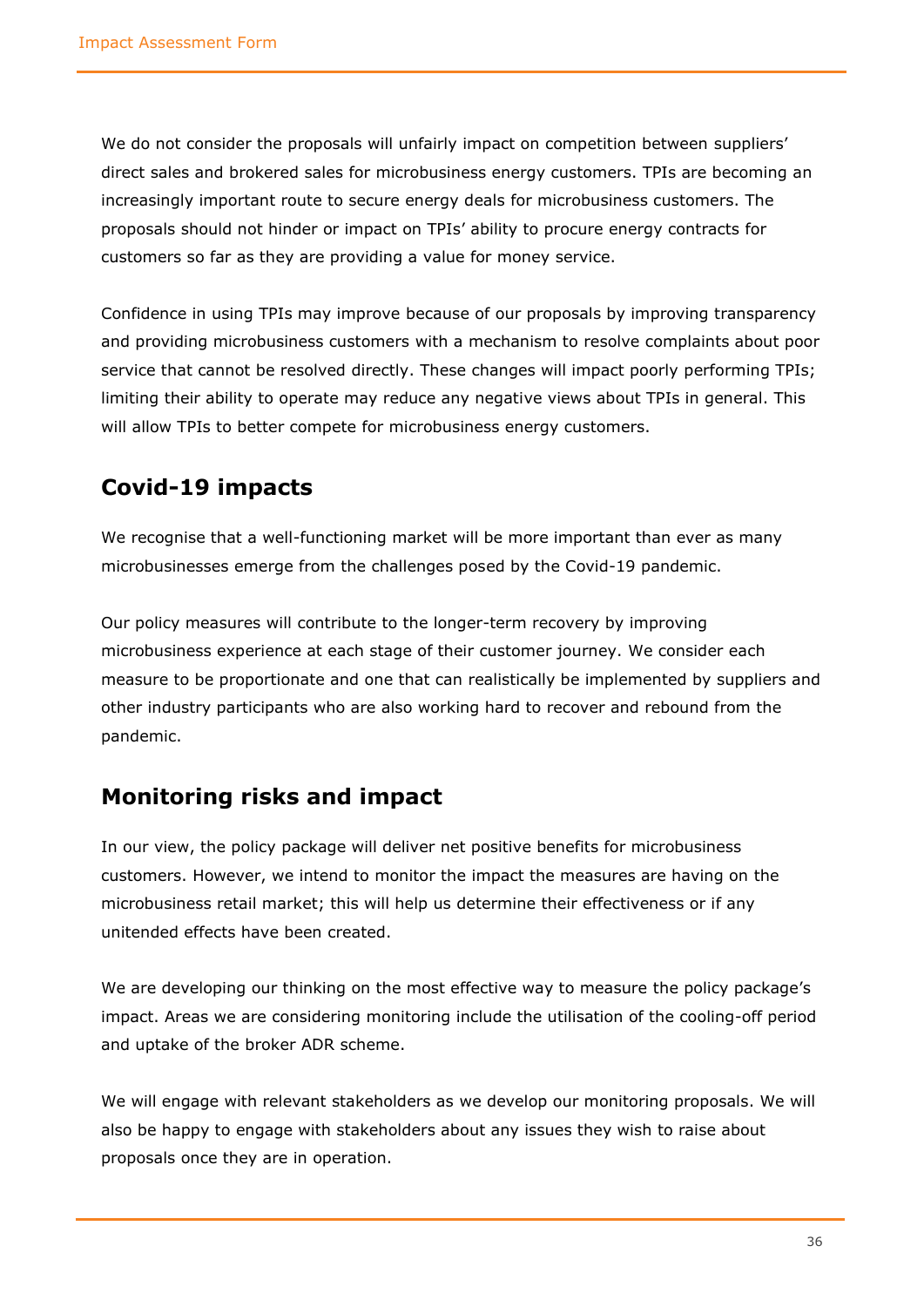### <span id="page-36-0"></span>**7. Assessment summary**

This chapter summarises the benefits and costs explained in previous chapters. On balance, we consider the benefits to implementing the proposals will comfortably outweigh the costs.

#### <span id="page-36-1"></span>**Benefits summary**

Our benefits analysis is partly non-quantifiable. We have used evidence collected through our consultation activities to inform our views on the benefits our policy package will bring and their magnitude. We have been cautious in not making unrealistic assumptions about how microbusiness consumers will be impacted by our proposals.

We consider the package will create meaningful benefits for microbusiness consumers. The changes will improve market transparency and allow customers to better identify appropriate energy contracts.

Customers will gain access to improved protections. Complaints about broker performance can be referred to an independent dispute resolution scheme. A cooling-off period will also give microbusiness customers the opportunity to not take up contracts where they have signed up to deals over the phone without realising that they are signing up to a legally binding contract, or where on reflection microbusinesses are feeling as though they have been misinformed or provided with incomplete information.

We have quantified how much microbusinesses may benefit by being able to use the cooling-off period to cancel overly costly contracts. Our analysis calculates the cooling-off period could deliver at least £2.05M of benefits to microbusinesses each year. This is based on microbusinesses using the cooling-off period to move from retention deals to acquisition deals. We have also calculated that microbusiness customers could create a benefit of £5.2M if they use the cooling-off period to move from the upper quartile to the median of negotiated contract prices.

Removing the requirement to submit a termination notice will help microbusinesses avoid the costs of being put on out-of-contract or default tariff rates. We calculate our proposals will mean microbusinesses whose contract switch may have been blocked will avoid the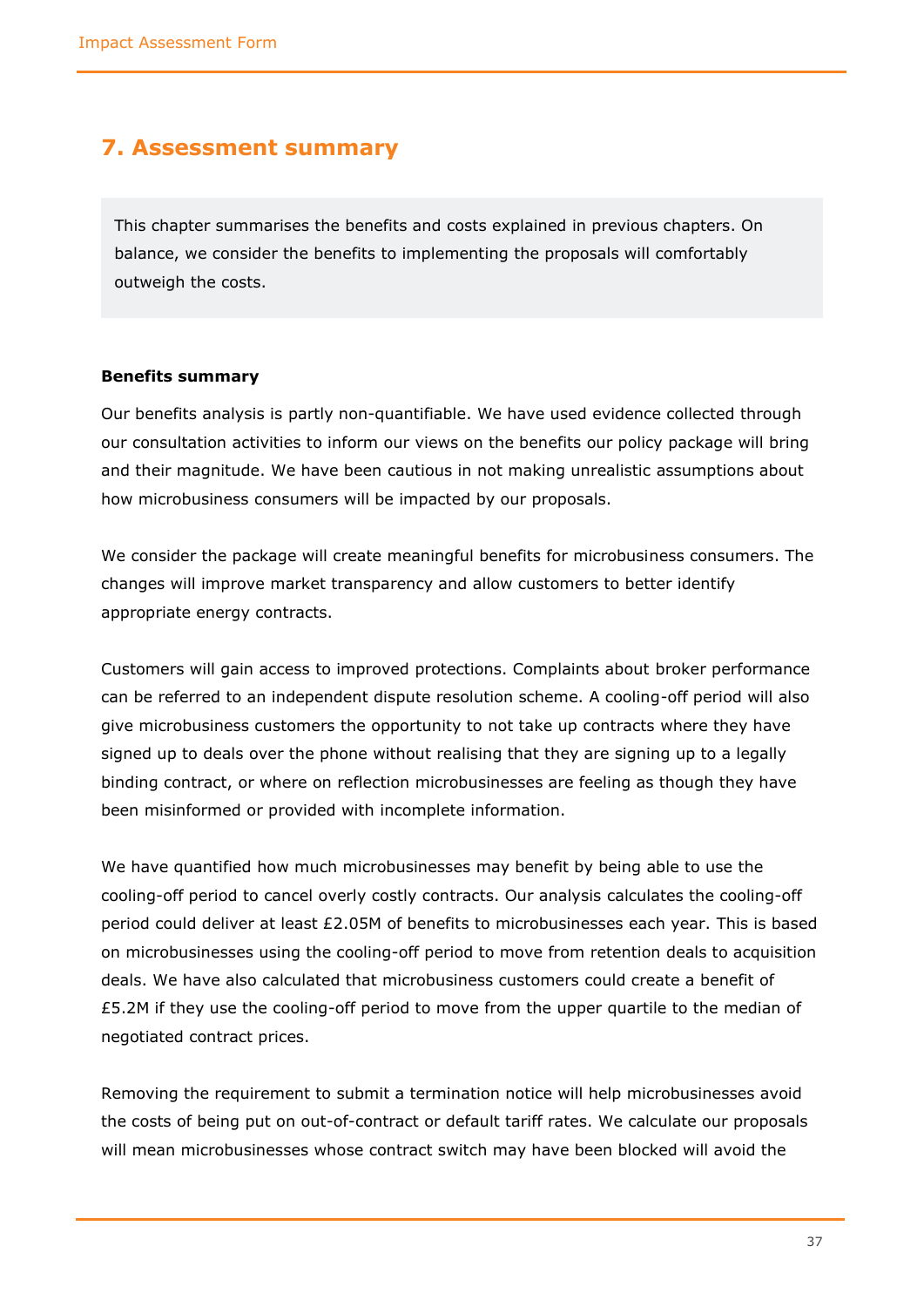costs of being put onto out of contract rates. These avoided costs are approximately £82 and £74 for electricity and gas supply per month respectively.

Analysis of supplier objections data suggests that 15% of microbusiness objections were due to issues with termination notice procedures. On this basis, we consider it likely that thousands of microbusiness consumers will benefit from the removal of termination notices each year.

Together these proposals will improve existing market arrangements. We believe maintaining existing market arrangements is not a credible option to go forward with.

We have considered how the proposals will benefit microbusinesses by size. It is likely that smaller microbusinesses will gain more benefit from many parts of the package compared to larger microbusinesses. Smaller microbusinesses are likely to have fewer resources to search for or negotiate an energy deal. This increases the risk they are mis-sold a deal or receive poorer customer service.

#### <span id="page-37-0"></span>**Costs summary**

A range of quantified and monetised data was collected from stakeholders on the costs associated with the policy package. These are summarised below.

#### *Cost one: implementation costs*

Stakeholders estimated implementation costs to display brokerage costs on customer documentation of between £370,000 to £1.5M. Changes to our policy proposals so that brokerage costs are only required to be included in Principal Terms should avoid most of these costs.

There was significant cost variation for implementing the cooling-off period with either a 56 day or 180-day implementation period. Differences in the size of supplier or how suppliers operate their systems may partly explain this difference. Suppliers may also have used different methodologies to calculate the costs impact. However, across the largest microbusiness suppliers, the total cost to implement the cooling-off period with a 180-day timeline was around £4.3 million. To implement with a 56-day timeline was around  $£4.1$ million, however fewer suppliers provided an estimate as they considered it would not be possible to implement the proposal in this time scale.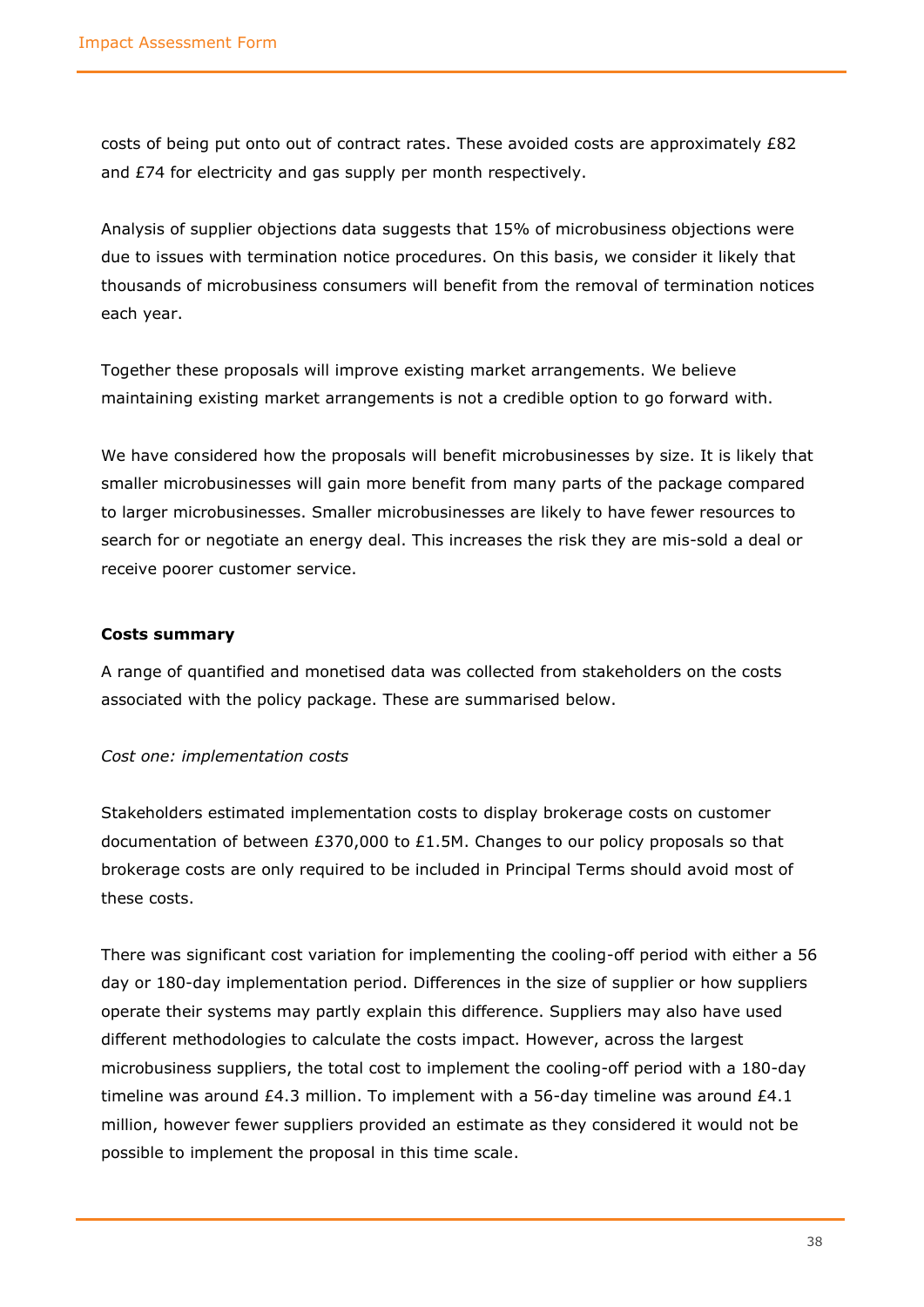These are largely one-off implementation costs. We consider the ongoing benefit microbusiness will gain through access to a cooling-off period – which we estimate as at least  $£2.05$  million per annum – will over time outweigh the implementation costs.<sup>25</sup> On that basis, we consider the costs can be justified when set against the long-term benefits a cooling-off period will create for customers.

#### *Cost two: impact on hedging strategies*

Analysis suggests that the impact of incorporating a risk premium into hedging strategies to take account of the cooling-off period should be low.

In the lower-case analysis, the cooling-off period may have an annual cost impact of £132,000 across all fixed-term microbusiness contracts. This equates to roughly £0.04 on an average microbusiness electricity bill and £0.22 on an average gas bill. The higher case analysis estimates an annual cost impact of £1M across all fixed-term microbusiness contracts. This equates to roughly £0.54 on an average microbusiness electricity bill and £1.20 on an average gas bill.

This impact will be relatively minor for microbusiness customer bills. It's also likely that this cost impact will be reduced further by suppliers amending their hedging strategies. This cost will also be offset for microbusiness customers as they will have the ability to use a cooling-off period to get out of inappropriate or unjustifiably high cost contracts.

#### *Cost three: Broker ADR scheme*

Illustrative examples of ADR schemes have been provided in the IA. These examples suggest high and low estimates of total scheme fixed costs of around £670,000 and £545,000 pa respectively in the first three years of the scheme. These costs would be recovered through an annual subscription paid by brokers. Recovering these costs through brokers would lead to annual fees of  $E445$  and  $E365$  for the high and low estimates respectively.<sup>26</sup>

 $25$  We estimate that the cooling-off period proposal would pay back these £4.3M implementation costs in a maximum of 4.5 years based on the £2.05M annual benefit less the £1M annual cost impact on hedging strategies discounted with the 3.5% Social Time Preference Rate. <sup>26</sup> Based on 1500 joining the ADR scheme.

<sup>39</sup>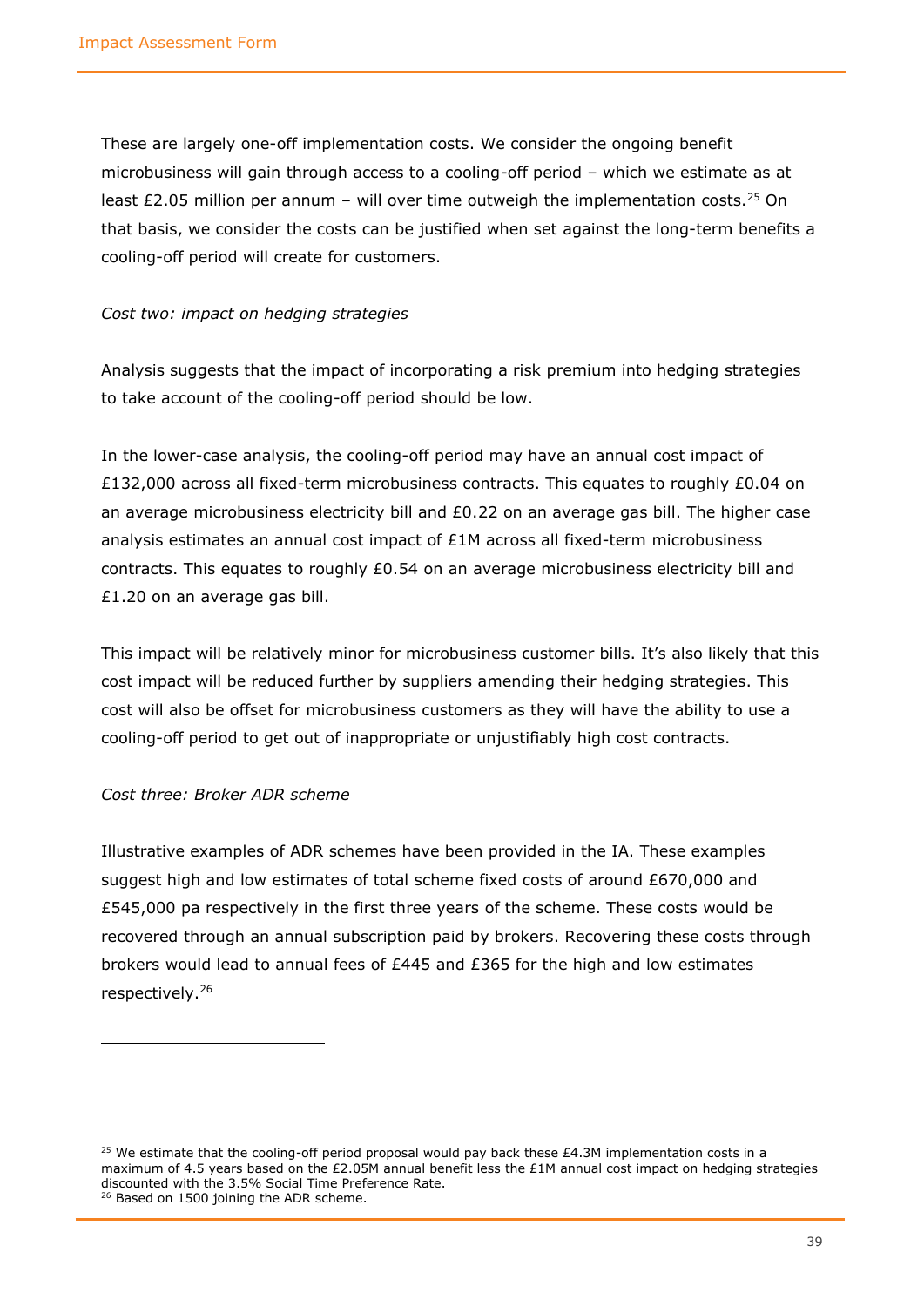We consider costs comparable to these would not be excessive compared to existing customer dispute resolution schemes. They are also justified based on evidence of consumer harm caused by a minority of brokers engaging in poor practice typically leading to the agreement of overly costly supply contracts.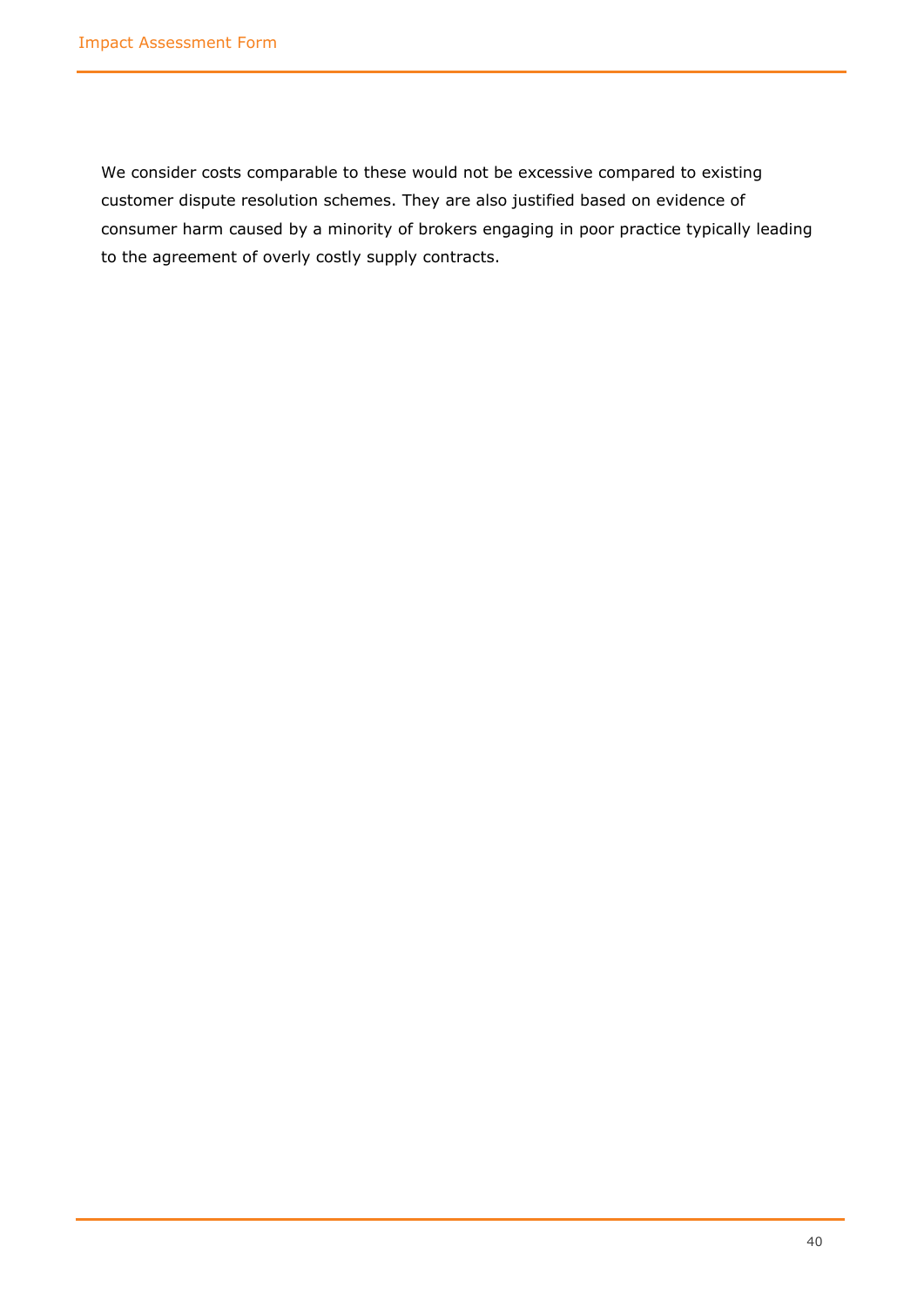# <span id="page-40-0"></span>**8. Appendices**

| Appendix | Name of appendix                            | Page no. |
|----------|---------------------------------------------|----------|
|          | Analysis of cooling-off period risk premium | 42       |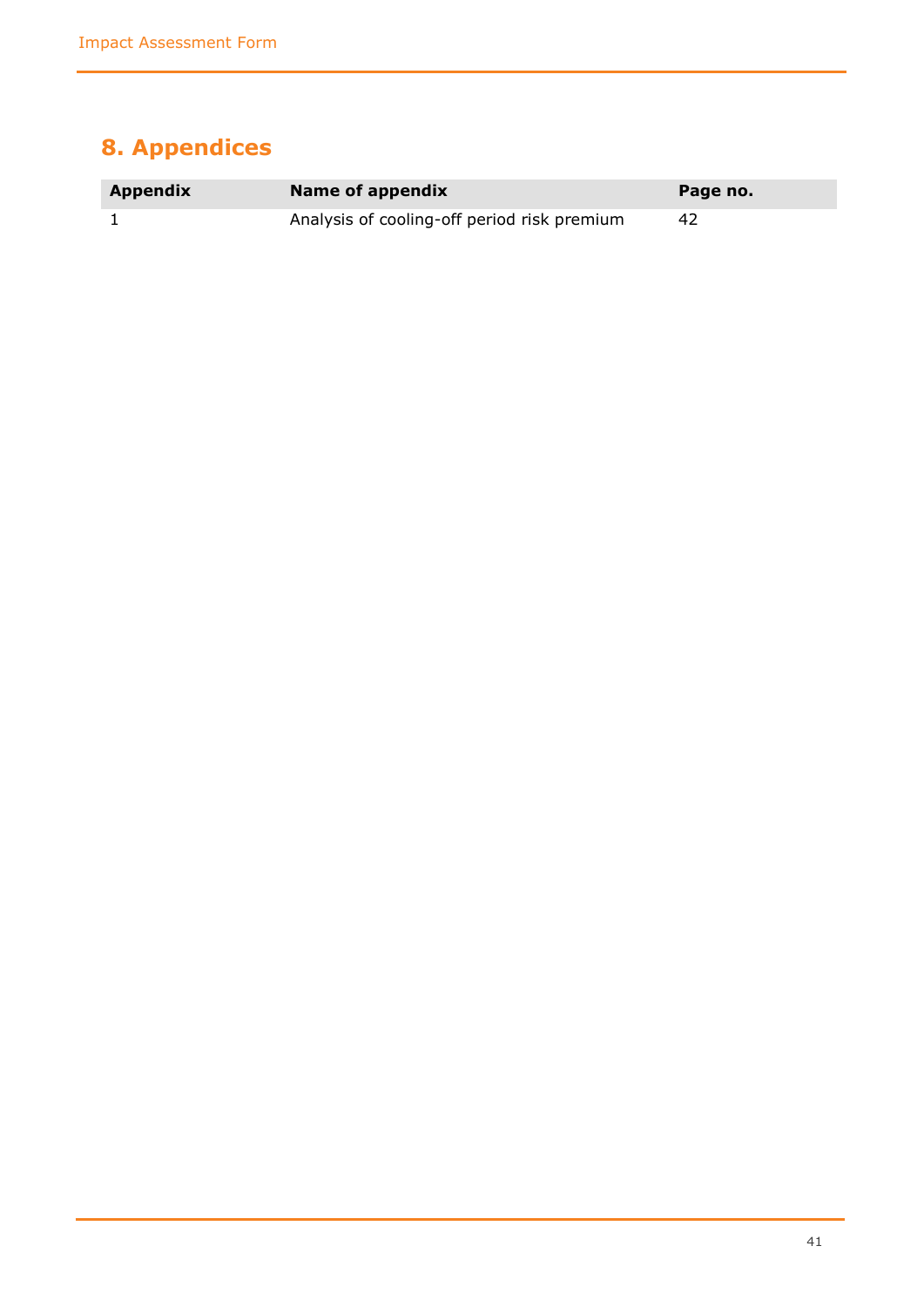# <span id="page-41-0"></span>**Appendix 1 – Analysis of cooling-off period risk premium**

We outline below our analysis for estimating the risk premium on the wholesale energy component of a microbusiness gas or electricity contract and the subsequent increase in annual contract costs that could become relevant due to a 14-day cooling-off period.

The risk premium is the additional premium that could be included in this component to account for the risk of losses incurred by customers exercising their rights to cool-off.

This calculation is an estimation of the impact across the market. Individual suppliers are likely to account for cooling-off periods in different ways due to differing hedging strategies, risk appetites and other factors.

#### *Key Assumptions*

- When contracting with a customer who is entitled to a cooling-off period the supplier immediately procures the expected energy required for the first year of that contract.
- Suppliers can use the energy procured for other demand and thus avoid incurring transaction costs twice. Transaction costs are therefore ignored.
- On average wholesale prices are equally likely to increase and decrease and by the same magnitude. Therefore, in the long run, the effects from consumers cooling-off due to reasons not influenced by wholesale price movement balance out. $27$
- Changes in wholesale prices are fully passed through to consumer contract prices.

#### *Analysis*

The calculation estimates the risk of mark-to-market losses on the purchased energy that would occur due to an increased proportion of customers cooling-off due to a decrease in wholesale prices.

 $27$  Analysis of season +2 and season +2 wholesale prices over 2017-2020 found that electricity prices decreased compared to 14 days prior in 51% of occasions and increased in 49% of occasions. Gas prices decreased in 54% of occasions and increased in 46% of occasions.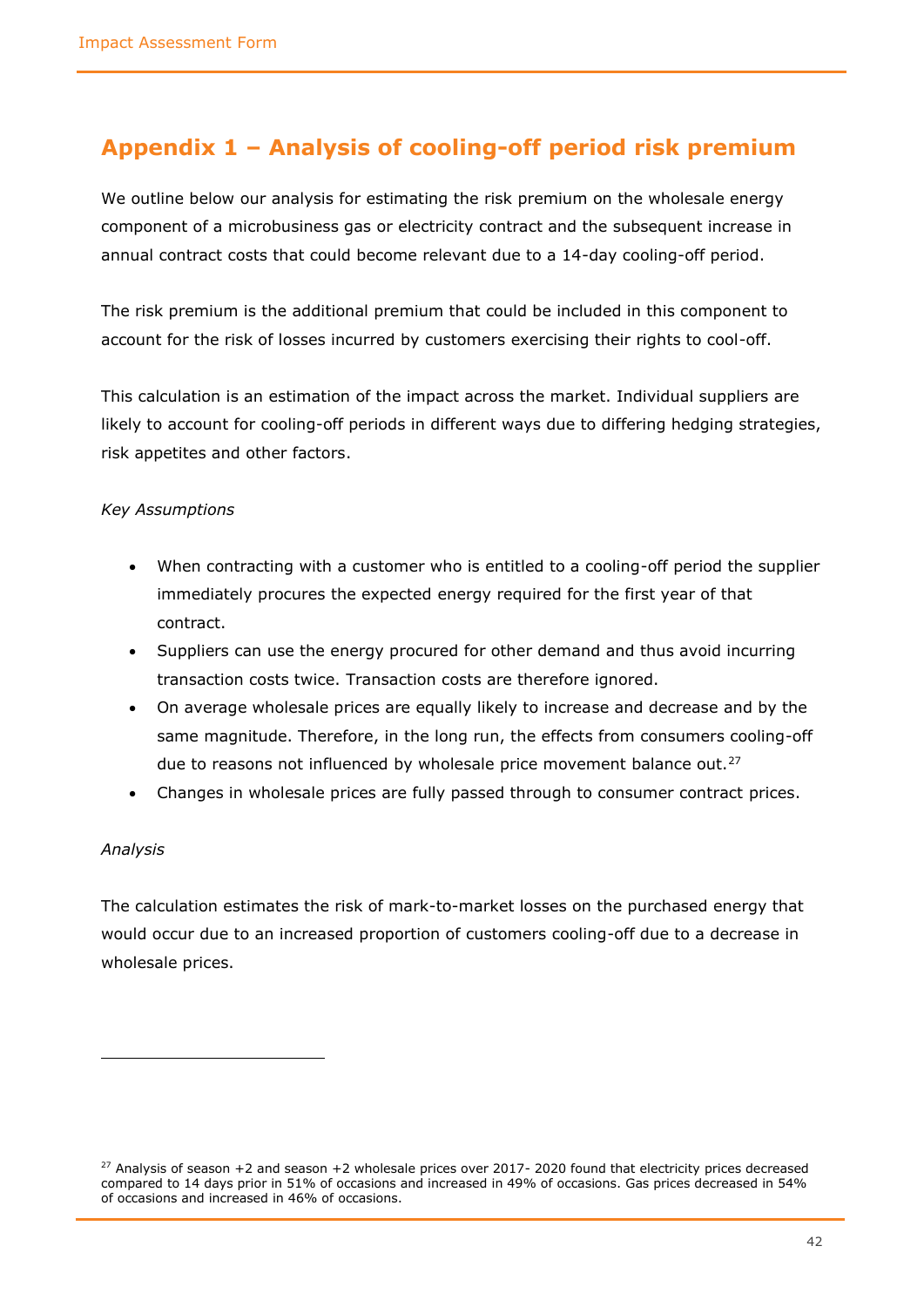*Risk of making a loss on a sale due to a consumer cooling-off in response to a decrease in wholesale prices*

*=*

*Proportion of sales where customer cools off in response to price fall x Mean wholesale price decrease when customers have cooled-off*

Given the uncertainty and difficulty in predicting consumer behaviour we have used two potential scenarios of consumer behaviour in our analysis, one which assumes a higher proportion of consumers cool-off in response to a drop in wholesale market prices and one which assumes a lower proportion of consumers cool-off in response to wholesale price drops.

In both scenarios we utilise the customer segmentation from our 2018 Micro and Small Business Engagement Survey to estimate the proportion of consumers who would be motivated to switch by a drop in available contract prices following a decrease in wholesale prices.<sup>28</sup> We utilise season  $+1$  and season  $+2$  wholesale price data from 2017 to 2020 sourced from ICIS Heren to determine the proportion of occasions where wholesale prices decreased by more than a given percentage at any point over the subsequent 14 days and the average magnitude of price decrease for all occasions above this threshold. We estimate the proportion of sales eligible for a cooling-off period under our revised proposal process using data obtained from our RFI to suppliers.

For our lower scenario, we assume that all of the most engaged microbusinesses (who are eligible for a cooling-off period) cool-off following a relatively large decrease in wholesale prices of more than 10%. For an average microbusiness consumer with a consumption of 15 MWh of electricity and 33 MWh of gas annually this represents a saving of roughly £75 on their electricity contract and £50 on their gas contract if the costs were fully passed through. We consider this to be a reasonable estimate of the level of saving required to prompt this behaviour amongst the most engaged consumers. We estimate the number of highly engaged microbusiness consumers as the 12% proportion of "Shrewd Spenders" identified in our 2018 survey. <sup>29</sup>

<sup>&</sup>lt;sup>28</sup> Ofgem, Micro and Small Business Engagement Survey 2018, [https://www.ofgem.gov.uk/publications-and](https://www.ofgem.gov.uk/publications-and-updates/micro-and-small-business-engagement-survey-2018)[updates/micro-and-small-business-engagement-survey-2018](https://www.ofgem.gov.uk/publications-and-updates/micro-and-small-business-engagement-survey-2018)

The "Shrewd Spenders" segment are the most engaged segment of micro and small businesses. These businesses have high energy expenditure and are focused on minimising costs to the business. They seek out better deals and switch regularly.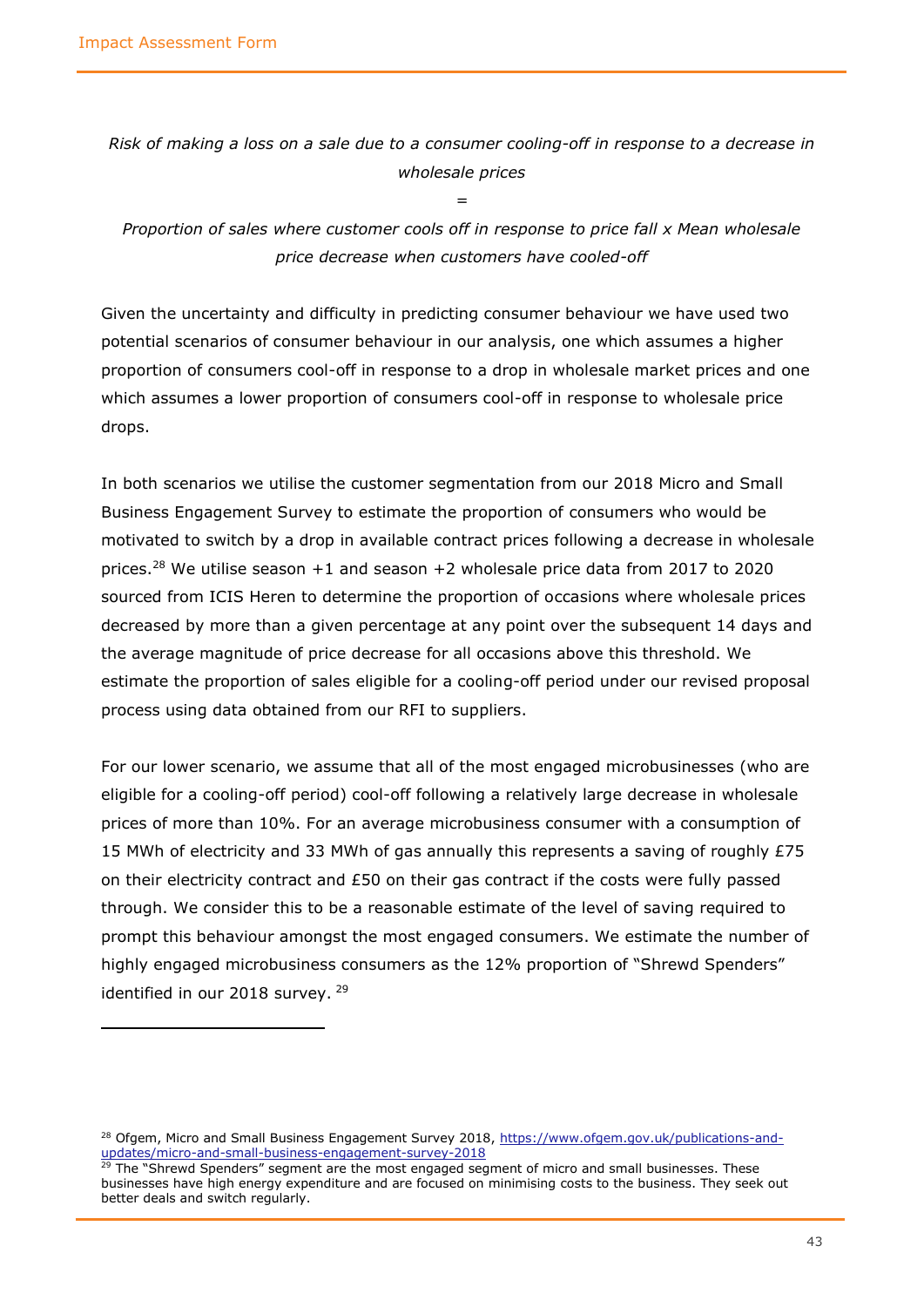|                                                                 | Electricity | Gas   |
|-----------------------------------------------------------------|-------------|-------|
| Threshold wholesale price fall to trigger price-related         | 10%         | 10%   |
| cooling-off                                                     |             |       |
| Proportion of occasions where price fell by more than           | $0.7\%$     | 4.9%  |
| threshold (A)                                                   |             |       |
| Proportion of eligible customers cooling-off when price fall is | 12%         | 12%   |
| greater than threshold (B)                                      |             |       |
| Proportion of customers eligible for a cooling-off period (C)   | 55%         | 59%   |
| Proportion of sales where customer cools off in response to     | $0.04\%$    | 0.3%  |
| price fall $(D = A \times B \times C)$                          |             |       |
| Mean price decrease where price fall is above threshold (E)     | 14.1%       | 12.8% |
| Total risk premium (D x E)                                      | 0.01%       | 0.04% |

For our higher scenario, we assume that the 12% proportion of most engaged consumers now cool-off following a smaller decrease in wholesale prices of more than 5%. For an average microbusiness consumer of 15 MWh of electricity and 33 MWh of gas annually this represents a saving of roughly £37 on their electricity contract and £25 on their gas contract if the costs were fully passed through. $30$  We consider this to be a lower bound estimate of the level of saving required to prompt this behaviour amongst the most engaged consumers. In addition, we assume that a further proportion of eligible consumers also cool-off following a decrease in wholesale prices of more than  $10\%$ .<sup>31</sup> We estimate this further proportion to be the 27% proportion of "Canny Considerers" identified in our 2018 survey.

<sup>&</sup>lt;sup>30</sup> These are the average annual consumption levels for microbusinesses on negotiated contracts in 2018-19 as received from our contractual and pricing RFI which covers approximately 90% of the small business market segment. We have used the consumption values from 2018-19 to account for the effect of the Covid-19 pandemic in reducing consumption to below typical levels.

<sup>&</sup>lt;sup>31</sup> The "Canny Considerers" segment are the second most engaged segment of micro and small businesses. They have a low energy spend, but still appreciate the benefits of switching and will do so regularly.